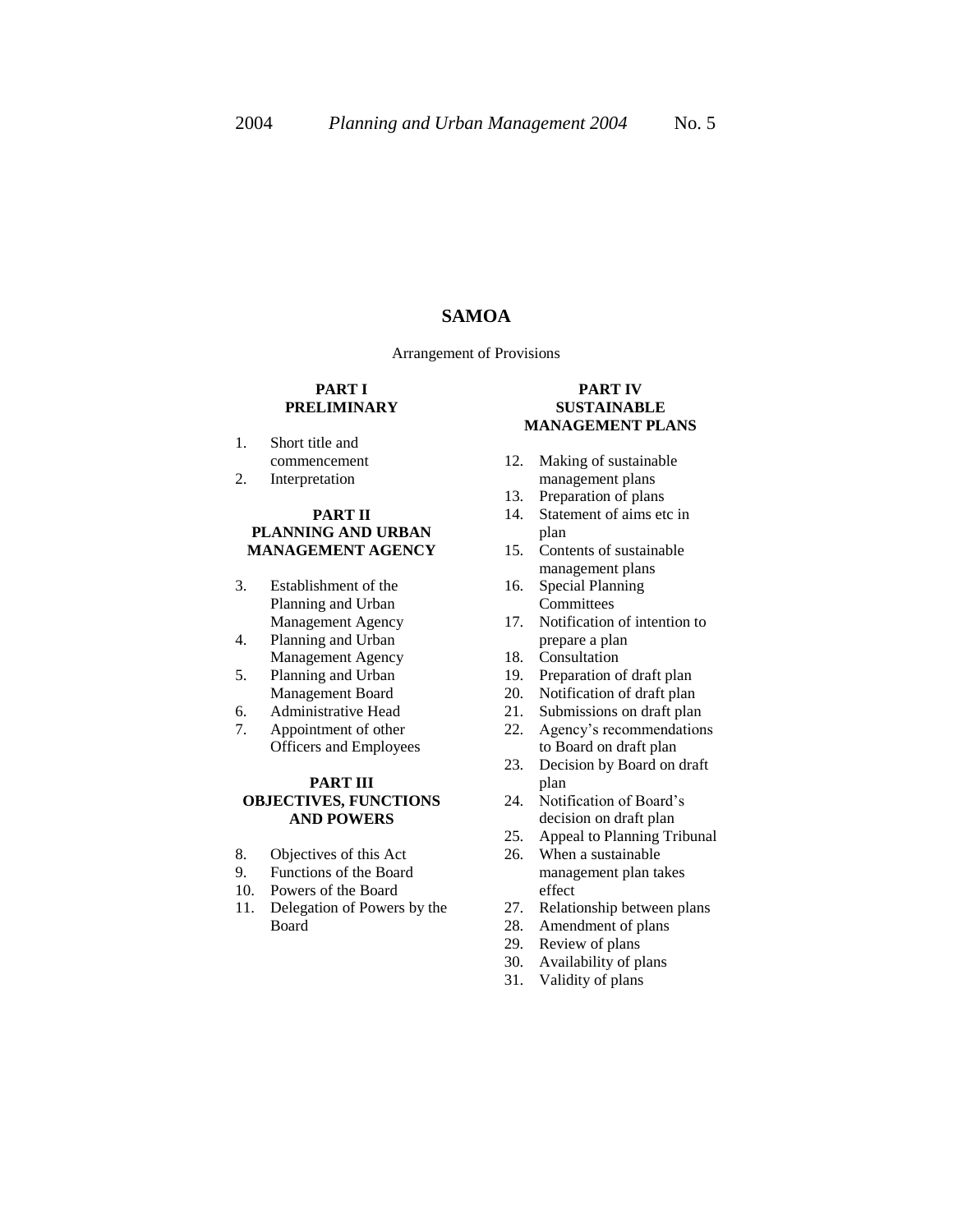- 32. Development standards
- 33. Samoa Planning Provisions

## **PART V PLANNING AND DEVELOPMENT ASSESSMENT**

- 34. Development needing consent
- 35. Development not needing consent
- 36. Prohibited development
- 37. Application for development consent
- 38. Applicant is not the owner
- 39. Action by Agency on application
- 40. Changes to applications
- 41. Submission of a development plan
- 42. Environment Impact Assessment
- 43. Notification of application
- 44. Referral to relevant authorities
- 45. Submissions on development applications
- 46. Matters the Agency shall consider
- 47. Decision on application
- 48. Conditions
- 49. Condition requiring developer contributions
- 50. Development consent where there are no submissions
- 51. Development consent where there are submissions
- 52. Refusal of development application
- 53. Advice on right of appeal
- 54. Appeal
- 55. When a development consent begins and expires
- 56. Extension of time for development consent
- 57. Revocation or modification of development consent
- 58. Validity of development consents
- 59. Minor amendment of development consents
- 60. Correction of mistakes
- 61. Power of Cabinet to call in application
- 62. Continuing uses
- 63. Amenity of an area or place

#### **PART VI COMPENSATION**

- 64. Right to compensation
- 65. Taking of Land Act 1964 to apply
- 66. Loss on sale

## **PART VII PLANNING TRIBUNAL**

- 67. The Tribunal
- 68. Deputies
- 69. Assessors
- 70. Jurisdiction 71. Evidence
- 72. Onus of Proof
- 73. Hearing
- 74. Decision
- 
- 75. Referral of questions of law to Supreme Court
- 76. Costs
- 77. Finality of Tribunal's decision
- 78. Offence to attempt to influence Tribunal
- 79. Remuneration of Tribunal members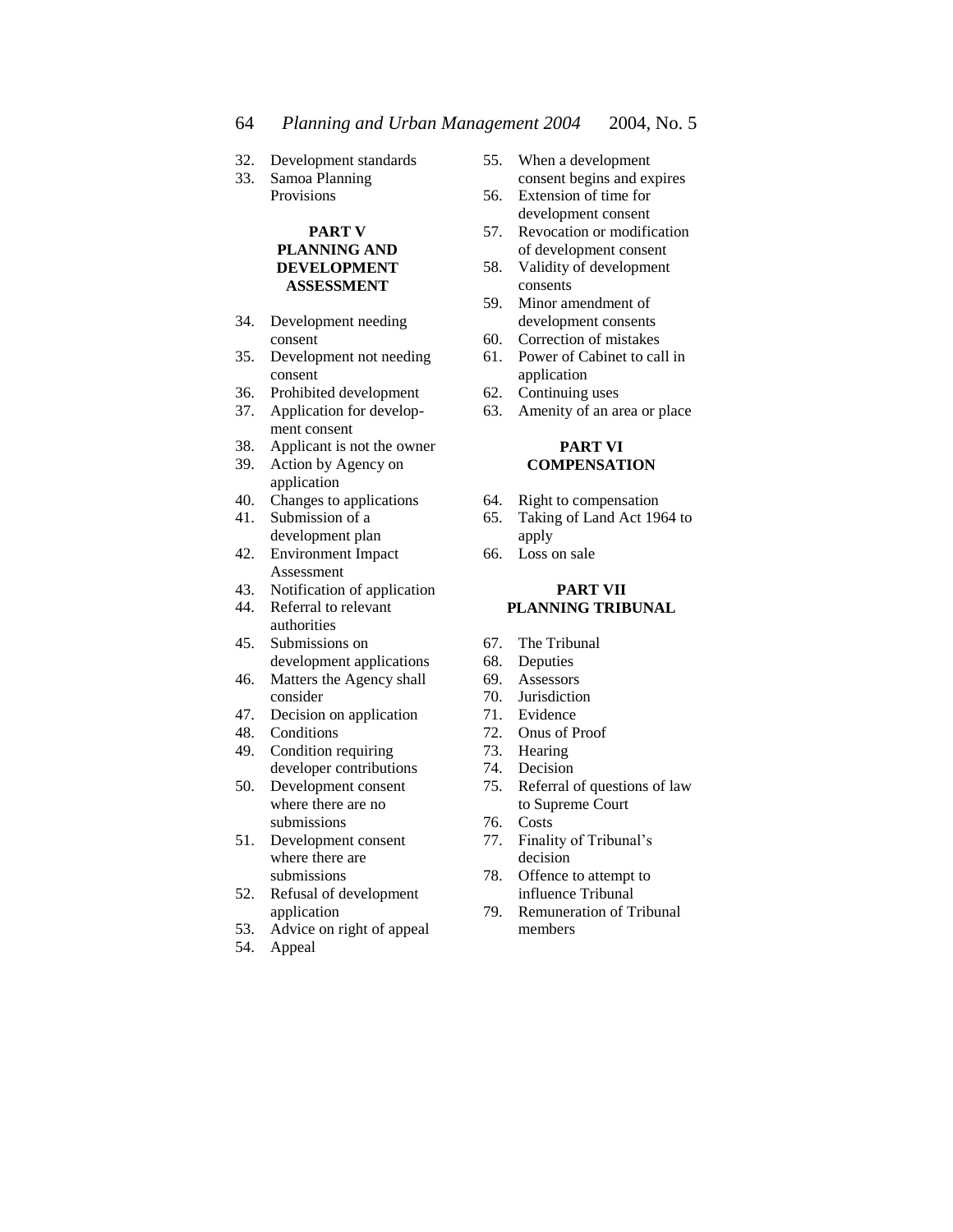## **PART VIII ENFORCEMENT AND LEGAL PROCEEDINGS**

- 80. Orders by the Agency
- 81. Enforcement measures
- 82. Powers of entry etc
- 83. Enforcement of Act in Supreme Court
- 84. Offences
- 85. Offences by corporation
- 86. Obstruction of authorised persons

## **PART IX AGREEMENTS**

- 87. Board may enter into agreements
- 88. Form and contents of agreement
- 89. Agreement may not breach plan
- 90. Amendment of agreements
- 91. Application to Planning Tribunal

## **PART X CHARGES AND FEES**

92. Right to charges and fees

- 93. Charges and fees fixed by regulations
- 94. Liability for charge for fee
- 95. Recovery of fees etc.

#### **PART XI CERTIFICATES OF COMPLIANCE**

- 96. Application for certificate
- 97. Certificate of compliance
- 98. Appeal against refusal to issue certificate
- 99. Cancellation or amendment of certificate

#### **PART XII MISCELLANEOUS**

- 100. Act to Bind public authorities
- 101. Register of Applications
- 102. Planning Certificate
- 103. Government not liable
- 104. Chief Executive Officer etc. not civilly liable
- 105. Regulations
- 106. Amendments etc. to other Acts

## **2004, No. 5**

**\_\_\_\_\_\_\_\_\_\_**

**AN ACT to establish a Planning and Urban Management Agency and to implement a framework for planning the use, development, management and protection of land in**  Samoa in the present and long-term interests of all Samoans and for related purposes. [21<sup>st</sup> January 2004] **Samoans and for related purposes.** 

**BE IT ENACTED** by the Legislative Assembly of Samoa in Parliament assembled as follows: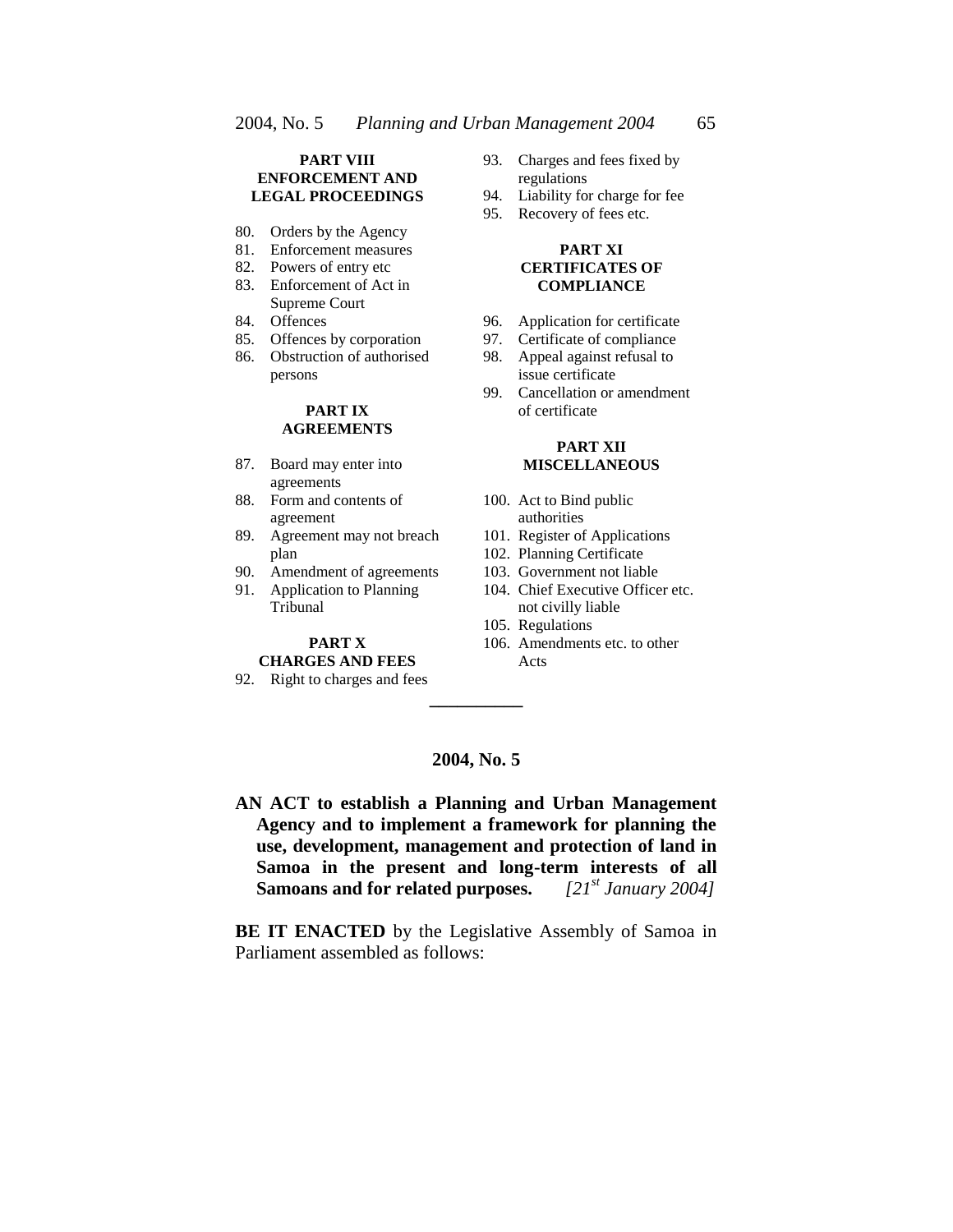# **PART I PRELIMINARY**

**1. Short title and commencement-**(1)This Act may be cited as the Planning and Urban Management Act 2004.

(2) This Act shall commence or any part or section thereof on the day or days nominated by the Minister.

(3) Notice of commencement of this Act or any part or section thereof shall be published in Samoan and English in the Savali and one other newspaper circulating in Samoa.

**2. Interpretation –** In this Act, unless the context otherwise requires:

"Agency" means the Planning and Urban Management Agency:

"Area" includes two or more areas of land that are not adjoining:

"Board" means the Planning and Urban Management Board established under section 5:

"Building" includes –

- (a) A structure and part of a building or a structure; and
- (b) Fences, walls, out-buildings, service installations and other appurtenances of a building; and
- (c) A boat or a pontoon which is permanently moored or fixed to land;
- "Chief Executive Officer" means the Chief Executive Officer of the Ministry of Natural Resources and Environment and includes the former Director of the Department of Lands, Surveys and Environment:
- "Development" includes the use of land (whether for a long term or temporary purpose), the erection of a building or other structure, the carrying out of a work, subdivision, and any other activity regulated under this Act:

"Development application" means an application for consent under Part V to carry out development:

"Development consent" means consent under Part V to carry out development: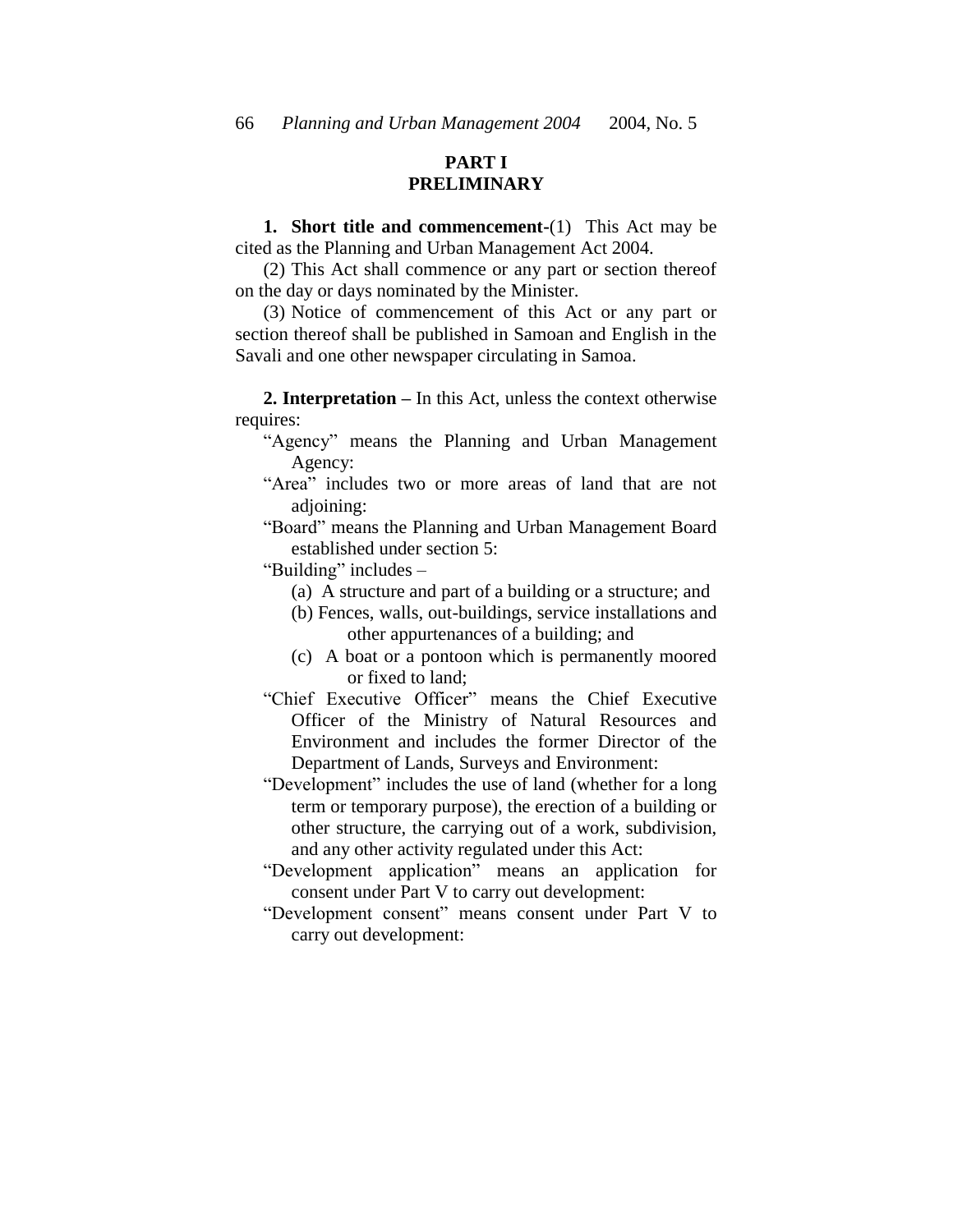"District" means an area of land defined as a territorial constituency by the Territorial Constituencies Act 1963:

"Environment" includes:

- (a) Ecosystems and their constituent parts, including people and communities; and
- (b) All natural and physical resources; and
- (c) Amenity values; and
- (d) The social, economic, aesthetic, and cultural conditions which affect the matters stated in paragraphs (a) to (c) of this definition or which are affected by those matters;

"Land" includes –

- (a) Buildings and other structures permanently fixed to land; and
- (b) Land covered with water; and
- (c) Any estate, interest, easement, privilege or right in or over land;
- "Minister" means the Minister of Natural Resources and Environment and includes the former Minister of Lands, Surveys and Environment:
- "Ministry" means the Ministry of Natural Resources and Environment and includes the former Department of Lands, Surveys and Environment:

"Planning Tribunal" and "Tribunal" means the Planning Tribunal established under Part VII of this Act:

"Public authority" means –

- (a) A Government Ministry or Department; or
- (b) A statutory State-owned corporation; or
- (c) A statutory body representing the State; or
- (d) A public authority constituted by or under an Act;

"Region" means a collection of two or more districts:

- "Relevant authority" means a public authority considered by the Agency to have a function or functions relevant to a development application:
- "Stakeholder" means a person with an interest in land which may be affected by a sustainable management plan or a draft sustainable management plan or a development application: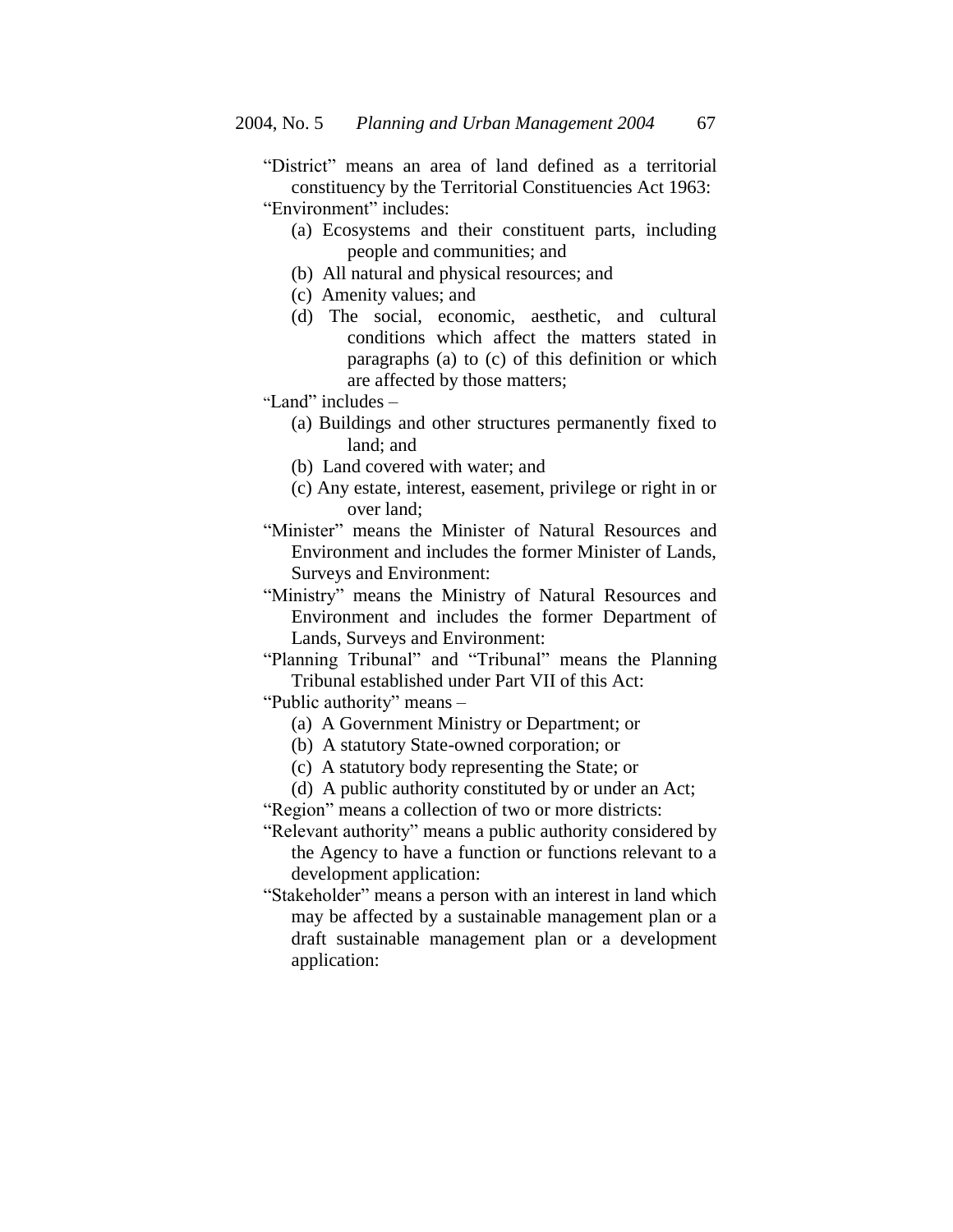"Subdivision" means the division of land into two or more parts which can be disposed of separately:

- "Use" in relation to land includes use or proposed use for the purpose for which the land has been or is being or may be developed:
- "Work" includes any change to the natural or existing condition or topography of land including the removal, destruction or lopping of trees and the removal of vegetation or topsoil.

# **PART II PLANNING AND URBAN MANAGEMENT AGENCY**

**3. Establishment of the Planning and Urban Management Agency -** There is established a Division of the Ministry to be known as the Planning and Urban Management Agency.

**4. Planning and Urban Management Agency** - The Agency shall consist of -

- (a) The Planning and Urban Management Board;
- (b) The Divisional Head appointed under section 6; and
- (c) Such other officers and employees holding office within the Agency in accordance with section 7.

**5. Planning and Urban Management Board**-(1) A Planning and Urban Management Board is hereby established. (2)The Board will consist of -

- - (a) The Minister, who shall be Chairperson;
	- (b) 10 members, comprising 5 government and 5 community representatives as determined from time to time by the Head of State, acting on the advice of Cabinet.

(3) Board members shall hold office until such time as they resign or are replaced by the Head of State, acting on the advice of Cabinet.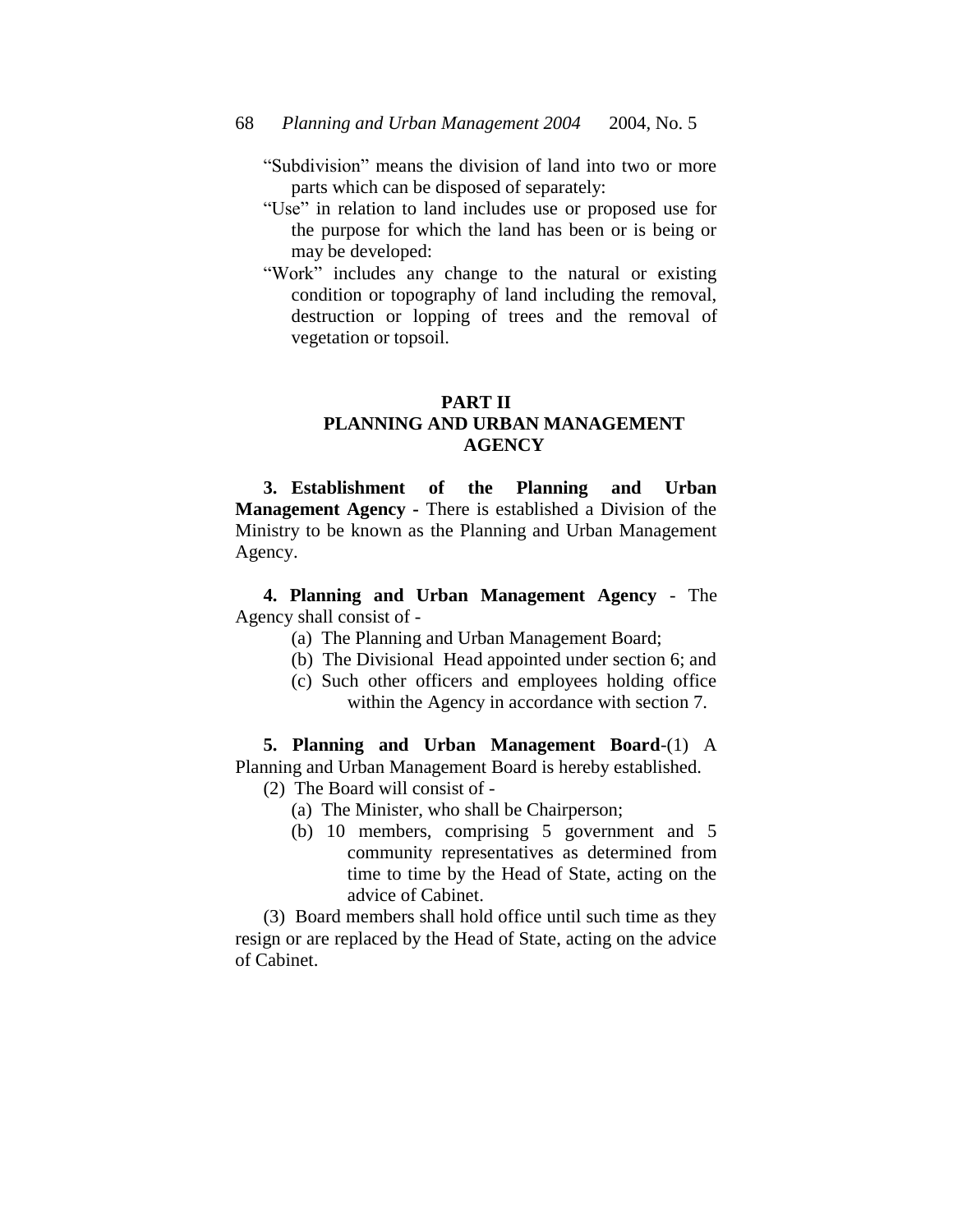(4) The meetings of the Board shall be held at such times and places as the Chairperson may determine,

**PROVIDED THAT** the Chairperson shall convene a meeting of the Board as soon as practicable after receiving a written request to do so by at least two members, such request stating the reason for the meeting and the business to be considered by the Board.

- (5) At all meetings of the Board
	- (a) The Chairperson and in the Chairperson's absence a Deputy Chairperson elected by the Board shall preside;
	- (b) The quorum necessary for the transaction of business shall be not less than 6 members, one of whom shall be either the Chairperson or the Deputy Chairperson;
	- (c) Every question before a meeting of the Board shall be determined by a majority of the members present;
	- (d) The Chairperson of a meeting shall have a deliberative vote and in the case of an equality of votes, shall also have a casting vote;
	- (e) Minutes shall be kept by an officer of the Agency in a manner and form approved by the Board, such minutes shall be given to each member prior to the next meeting after having been endorsed by the Chairperson of the meeting at which they were taken.

(6) Every Board Member and every special planning committee member (referred to in section 16) shall be paid out of the funds of the Agency, such remuneration and such travelling expenses and other allowances, as may from time to time be approved by Cabinet.

**6. Administrative Head**–(1) The Divisional Head shall be responsible to the Board in respect of the functions of the Board as provided for under this Act.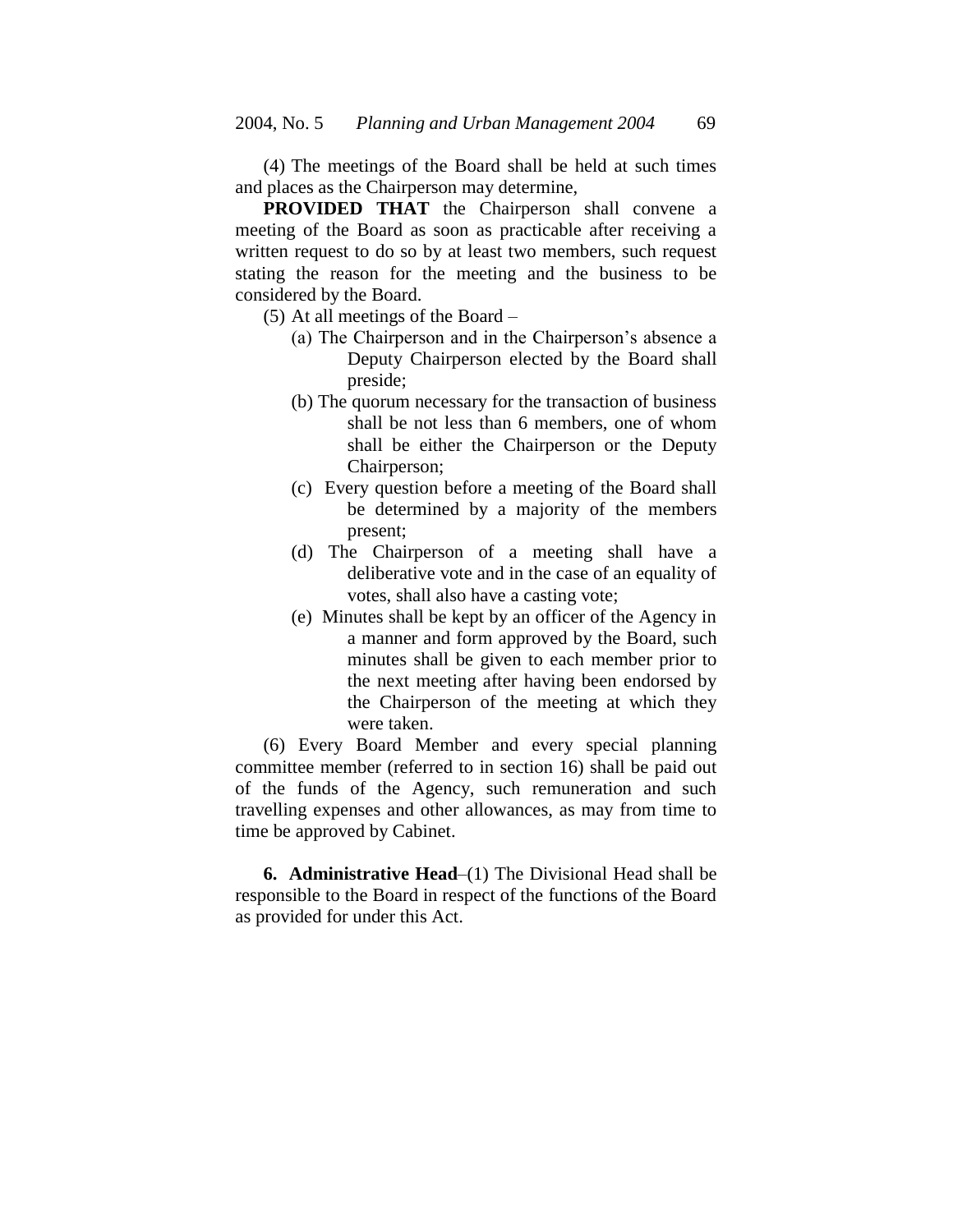(2) An Assistant Chief Executive Officer, appointed from time to time in accordance with the provisions of the Public Service Act 1977, shall be the administrative head of the Agency.

**7. Appointment of other Officers and Employees -** Such Public servants as may be necessary for the proper discharge of the Agencies functions may be appointed to be officers and employees of the Agency.

## **PART III OBJECTIVES, FUNCTIONS AND POWERS**

**8. Objectives of this Act -** In the performance of any function, power or duty under this Act, the following objectives shall be pursued -

- (a) To provide for the fair, orderly, economic and sustainable use, development and management of land including the protection of natural and man-made resources and the maintenance of ecological processes and genetic diversity;
- (b) To enable land use and development planning and policy to be integrated with environmental, social, economic, conservation and resource management policies at national, regional, district, village and site specific levels;
- (c) To create an appropriate urban structure and form for the development of Apia and other centres so as to provide equitable and orderly access to transportation, recreational, employment and other opportunities;
- (d) To secure a pleasant, efficient and safe working, living and recreational environment for all Samoans and visitors to Samoa;
- (e) To protect public utilities and other assets and enable the orderly provision and co-ordination of public utilities and other facilities for the benefit of the community;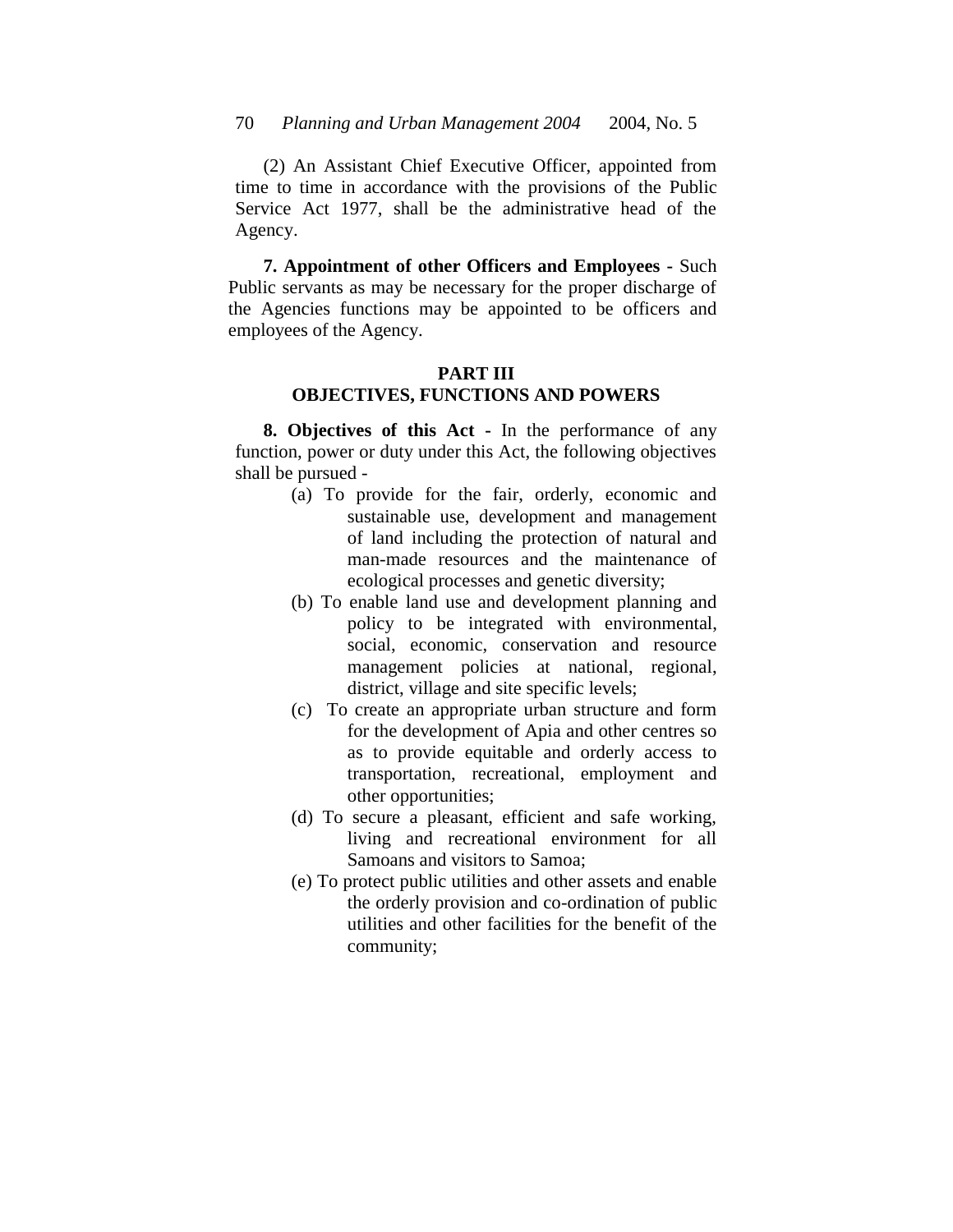- (f) To balance the present and future interests of all Samoans.
- **9. Functions of the Board -** The functions of the Board are-
	- (a) To implement the provisions of this Act in accordance with its objectives;
	- (b) To exercise the powers conferred by this Act so as to meet its objectives including:

(i) facilitating the preparation and approval of sustainable management plans;

(ii) ensuring that such plans are amended as appropriate and otherwise made as relevant as possible;

(iii) undertaking development assessments in accordance with Part V, and giving approvals or declining to do so;

(iv) preparing and approving Planning Provisions and any requirements development standards or guidelines provided for by this Act, or which may facilitate its implementation or advance its objectives;

(v) issuing such orders and taking such other action as is provided for by this Act; and

(vi) otherwise taking such enforcement action as is provided for;

- (c) To exercise any other power or function conferred on it by law, or as directed by Cabinet;
- (d) To appoint special planning committees to advise on the preparation and contents of a proposed sustainable management plan and on any other related matters;
- (e) To promote strategic planning and coordinated action in relation to the sustainable use of land and natural resources;
- (f) To ensure that the operation of this Act and the performance of the functions of the Agency are coordinated with the exercise by any other agencies of related functions and powers;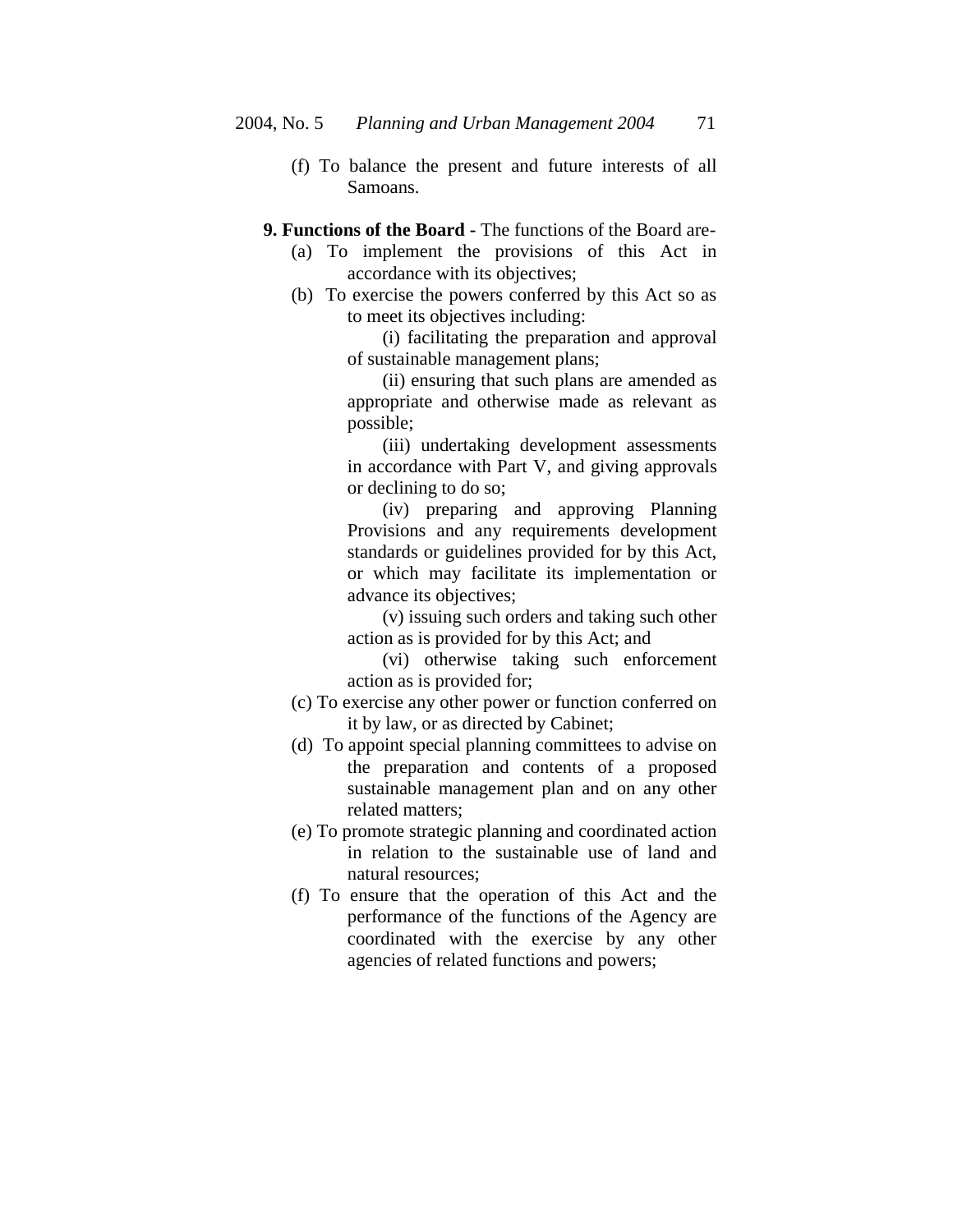- (g) To liaise with and assist other Ministries and agencies to meet the objectives of this Act;
- (h) To preserve those buildings areas or other places of scientific, aesthetic, architectural or historical interest, or otherwise of special cultural value;
- (i) To promote education and community awareness concerning urban and planning issues;
- (j) To assist with the coordination of the provision of infrastructure and services by Ministries and public authorities for the benefit of the community;
- (k) To ensure that persons affected by the operation of this Act are given due notification and are accorded such rights as are provided for;
- (l) To encourage the resolution of outcomes, disagreements and disputes arising from the operations of this Act by the reaching of consensus decisions;
- (m) To facilitate such reviews of decisions as are provided for in this Act.

**10. Powers of the Board**-(1) The Board shall have such powers as are provided for by this Act or any other law, or which are necessary or incidental so as to enable the proper performance of its functions and the furtherance of the objectives of this Act.

(2) Notwithstanding any other provision of any Act, the Chief Executive Officer shall have the power to consider applications under Part II of the Surveys Ordinance Act and any approval given under that Act shall be in accordance with the Board's requirements.

**11. Delegation of Powers by the Board** - The Board may from time to time, by written notice, either generally or particularly, delegate to such of its committees, officers or employees it thinks fit, all or any of the powers exercisable under this or any other law.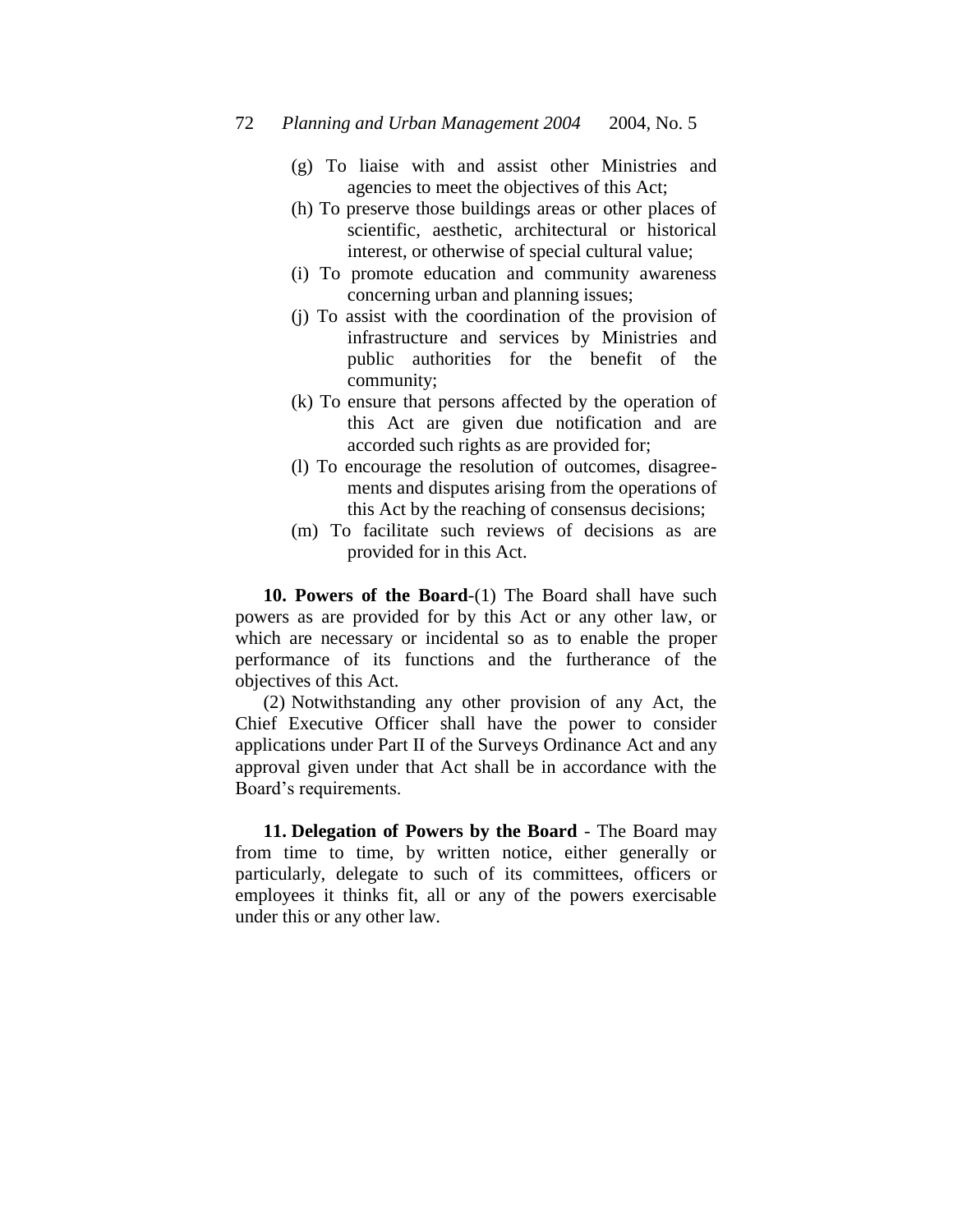# **PART IV SUSTAINABLE MANAGEMENT PLANS**

**12. Making of sustainable management plans -** A national, regional, district, village or site specific sustainable management plan may be made in accordance with this Part to achieve any of the objectives of this Act.

**13. Preparation of Plans -** A sustainable management plan may be prepared by the Agency with the approval of the Board and where the Board is acting under direction from Cabinet.

**14. Statement of aims etc in plan-**(1) A sustainable management plan shall state the aims, objectives, policies and strategies whereby that plan is designed to achieve any of the objectives of this Act.

(2) Except as provided in subsection (3), a statement referred to in subsection (1) does not affect the construction or effect of any other provision of the plan in which the statement is made.

(3) Where a provision of a sustainable management plan is genuinely capable of different interpretations, that interpretation which best meets the aims, objectives, policies and strategies stated in that plan shall be preferred.

(4) A failure to comply in any respect with subsection (1) does not affect the validity, construction or effect of a sustainable management plan.

**15. Contents of sustainable management plans**–(1) A sustainable management plan may -

- (a) Make any provision which relates to the use, development, protection or conservation of any land in a specific area;
- (b) Regulate the use or development of any land, whether by requiring development consent, imposing development standards, or otherwise;
- (c) Prohibit the use or development of any land;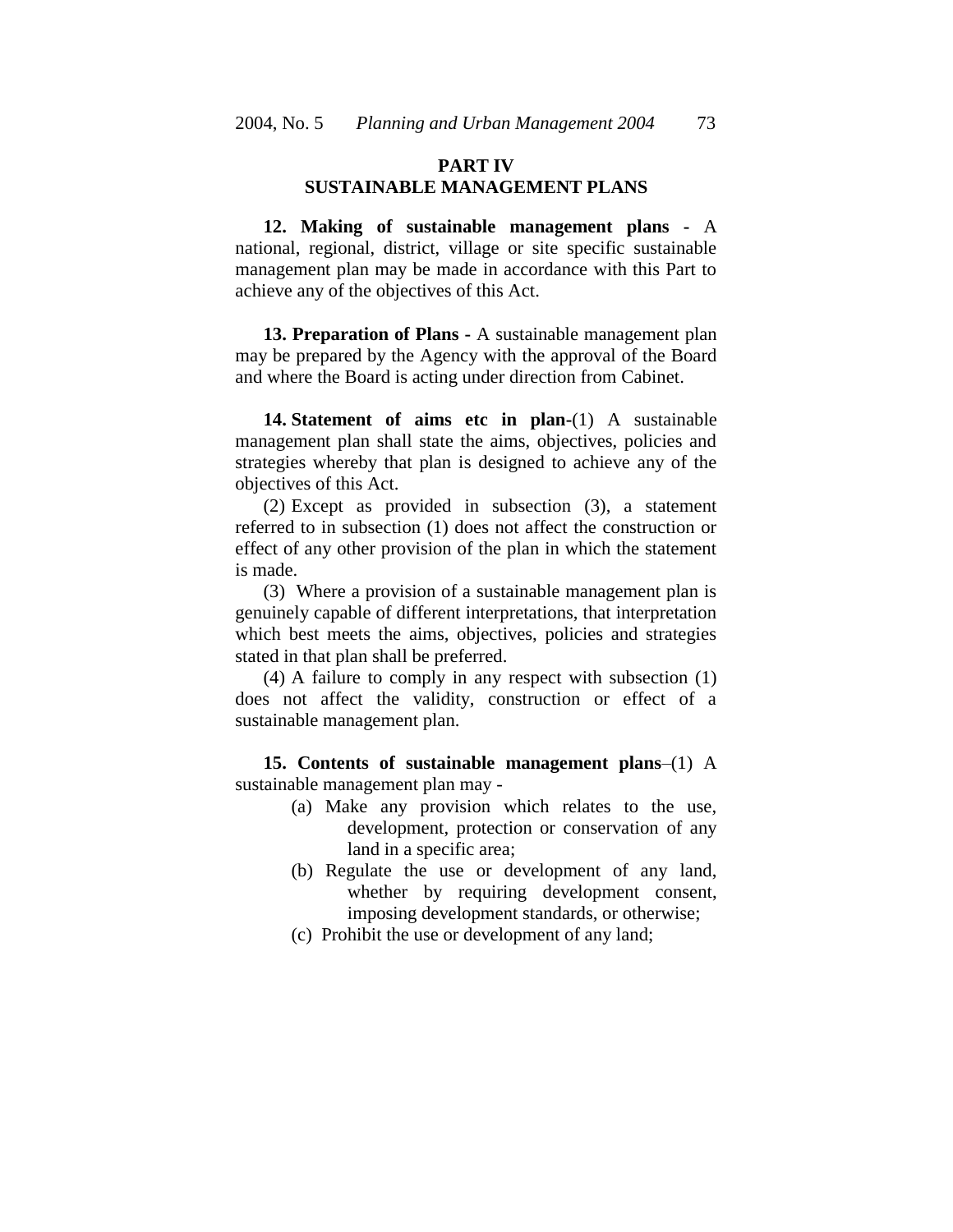- (d) Designate land as being reserved for public purposes;
- (e) Include strategic plans, policy statements, codes or guidelines relating to the use or development of land;
- (f) Set out requirements for the provision of public utility services to land;
- (g) Require specified things to be done to the satisfaction of the Agency or the Board;
- (h) Require specified information to be provided with an application for development consent;
- (i) Apply, adopt or incorporate any document which relates to the use, development or protection of land;
- (j) Provide that any use or development of land is conditional on an agreement being entered into with the Board.

(2) A provision of a sustainable management plan may operate for a specified period.

(3) The Board may issue directions or guidelines as to the form and content of any sustainable management plan.

**16. Special Planning Committees-**(1) The Board may appoint a special planning committee to advise on the preparation and contents of a proposed sustainable management plan and on any other related matters.

(2) Every member of a special planning committee shall be paid such remuneration, travelling allowance and expenses as may be prescribed by regulation and shall be paid out of money to be appropriated by the Legislative Assembly for the purpose.

**17. Notification of intention to prepare a plan-**(1) Where the Agency is directed to prepare a sustainable management plan, the Agency shall give public notice in accordance with the regulations stating –

- (a) The Agency's proposal to prepare the plan;
- (b) The reasons for preparing the plan;
- (c) The aim and objectives of the proposed plan;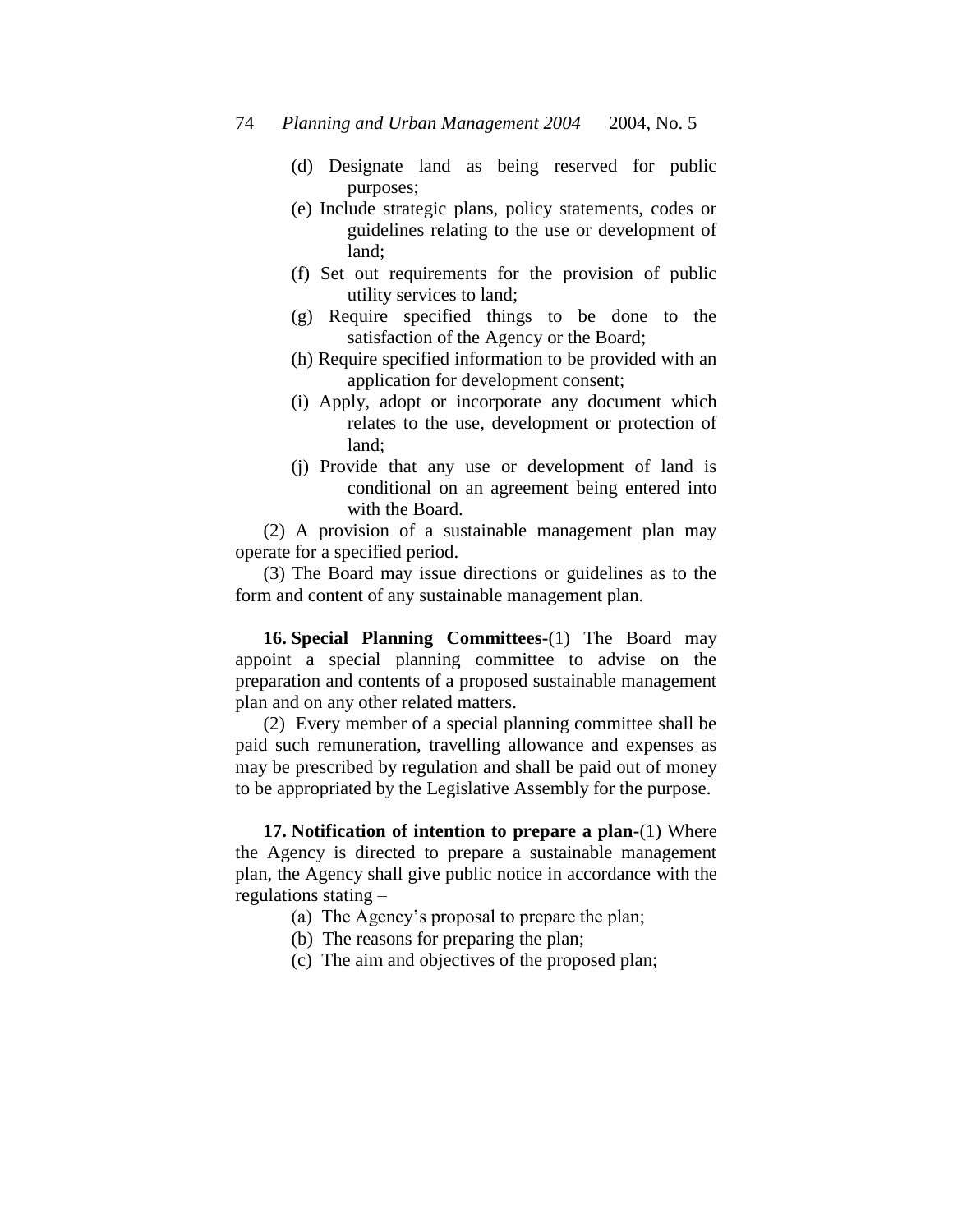- (d) A description of the land to be affected by the proposed plan; and
- (e) Any other matters which the Agency considers relevant.

(2) Every owner, occupier and person with an interest in the land affected by the proposed plan whose name and address is readily ascertainable, shall also be notified in accordance with subsection (1).

**18. Consultation**-(1) The Agency shall consult with all stakeholders where possible and shall provide them with all relevant information on the environment of the planning area so far as it relates to the aims and objectives of the proposed sustainable management plan, including, where relevant, information on –

(a) Population and development trends;

- (b) Current policy framework;
- (c) Land tenure;
- (d) Water catchments and drainage;
- (e) Provision of infrastructure;
- (f) Hazards;
- (g) Environmental capacity, including land capability; and
- (h) Heritage.

(2) The Agency shall consider all information obtained from the consultation process.

**19. Preparation of a draft plan-** When the Agency is satisfied that all information from the consultation process has been collected and assessed, a draft sustainable management plan shall be prepared.

**20. Notification of draft plan**-(1) When the draft sustainable management plan has been prepared, the Agency shall give public notice stating –

> (a) The places at which, the dates on which, and the times during which the draft sustainable management plan may be inspected by the public; and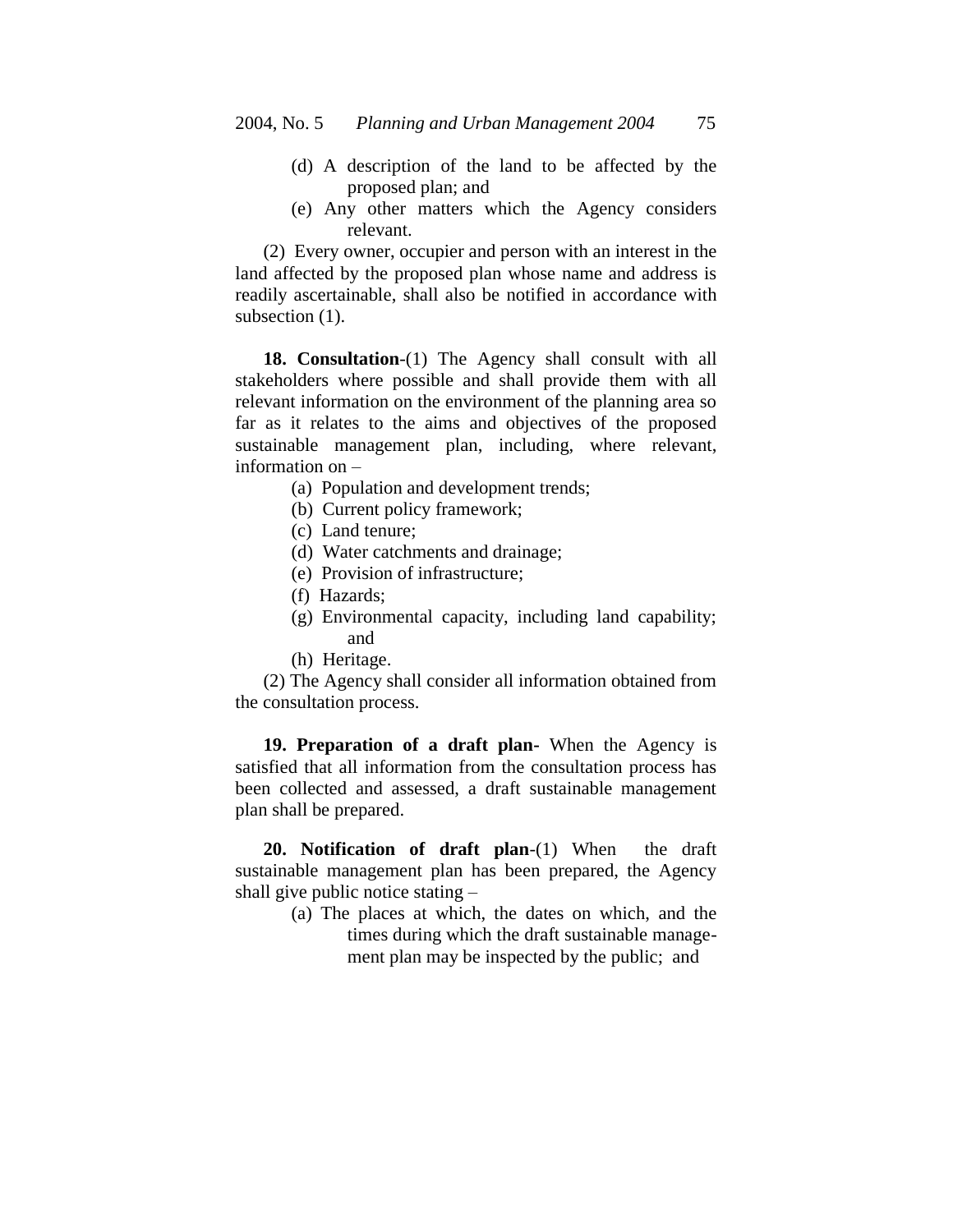(b) That affected stakeholders may make written submissions to the Agency during the time specified in the notice.

(2) The Agency shall send a similar notice to each owner, occupier and person having an interest in the land affected by the draft sustainable management plan whose name and addresses are readily available.

**21. Submissions on draft plan**-(1) Any stakeholder affected by the draft sustainable management plan may, during the period specified in the notice, make submissions in writing to the Agency.

(2) The Agency shall consider all submissions made to it and shall, wherever possible, reach consensus with stakeholders on the contents of the draft sustainable management plan.

**22. Agency's recommendations to Board on draft plan**- (1) When the Agency has considered all submissions and has reached consensus or has made all reasonable attempts to reach consensus with the stakeholders, it shall provide the Board with a report recommending –

- (a) That the draft plan be abandoned; or
- (b) That the plan making process be recommenced because the contents of the final plan are likely to be substantially different from the contents of the exhibited draft plan;
- (c) That the draft plan be amended; or
- (d) That the draft plan be approved unchanged.

(2) Where a special planning committee has been appointed, the Agency may ask the committee to consider and approve the Agency's report and the final draft sustainable management plan prior to submission to the Board.

**23. Decision by Board on draft plan**-(1) The Board shall consider the Agency's report on the draft plan and may decide to accept any of the Agency's recommendations or make any decision which in the opinion of the Board best achieves the objectives of this Act.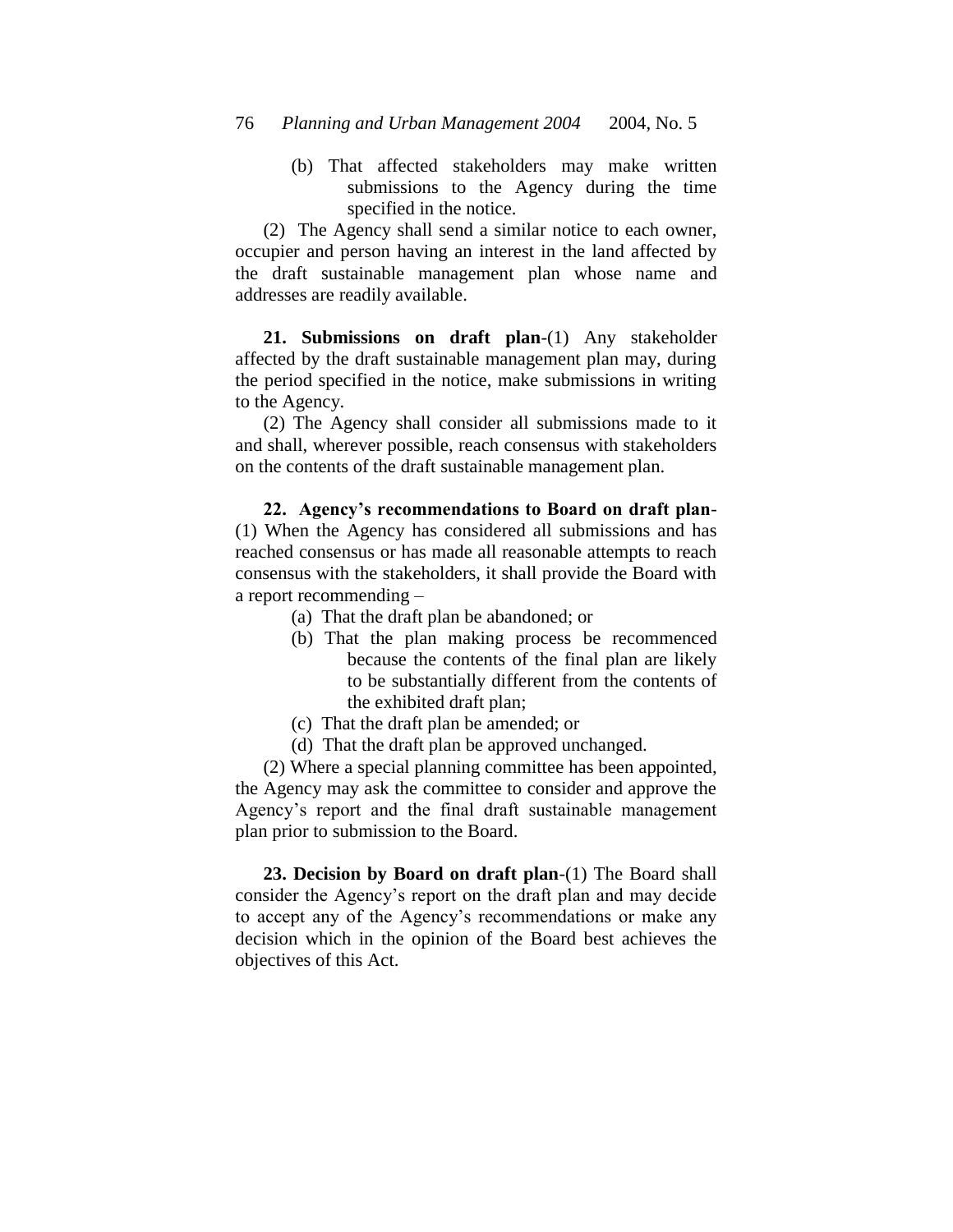(2) The decision of the Board shall not come into effect until the expiration of 28 days from the date of public notification of that decision or, where the decision is appealed, until the Planning Tribunal has determined the appeal.

**24. Notification of Board's decision on draft plan -** After the Board had made its decision on the draft sustainable management plan, the Agency shall give a public notice in accordance with the regulations stating –

- (a) The Board's decision; and
- (b) That the draft sustainable management plan will come into effect after the expiration of 28 days from the date of the notice.
- (c) That any stakeholder who has previously made a submission to the Agency on the draft sustainable management plan and who is dissatisfied with the Board's decision may appeal to the Planning Tribunal during the period of 28 days from the date of the notice in the form and manner specified in the notice.

**25. Appeal to Planning Tribunal–**(1) Any stakeholder who has previously made a submission to the Agency on the draft sustainable management plan and is dissatisfied with the Board's decision may appeal that decision to the Planning Tribunal within the prescribed time in the prescribed form and manner specified in the notice.

(2) After hearing the appeal, the Planning Tribunal may confirm, amend, or cancel the decision of the Board, or make any decision which the Board might have made.

(3) The Board shall comply with the decision of the Planning Tribunal.

**26. When a sustainable management plan takes effect–** (1) Where the Board decides to approve a sustainable management plan and that decision is not appealed, or where the Planning Tribunal confirms the Board's decision to approve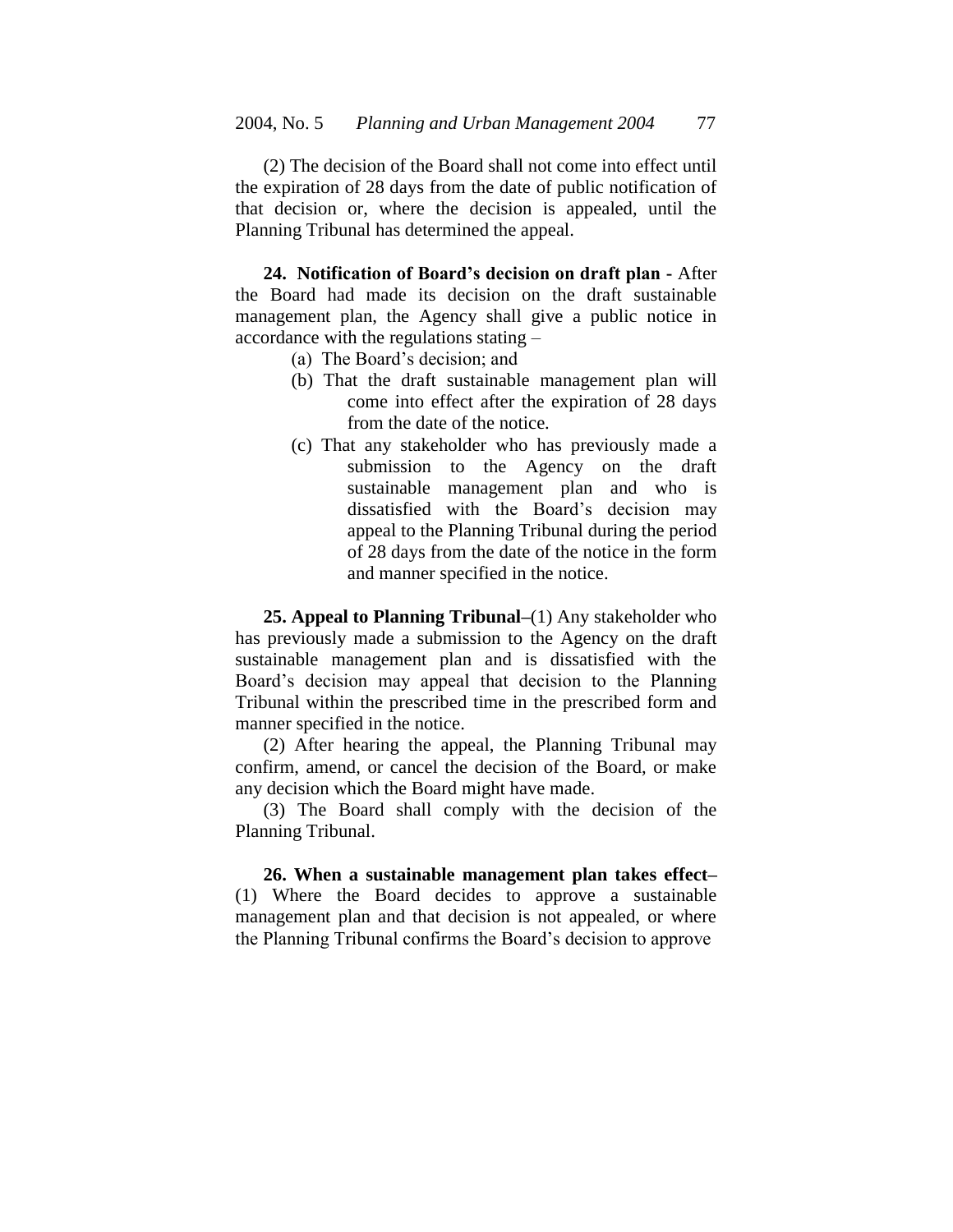the plan or directs the Board to approve the plan, the final sustainable management plan shall be signed by the Board and Notice of Approval of the Plan shall be published in Samoan and English in the Savali and one other newspaper circulating in Samoa and shall take effect on and from the date of publication or a later date specified in the plan.

(2) The Notice of Approval under subsection (1) shall state how a copy of the plan may be obtained.

**27. Relationship between plans**-(1) All sustainable management plans must be consistent with any statement of economic strategy made under the Public Finance Management Act 2001.

(2) In the event of an inconsistency between plans, then, to the extent of the inconsistency and unless otherwise provided:

- (a) There is no general presumption that a plan of one kind prevails over a plan of another kind, and
- (b) The provisions of a later plan prevail over those of an earlier plan, whether of the same or a different kind.

(3) A statement of economic strategy made under the Public Finance Management Act 2001 prevails over any plan made before or after that strategy to the extent of any inconsistency, if the strategy expressly so provides.

(4) A national sustainable management plan prevails over a regional plan, or a district plan, or a village plan, or a site specific plan made before or after the national plan to the extent of any inconsistency, if the national plan expressly so provides.

(5) A regional plan prevails over a district plan or a village plan or a site specific plan made before or after the regional plan to the extent of any inconsistency, if the regional plan expressly so provides.

(6) A district plan prevails over a village plan or a site specific plan made before or after the district plan to the extent of any inconsistency, if the district plan expressly so provides.

(7) A village plan prevails over a site specific plan made before or after the village plan to the extent of any inconsistency, if the village plan expressly so provides.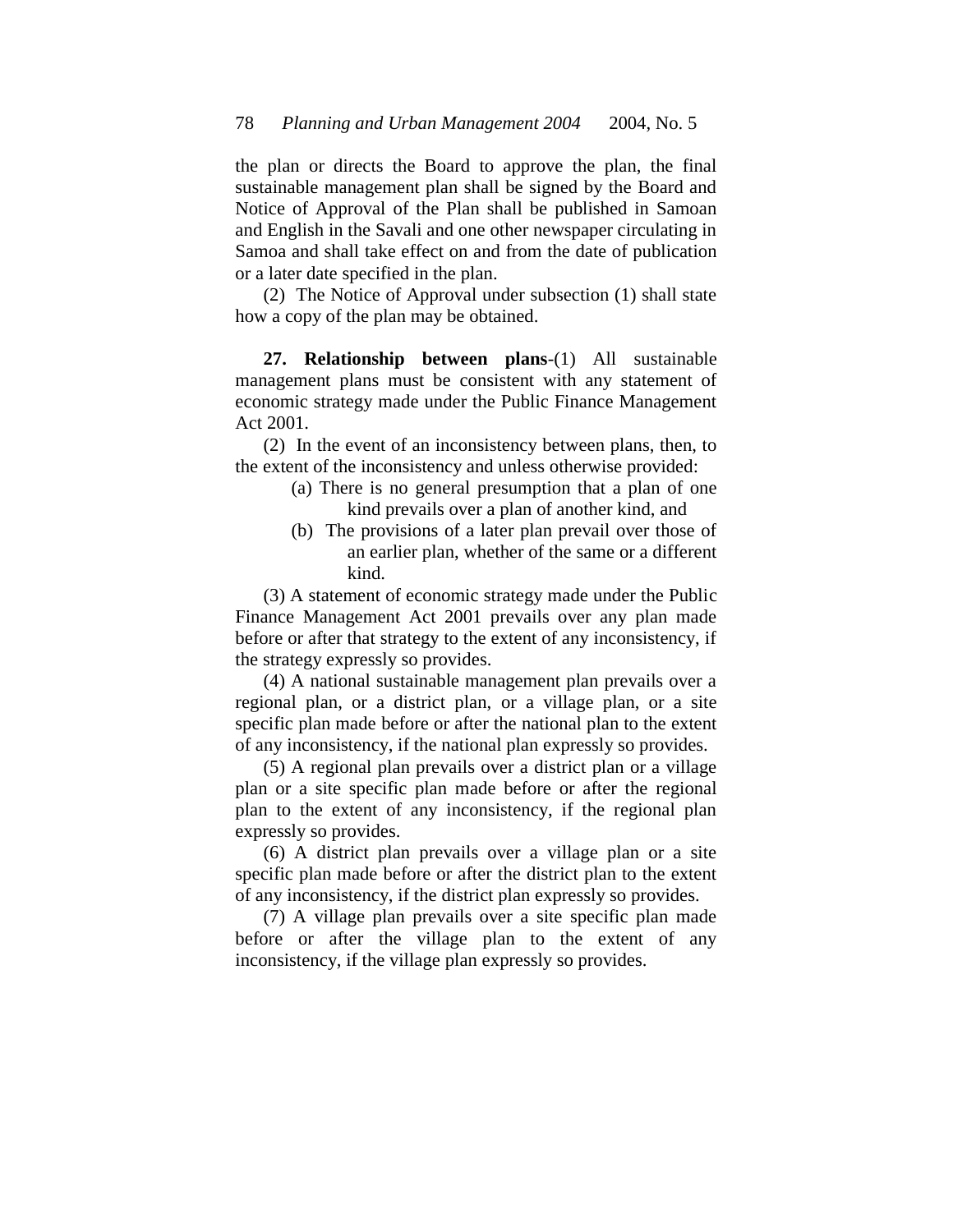(8) Nothing in this section prevents a plan from being expressly amended by a later plan, of the same or a different kind, to provide for the way in which an inconsistency between them is to be resolved.

**28. Amendment of plans**-(1) The Agency may prepare an amendment to any provision of a sustainable management plan.

(2) Any such amendment must first be approved by the Board.

(3) The procedure prescribed in this Part shall apply equally to an amendment, provided that in the case of a minor amendment the Board may approve the recommendation of the Agency to amend the plan without the need to give notice or consult with stakeholders.

**29. Review of plans -** The Agency may review a sustainable management plan at any time that the Board directs.

**30. Availability of plans –** All sustainable management plans shall be available for public inspection at the office of the Agency during normal business hours.

**31. Validity of plans –** The validity of a sustainable management plan shall not be challenged on the ground that the law relating to the making of the plan has not been complied with except by legal proceedings commenced in the Supreme Court by a stakeholder within 28 days of the plan taking effect.

**32. Development standards**-(1) In relation to the carrying out of development, including any matter identified in a sustainable management plan, the Board may cause to be prepared and may approve a set of development standards by or under which requirements are specified or standards are fixed in respect of any aspect of that development, including, but without limiting the generality of the foregoing, requirements or standards in respect of: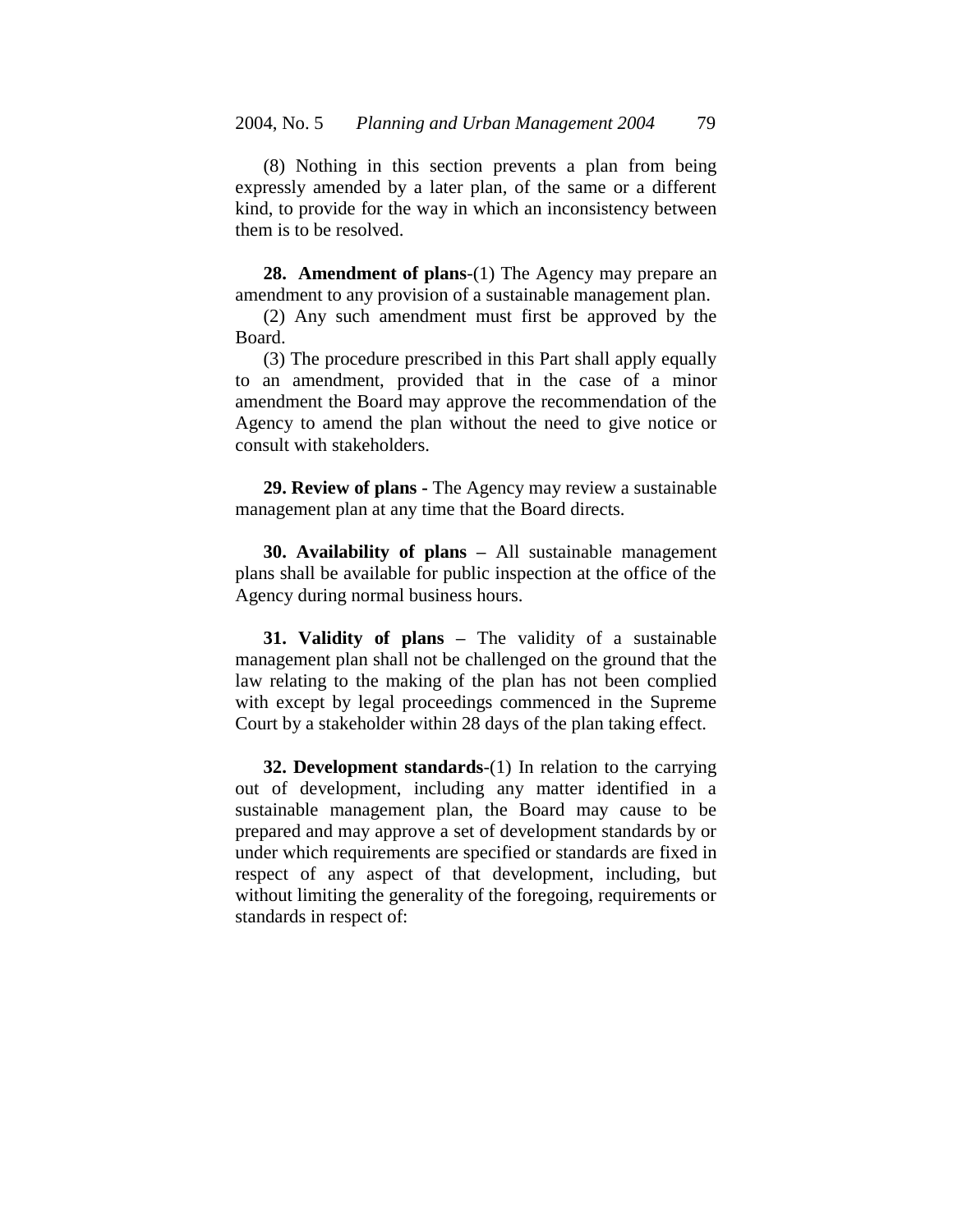- (a) The area, shape or frontage of any land, the dimensions of any land, buildings or works, or the distance of any land, building or work from any specified point;
- (b) The proportion or percentage of the area of a site which a building or work may occupy;
- (c) The character, location, siting, bulk, scale, shape, size, height, density, design or external appearance of a building or work;
- (d) The cubic content and floor space of a building;
- (e) The intensity and density of the use of any land, building or work;
- (f) The provision of public access, open space, landscaped space, tree planting and other treatment for the conservation, protection or enhancement of the environment;
- (g) The provision of facilities for the standing, movement, parking, servicing, manoeuvring, loading and unloading of vehicles;
- (h) The volume, nature and type of traffic generated by the development;
- (i) Road patterns;
- (j) Surface and wastewater;
- (k) Drainage;
- (l) The carrying out of earthworks;
- (m) The effects of development on patterns of wind, sunlight, daylight and shadows;
- (n) The provision of services, facilities and amenities demanded by development;
- (o) The emission of pollution and means for its prevention, control and mitigation; and
- (p) Such other matters as may be prescribed.

(2) The Board must publish notice of the approval of the set of development standards in Samoan and English in the Savali and one other newspaper circulating in Samoa.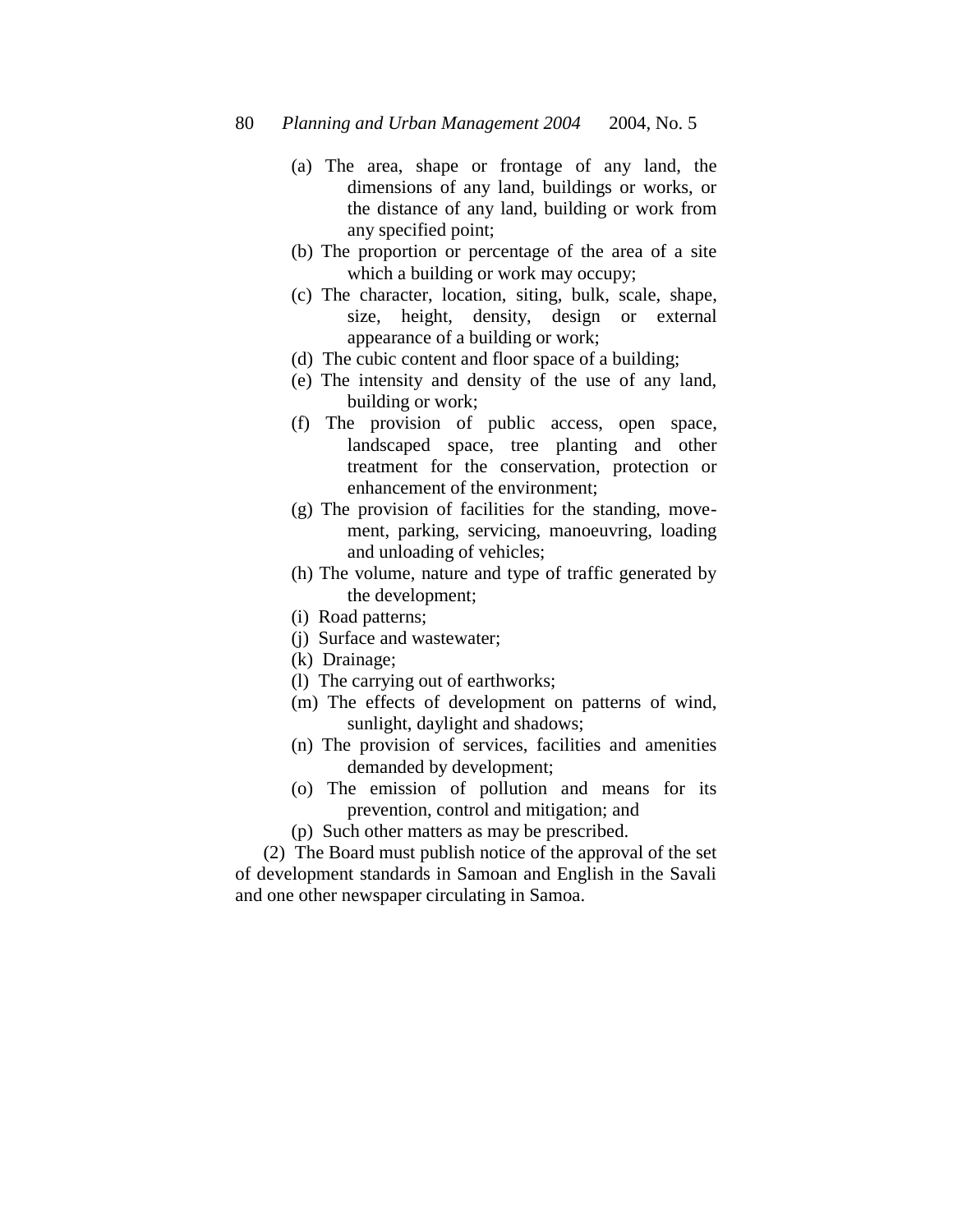**33. Samoa Planning Provisions**-(1)To assist in providing a consistent and coordinated framework for sustainable management plans and other matters contained in this Act, the Board may cause to be prepared and may approve standard planning provisions to be called the Samoa Planning Provisions.

(2) The Samoa Planning Provisions may contain any matter which may be included in a sustainable management plan under section 15, and any other matter which may enhance planning practice, including planning guidelines.

(3) The Board must publish notice of the approval of the Samoa Planning Provisions in Samoan and English in the Savali and one other newspaper circulating in Samoa.

## **PART V**

## **PLANNING AND DEVELOPMENT ASSESSMENT**

**34. Development needing consent–**(1) All development needs consent under this Act unless a sustainable management plan or regulations provide otherwise.

(2) Development needing consent shall not be carried out unless:

- (a) Such consent has been obtained and is in force; and
- (b) The development is carried out in accordance with the consent.

**35. Development not needing consent-**(1) Development specified in a sustainable management plan or regulations as not needing consent may be carried out without consent under this Act.

(2) A sustainable management plan or regulations may provide that development of a specified class or description that is of minimal environmental impact is exempt development.

(3) If development is exempt development, the development may be carried out, in accordance with the sustainable management plan or regulations (as the case may be), on land to which the provision applies without the need for development consent.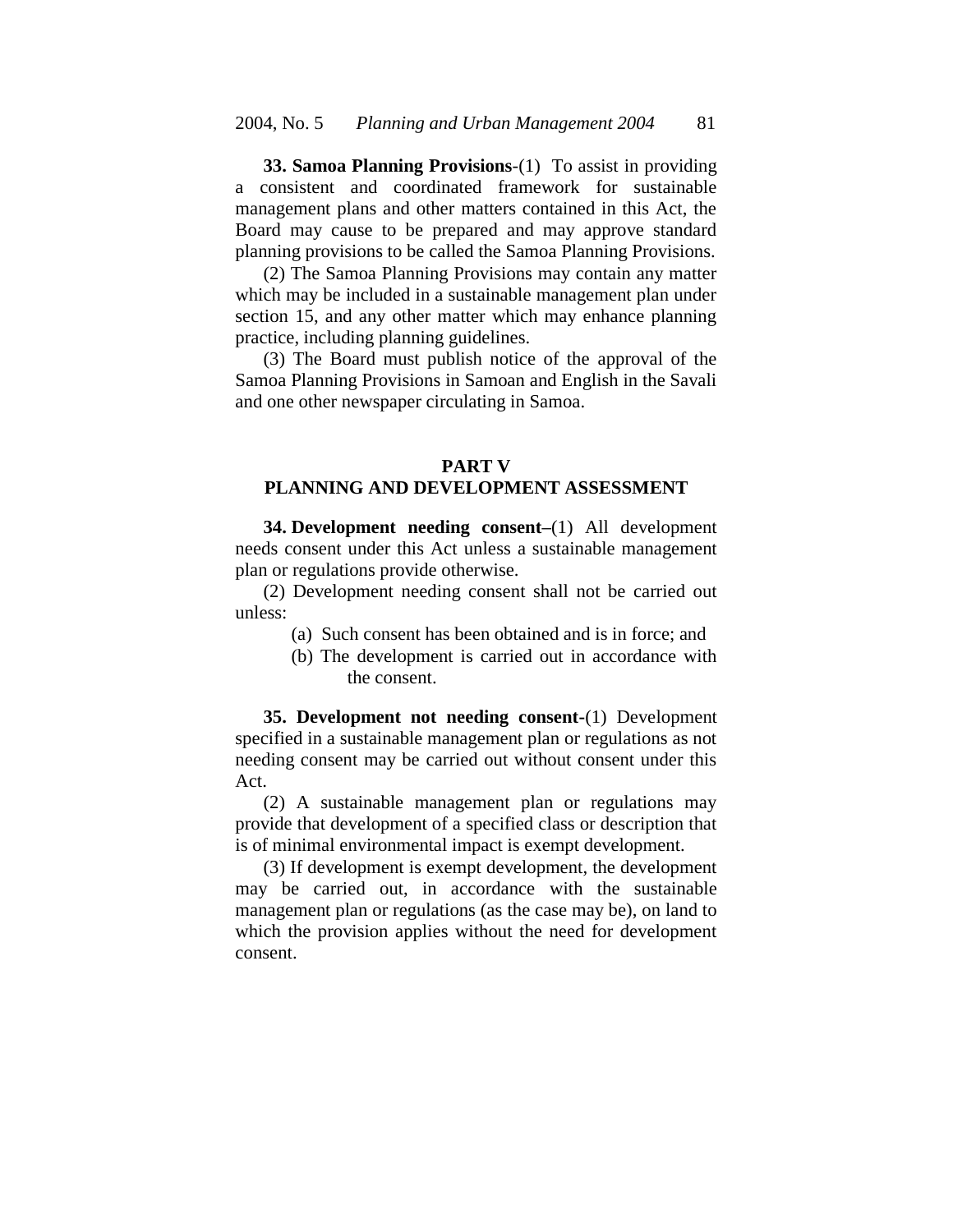**36. Prohibited development** – A sustainable management plan or regulations may provide that specified development is prohibited.

**37. Application for development consent-**(1) Where development consent is required, a person must apply to the Agency for consent to carry out development.

- (2) The development application must
	- (a) Be made in the prescribed form; and
	- (b) Be accompanied by the prescribed fee; and
	- (c) Be accompanied by any information required by the Agency, a sustainable management plan or the regulations; and
	- (d) Otherwise be in accordance with this Act.

(3) The regulations may specify other requirements that are to be complied with or submitted with a development application.

**38. Applicant not the owner** – Where the applicant for development consent is not the owner of the land to which the development application applies, the application must -

- (a) Be signed by the owner of the land; or
- (b) Include a declaration by the applicant that the owner of the land approves of the applicant's application.

**39. Action by Agency on application**-(1) The Agency shall consider every development application.

(2) The Agency may require an applicant to provide it or a relevant authority with more information before it deals with the development application.

**40. Changes to applications –** Changes to a development application after the applicant has submitted it to the Agency shall be in accordance with this Act or any regulations.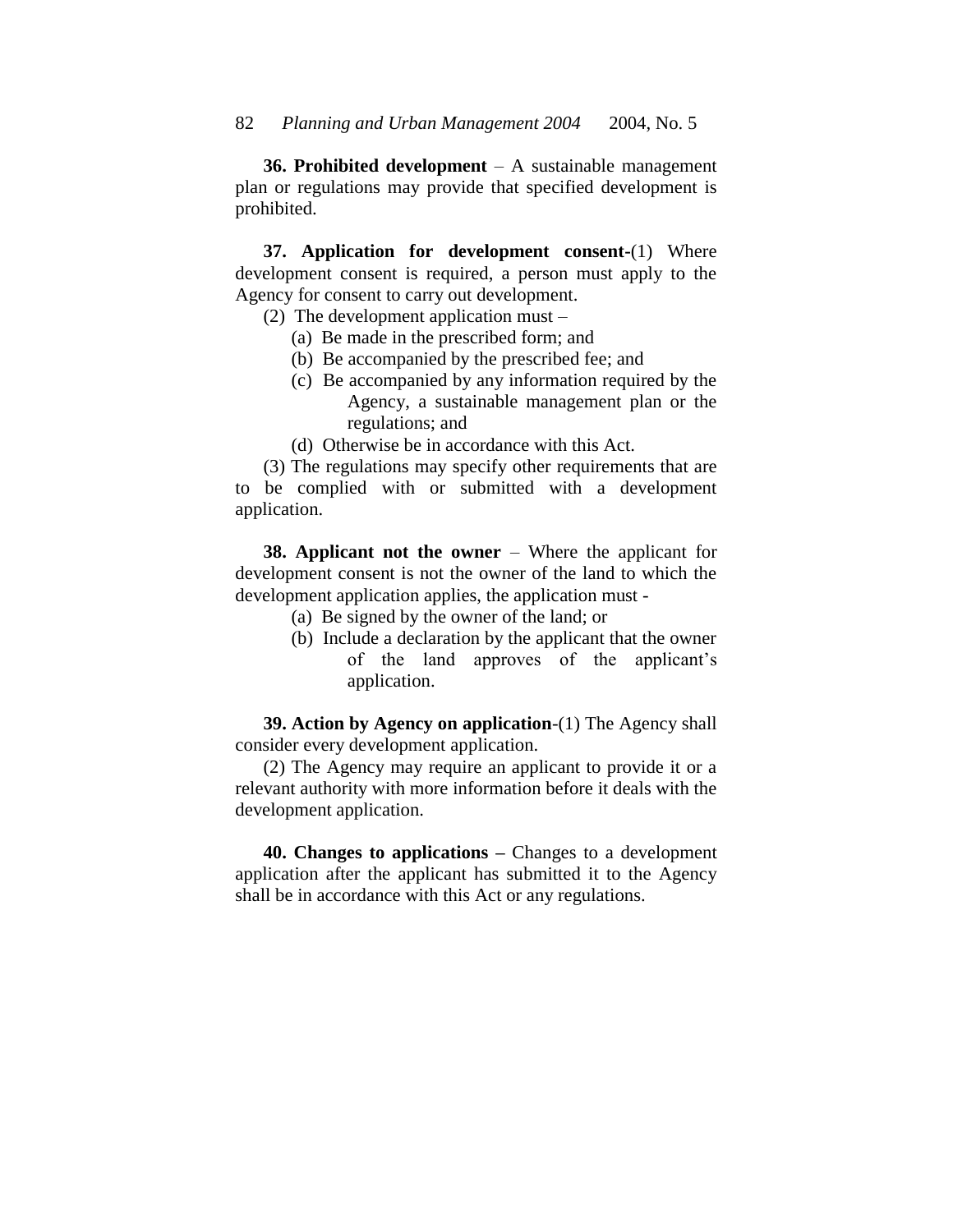**41. Submission of a development plan**–(1) Where circumstances so require, the Agency may require the applicant to submit with the development application a development plan which assesses the strategic planning, land use and development setting of the proposal.

(2) A development plan under subsection (1) shall show, and is not limited to, -

- (a) Site analysis;
- (b) Building envelopes;
- (c) Property boundaries;
- (d) Existing environment;
- (e) Arrangements for
	- (i) electricity;
	- (ii) roads;
	- (iii) water;
	- (iv) effluent disposal; and
	- (v) telecommunications;
- (f) Made and unmade roads;
- (g) Access and egress;
- (h) How the proposed development relates to the existing or likely use and development of adjoining and nearby land; and
- (i) Where a staged subdivision, how the balance of the land may be subdivided.

(3) Where the Agency decides that a development plan should be submitted with a development application, the format, structure, subject matter and any procedures for the preparation of the development plan shall be specified in writing by the Agency to the applicant.

(4) The development plan shall generally conform to the provisions of any sustainable management plan, or draft sustainable management plan, which may apply to the land to which the development application relates.

**42. Environmental Impact Assessment-**(1) The Agency may require an applicant under section 37 to provide an environmental impact assessment in relation to the proposed development to which the development application relates.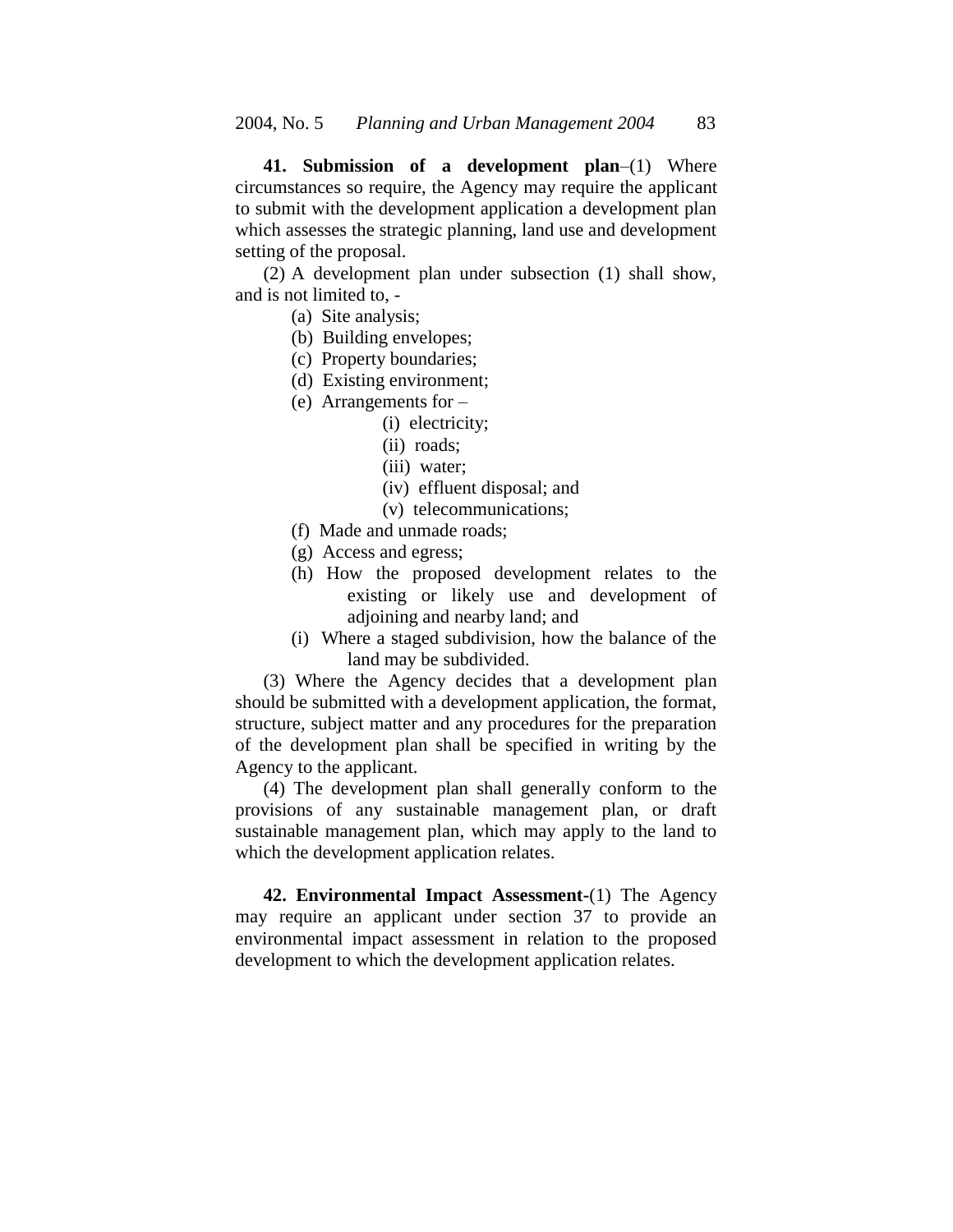(2) Where the Agency decides that an environmental impact assessment shall be prepared, the format, structure, subject matter of any such assessment and any other related matter, shall be specified in writing by the Agency to the applicant and the applicant shall comply with the Agencies requirements under this section.

**43. Notification of application**–(1) As soon as practicable after a development application is made for consent to carry out development, the Agency shall:

- (a) Cause a notice of the application to be publicly notified in accordance with the regulations, and
- (b) Give written notice of the application in accordance with the regulations –

(i) to such persons as appear to it to own or occupy the land adjoining the land to which the application relates, unless, in its opinion, such persons would not be detrimentally affected by the granting of development consent; and

(ii) if practicable, to such other persons as appear to it to own or occupy land the use or enjoyment of which, in its opinion, may be detrimentally affected if the development is carried out; and

(iii) to such other persons as are required to be notified by a sustainable management plan or the regulations; and

(iv) to any other person that it considers may be detrimentally affected by the granting of development consent.

(2) Notwithstanding subsection (1), where the Agency considers that the circumstances are appropriate, it may request that all or any of the notices referred to in that subsection be given by the applicant.

(3) The Agency may give any further notice that it considers appropriate of an application for a use or development which is likely to be of interest or concern to the community.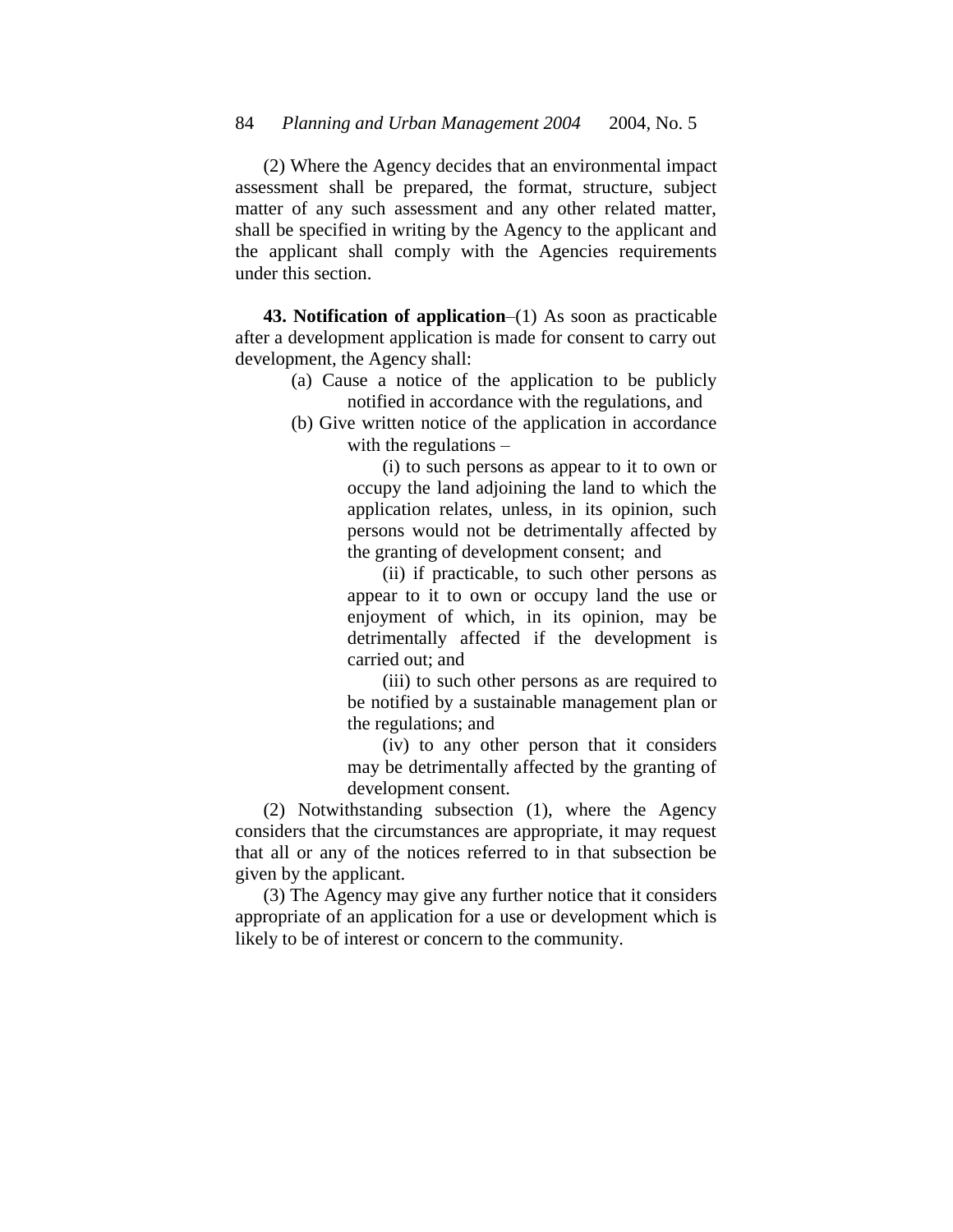**44. Referral to relevant authorities**–(1) Before determining a development application, the Agency may consult with every public authority considered by the Agency to be a relevant authority for applications of that kind.

(2) The Agency may advise the relevant authority of any sustainable management plan or draft sustainable management plan relating to the land the subject of the development application.

(3) A relevant authority shall consider every development application referred to it and may tell the Agency in writing that:-

- (a) It does not object to the granting of development consent; or
- (b) It does not object if the development consent is subject to the conditions specified by the relevant authority; or
- (c) It objects to the granting of the development consent on any specified ground.

(4) The relevant authority may also give the Agency its comments on the application.

**45. Submissions on development applications**–(1) Any person who may be affected by a development application may make a submission, by way of objection or otherwise, to the Agency in the manner and form prescribed by the regulations.

(2) A submission to the application by way of objection must state how the objector would be affected by the grant of development consent.

(3) The Agency may reject an objection that it considers has been made primarily to secure or maintain a direct or indirect commercial advantage for the objector.

**46. Matters the Agency shall consider -** In determining a development application, the Agency shall consider-

- (a) All submissions received, including objections;
- (b) Any decision and comments of a relevant authority;
- (c) The provisions of any sustainable management plan or draft sustainable management plan;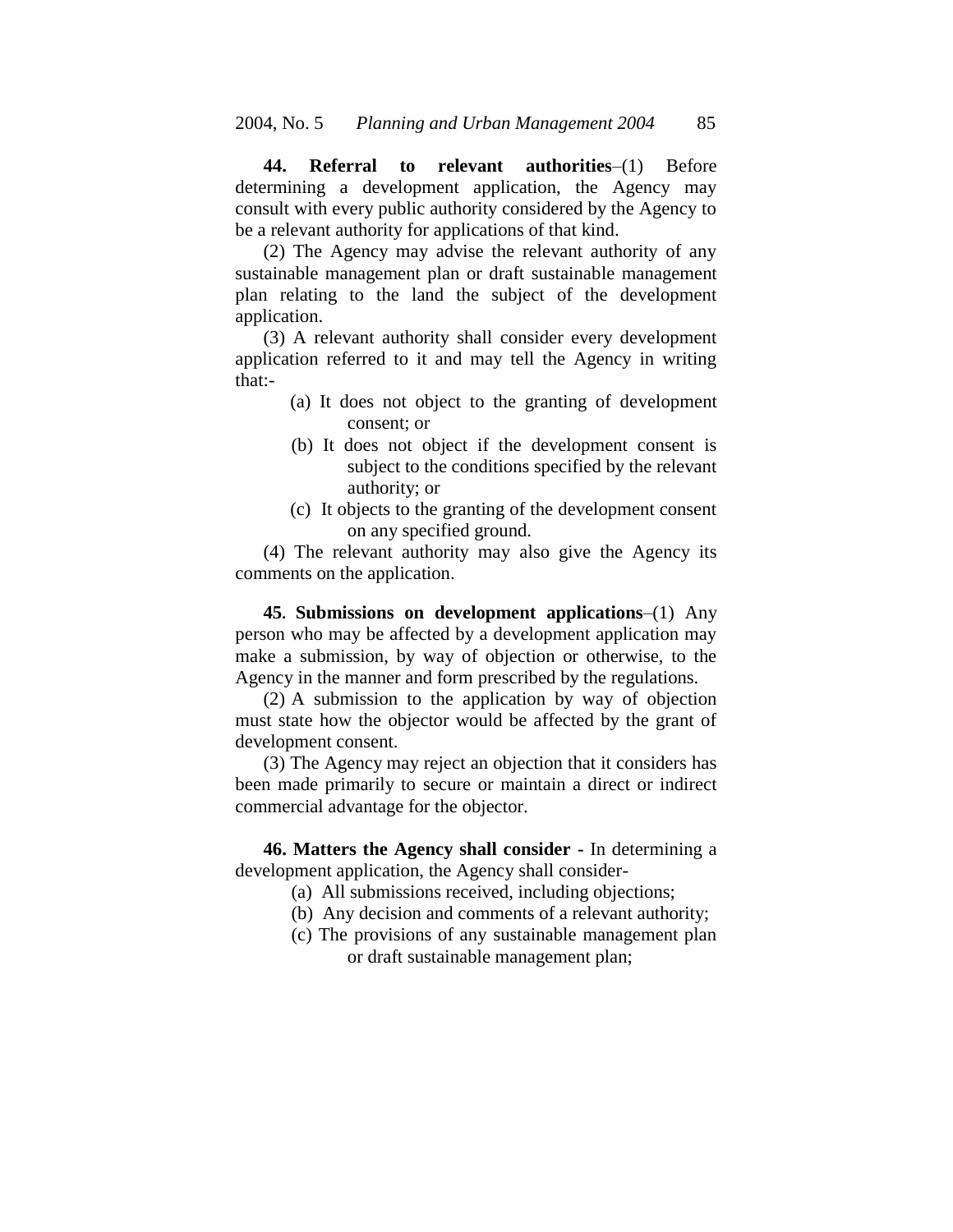86 *Planning and Urban Management 2004* 2004, No. 5

- (d) The contents of any development plan which the Agency has requested the applicant to supply;
- (e) Any strategic plan, policy statement, development standards, guideline, or the like, which has been adopted by a public authority;
- (f) The potential environmental effects of any development proposal, including any environmental impact assessment which has been prepared;
- (g) Potential social and economic effects;
- (h) Likely effects on cultural and natural heritage;
- (i) The sustainability of the proposed development;
- (j) Suitability of the site for the proposed development, including consideration of natural hazards such as flooding, earthquake, cyclone, subsidence, slip, drainage and erosion;
- (k) The character of the proposed development, including its bulk, size and shape;
- (l) Adequacy of arrangements relating to waste water, sanitation and access to the proposed development;
- (m) Provision of private and public open space;
- (n) Adequacy of arrangements made for the parking of vehicles generated by the proposed development;
- (o) Proposed safety features of the development, including fire safety features;
- (p) Adequacy of the structure of buildings and other structures to fulfil the purpose for which they are to be used;
- (q) The public interest;
- (r) The objectives of this Act, including the need to reach consensus; and
- (s) Any other relevant matter.
- **47. Decision on application –** The Agency may decide to
	- (a) Grant a development consent; or
	- (b) Grant a development consent subject to conditions; or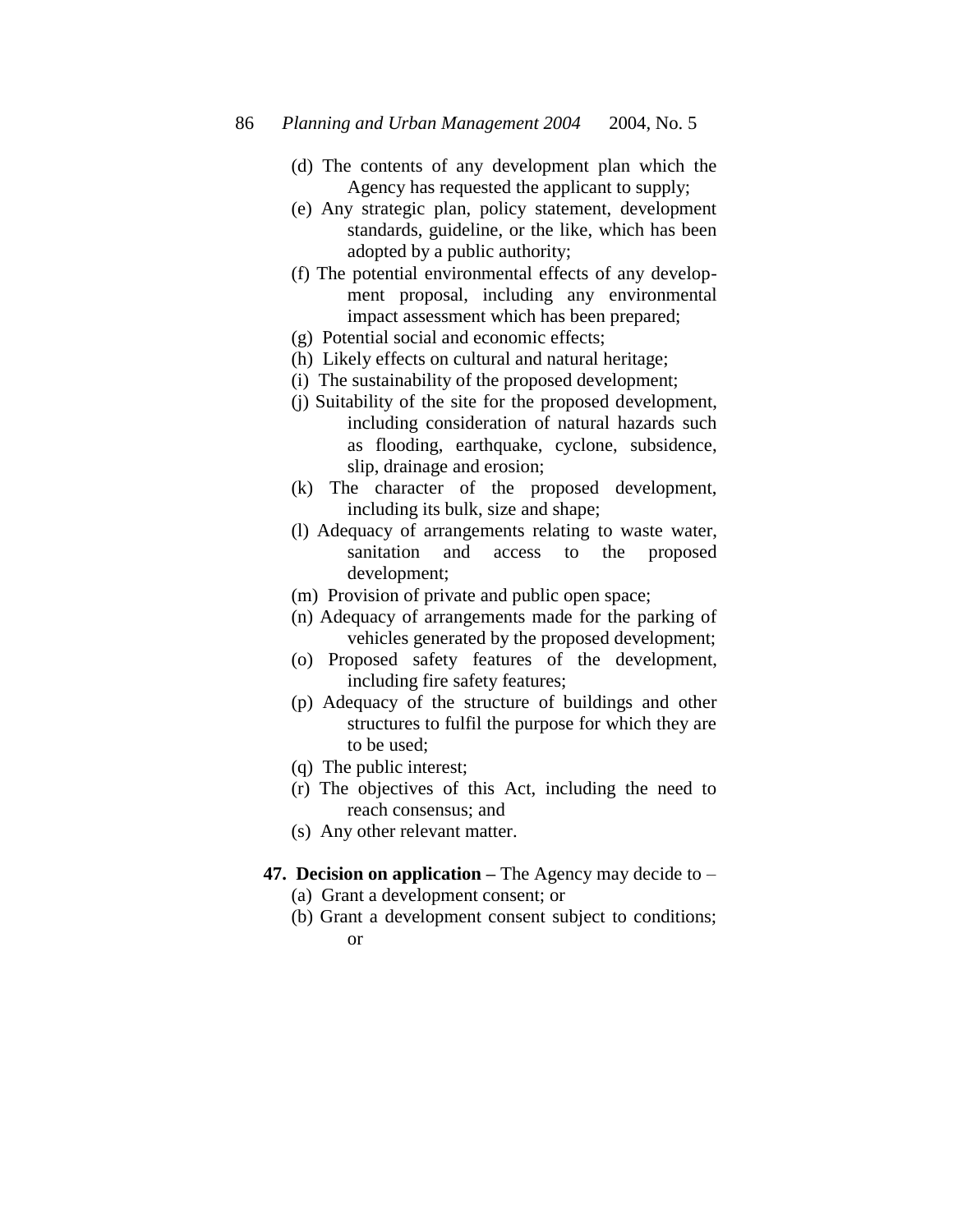(c) Refuse to grant a development consent on any ground it thinks fit.

**48. Conditions**-(1) The Agency may include in a development consent any condition that it thinks fit, including –

- (a) A condition that a sustainable management plan requires to be included;
- (b) A condition that specified matters are to be done to the satisfaction of the Agency or a relevant authority or a person;
- (c) A condition that the development consent is not to come into effect unless a specified development is cancelled or amended;
- (d) A condition that the use be for a specified time;
- (e) A condition that the land be restored to a specified state at the end of a specified time;
- (f) A condition that the development is to be carried out in stages over the periods specified in the development consent, including the need to obtain any further development consent for each stage;
- (g) A condition that the owner of the land or the applicant is to enter into an agreement with the Board requiring specified outcomes that the development shall achieve;
- (h) A condition that plans, drawings and other documents be prepared by the applicant and lodged with the Agency for approval before the use or development or a specified part of it starts;
- (i) A condition requiring changes to be made to any plan or drawing forming part of the application for the development consent.

(2) The Agency shall not include in a development consent a condition which is inconsistent with:

- (a) The contents of a sustainable management plan;
- (b) Current building regulations; or
- (c) A determination by the Planning Tribunal in respect of land to which the development consent applies.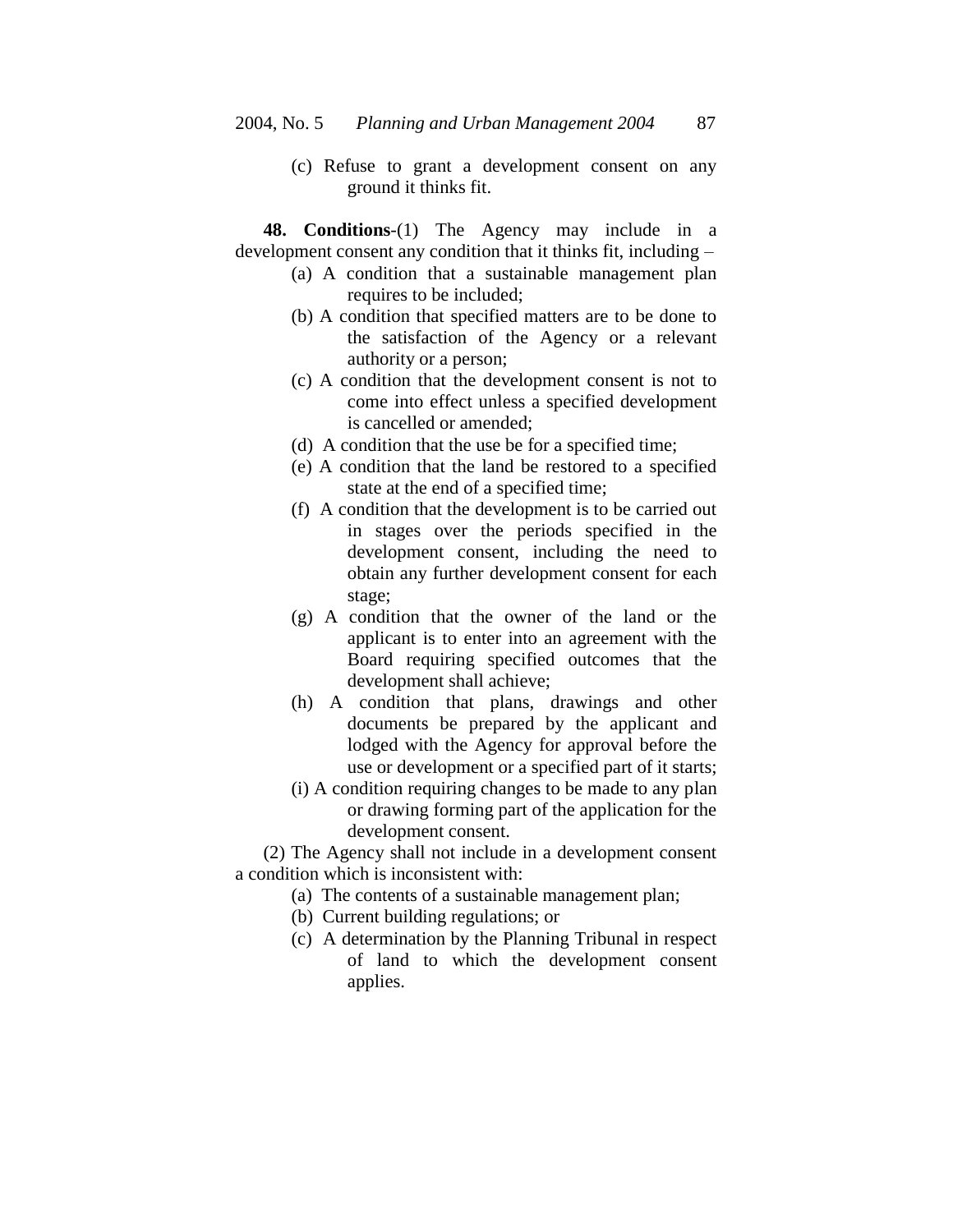**49. Condition requiring developer contributions**-(1) Where the Agency is satisfied that a development the subject of a development application will or is likely to require the provision of or increase the demand for public amenities and public services within the area, the Agency may grant consent to the application subject to a condition requiring:

- (a) The dedication of land free of cost; or
- (b) The payment of a monetary contribution; or
- $(c)$  Both  $(a)$  and  $(b)$ .

(2) Such a condition shall only be applied to require a reasonable dedication or contribution for the provision, extension or augmentation of public works, amenities and services.

(3) The Agency may prepare and approve a developer contributions plan under this section for the purposes of establishing the relationship between the proposed development and the imposition of such a condition.

**50. Development consent where there are no submissions -** Where no person has made a submission to the Agency on the development application and the Agency decides in favour of the application, the Agency shall issue a notice of development consent in the prescribed form to the applicant.

**51. Development consent where there are submissions-** (1) The Agency shall give the applicant and each person who made a submission a notice in the prescribed form of its decision to grant a development consent.

(2) The notice shall set out any conditions to which the development consent will be subject.

**52. Refusal of development application**-(1)The Agency shall give the applicant and each person who made a submission a notice in the prescribed form of its decision to refuse the development application.

(2) The notice shall set out the grounds on which the development application is refused, and may state whether those grounds were those of the Agency or a relevant authority.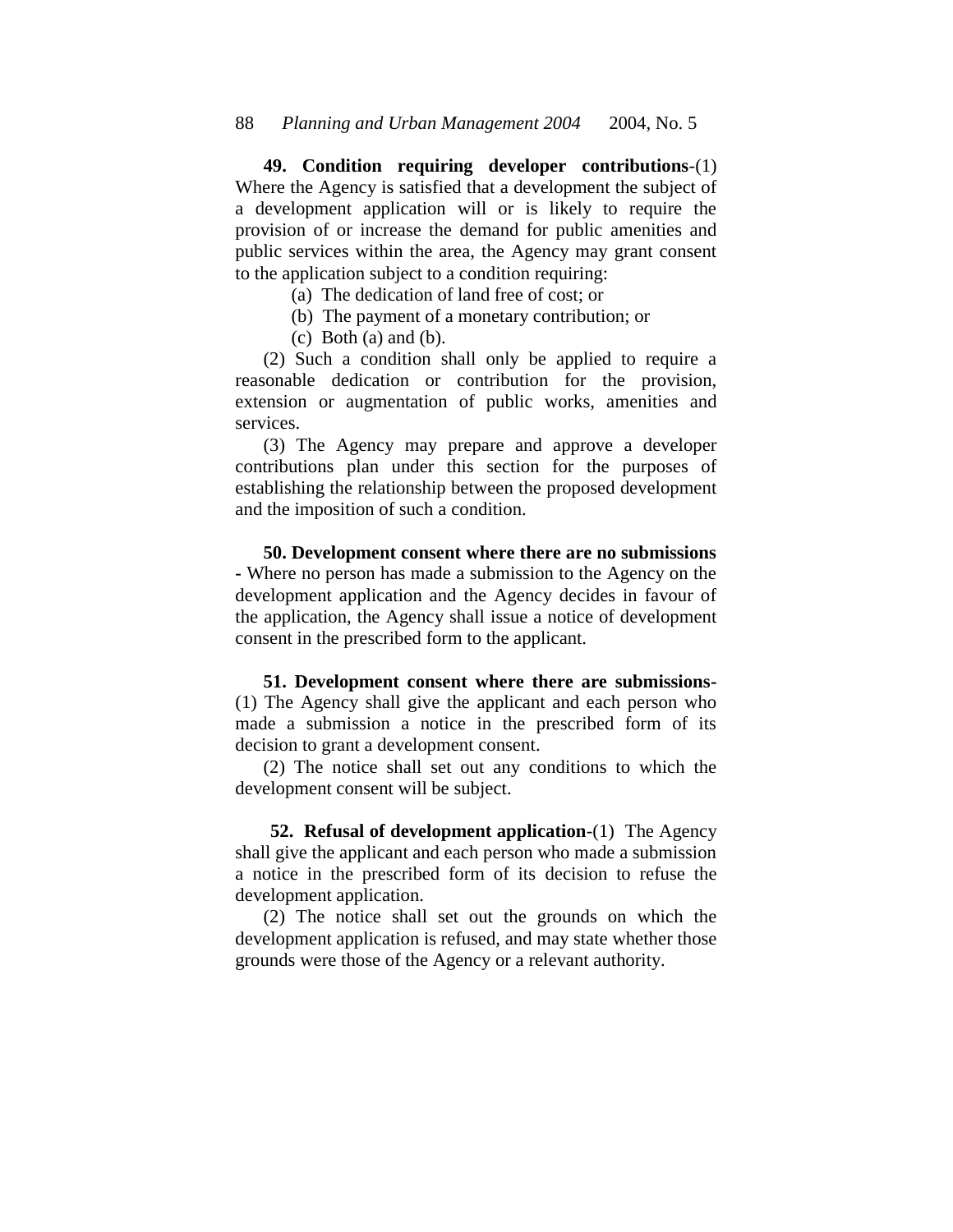**53. Advice on right of appeal -** A notice issued pursuant to section 51 or 52 must include advice that the applicant or a person who has made a submission on the development application and who is dissatisfied with the decision of the Agency has the right to appeal to the Planning Tribunal within 28 days of the issue of the notice.

**54. Appeal-**(1) An applicant or a person who has made a submission on the development application and who is dissatisfied with the decision of the Agency may appeal to the Planning Tribunal within 28 days of the issue of the notice of the decision.

(2) An appeal shall be filed with the Planning Tribunal in the prescribed form.

(3) After hearing the appeal, the Planning Tribunal may make any order as in the circumstances may appear to the Tribunal to be just, including an order **-**

- (a) Directing that development consent shall not be granted; or
- (b) Granting development consent and directing the Agency to issue the consent; or
- (c) Granting development consent, directing that the consent shall or shall not, as the case may be, contain any specified conditions and directing the Agency to issue the consent; or
- (d) Confirming a requirement placed on a development application; or
- (e) Changing a requirement placed on a development application; or
- (f) Directing the Agency to consider a development application as made without a requirement having been complied with; or
- (g) Directing that a consent shall or shall not contain any specified condition; or
- (h) Directing that any time limit shall or shall not be extended; or
- (i) Cancelling a consent.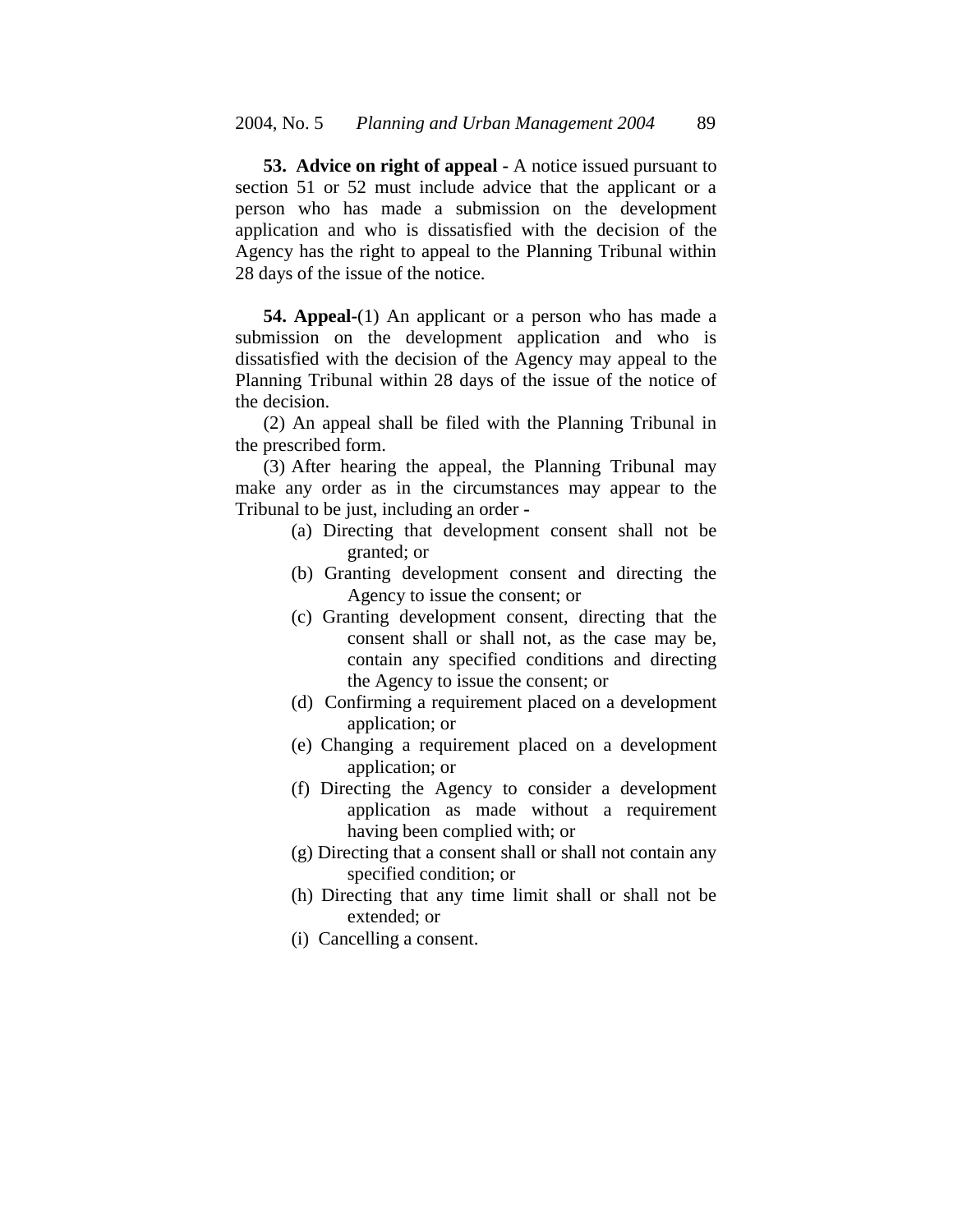**55. When a development consent begins and expires-**(1) A development consent operates, as the case may require, from the date –

- (a) Specified in the development consent; or
- (b) Of the decision of the Planning Tribunal.
- (2) A development consent expires, as the case may require,  $if -$ 
	- (a) The development or any stage of it does not start within the time specified in the notice of development consent; or
	- (b) No time is specified in the notice of development consent, within 2 years after the issue of the development consent; or
	- (c) The use is discontinued for a period of 2 years.

**56. Extension of time for development consent**-(1) The owner or occupier of the land to which the development consent applies may ask the Agency for an extension of time for the development consent within 3 months before the expiry of the consent or within 3 months after the consent has expired and the Agency may in its discretion grant an extension of time for the development consent.

(2) If the time is extended after the development consent has lapsed, the extension operates from the day the development consent expires.

**57. Revocation or modification of development consent**- (1)If at any time it appears to the Board, having regard to the provisions of any draft planning policy or of any draft sustainable management plan, that any development for which consent under this Part is in force in relation to a development application should not be carried out or completed, or should not be carried out or completed except with modifications, the Board may, by instrument in writing, revoke or modify that consent.

(2) Before revoking or modifying the consent under subsection (1) the Board shall: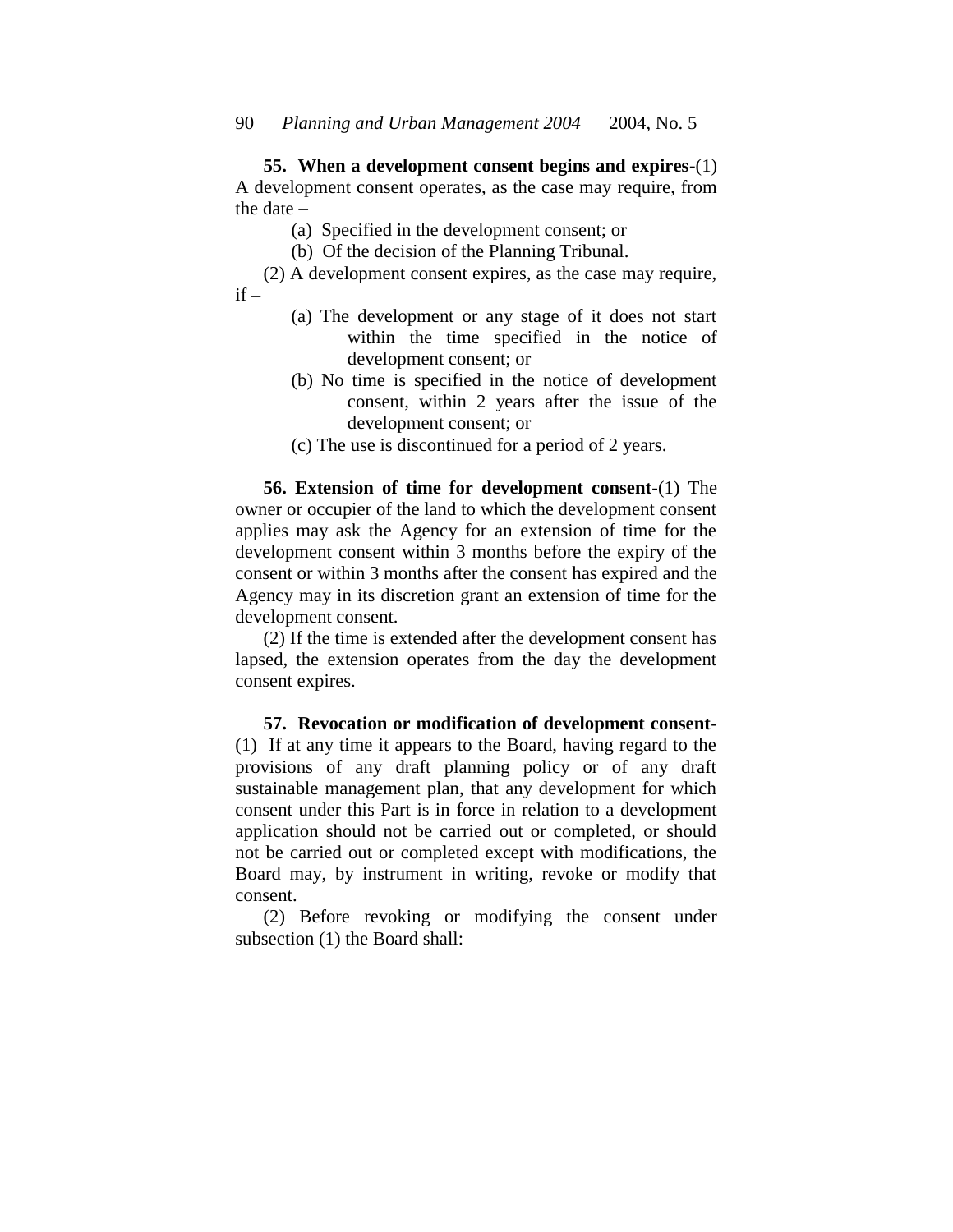(a) By notice in writing inform, in accordance with the regulations:

> (i) each person who in the Board's opinion will be adversely affected by the revocation or modification of the consent; and

> (ii) such persons as may be prescribed by the regulations,

of the intention to revoke or modify the consent; and

(b) Afford such persons the opportunity of appearing before the Board, or a person appointed by the Board, to show cause why the revocation or modification should not be effected.

(3) The revocation or modification of a development consent takes effect, subject to this section, from the date on which the instrument referred to in subsection (1) is served on the owner of the land to which the consent applies.

(4) Within 28 days after the date on which the revocation or modification of the consent takes effect, the applicant for the consent, or any other person entitled to rely on the consent, who is aggrieved by the revocation or modification may appeal to the Planning Tribunal.

(5) The Planning Tribunal may determine the appeal by affirming, varying or cancelling the instrument of revocation or modification.

(6) If a development consent is revoked or modified under this section, a person aggrieved by the revocation or modification is entitled to recover from the Minister compensation for expenditure reasonably incurred pursuant to the consent during the period between the date on which the consent becomes effective and the date of service of the notice under subsection (2), which expenditure is rendered abortive by the revocation or modification of that consent.

(7) The Agency shall, on or as soon as practicable after the date on which the instrument referred to in subsection (1) is served on the owner of the land referred to in subsection (3), cause a copy of the instrument to be sent to each person who is, in the Agency's opinion, likely to be disadvantaged by the revocation or modification of the consent.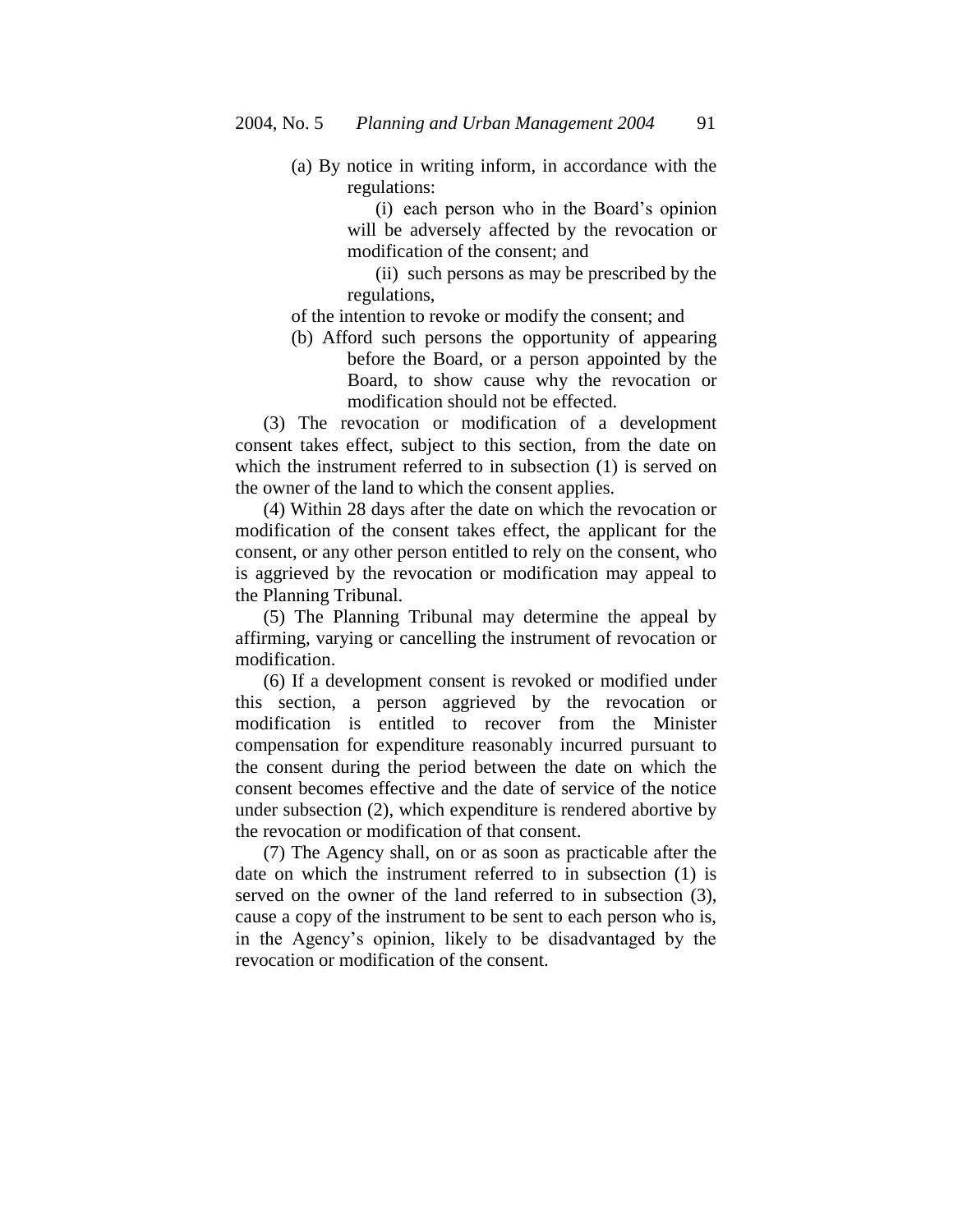(8) This section does not apply to or in respect of a consent granted by the Planning Tribunal or by Cabinet.

**58. Validity of development consents -** A person who has made a submission in accordance with section 45 and has been given a notice under section 52 may bring proceedings in the Supreme Court challenging the validity of the development consent on the ground that the law relating to the granting of the development consent has not been complied with, provided that the proceedings shall be brought within 28 days of the issue of the notice.

**59. Minor amendment of development consents**-(1) The Agency, at the written request of the owner of land or a person with the consent of the owner, may amend the development consent if it is satisfied that the amendment –

- (a) Does not change the effect of any condition required by the Planning Tribunal;
- (b) Does not change the effect of any condition required by the Agency;
- (c) Does not change the effect of any condition recommended by a relevant authority;
- (d) Is consistent with any sustainable management plan or draft sustainable management plan currently applying to the land;
- (e) Will not cause an increase in detriment to any person or the environment;
- (f) Does not change the use for which the development consent was issued, other than a minor change to the description of the proposed use.
- (2) The Agency shall give notice of the amendment to
	- (a) The person who made the request;
	- (b) If that person is not the owner of the land, the owner;
	- (c) Any relevant authority.

(3) A development consent as amended takes effect on and from the day that it is amended by the Agency.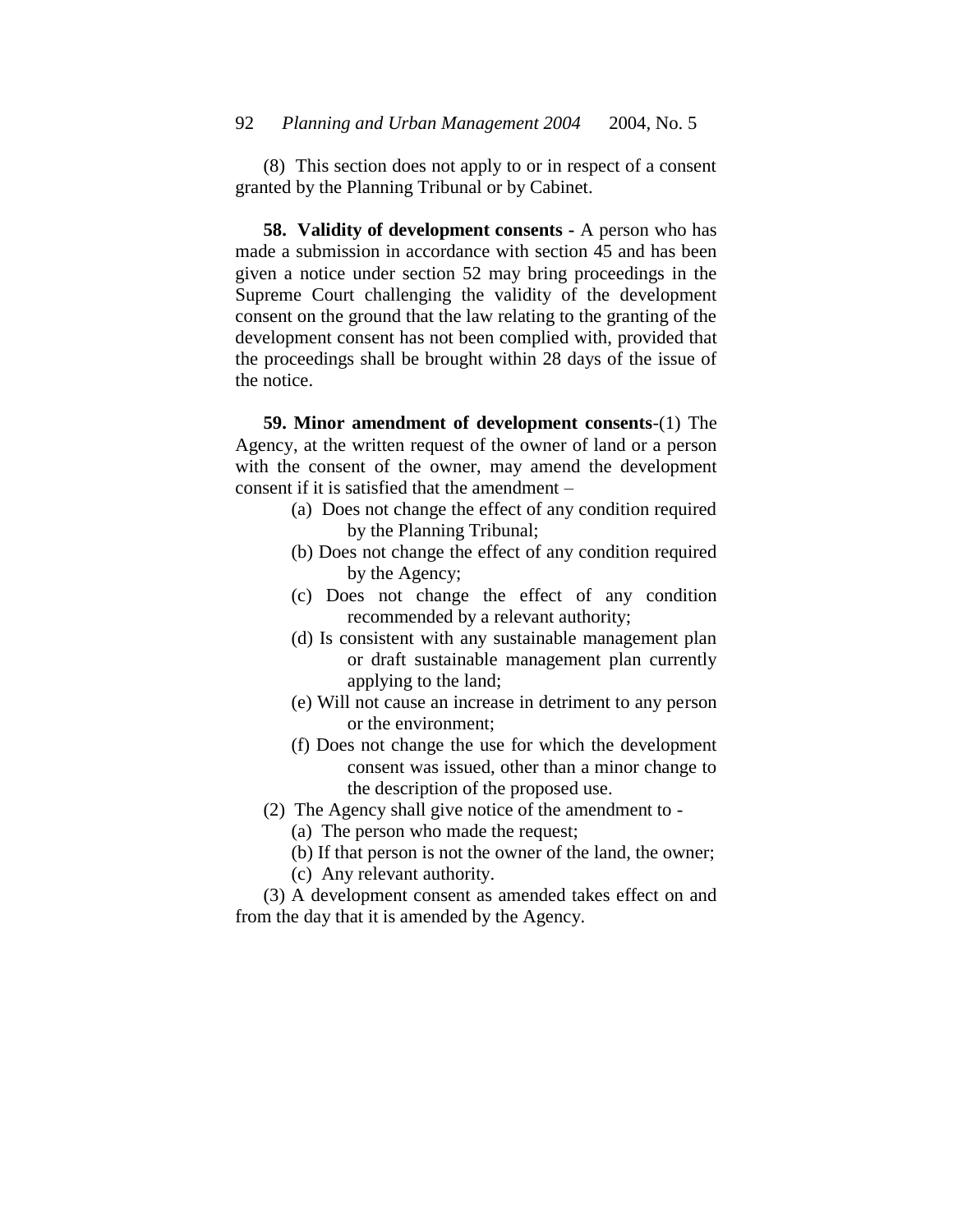**60. Correction of mistakes-**(1) The Agency may correct a development consent issued by it if the consent contains -

- (a) A clerical mistake or an error arising from any accidental slip or omission; or
- (b) An evident miscalculation of figures or an evident mistake in the description of any person, thing or property referred to in the consent.

(2) The Agency shall note the correction in the register referred to in section 101.

**61. Power of Cabinet to call in applications-**(1) Before the Agency makes a decision in respect of a development application, Cabinet may direct the Agency to refer the application to Cabinet.

(2) The Agency shall comply with the direction without delay and shall not proceed further with the application unless otherwise directed by Cabinet.

(3) Cabinet may decide the application on any grounds Cabinet thinks fit, and may direct the Agency to:

- (a) Grant the development consent; or
- (b) Grant the development consent subject to conditions; or
- (c) Refuse to grant the development consent.

(4) There shall be no right of appeal to the Planning Tribunal from a decision of Cabinet on a development application.

**62. Continuing uses-**(1) Subject to subsections (2) and (3), nothing in any sustainable management plan or amendment of such plan shall –

> (a) Prevent the continuance of the use of any land (upon which no buildings or works are erected) for the purposes for which it was being lawfully used before the coming into operation of the plan or amendment;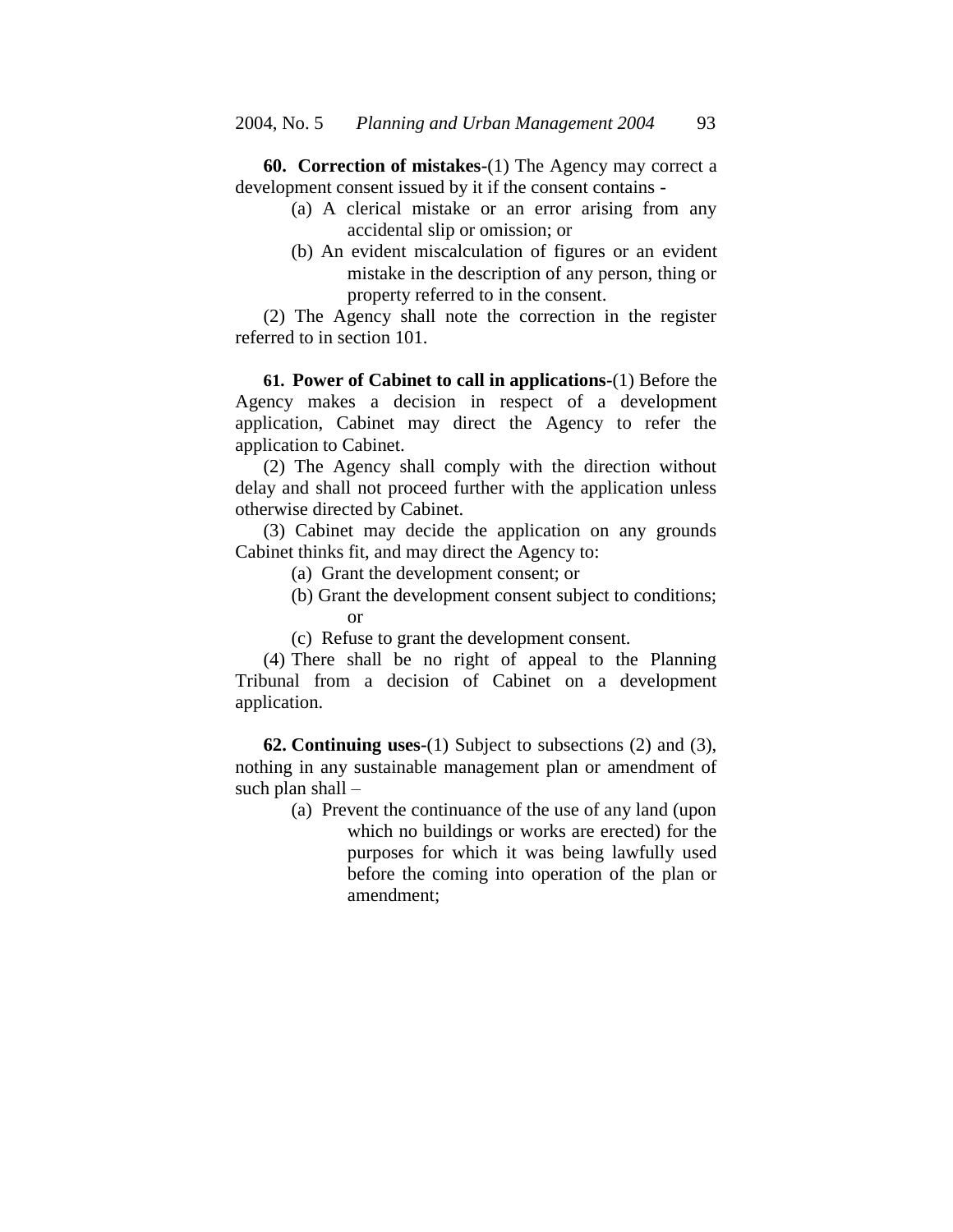## 94 *Planning and Urban Management 2004* 2004, No. 5

- (b) Prevent the use of any building (which was erected before the coming into operation of the plan or amendment) for any purpose for which the building was lawfully being used immediately before the coming into operation of the plan or any amendment;
- (c) Prevent the use of any works (which were constructed before the coming into operation of the plan or amendment) for any purpose for which they were being lawfully used immediately before the coming into operation of the plan or amendment;
- (d) Prevent the use of any building or work for any purpose for which it was being lawfully erected or carried out immediately before the coming into operation of the plan or amendment;
- (e) Require the removal or alteration of any lawfully constructed building or works.
- (2) Subsection (1) does not apply to a use of land or works
	- (a) Which has stopped for a continuous period of two years; or
	- (b) Which has stopped for two or more periods which together total two years in any period of three years.

(3) A sustainable management plan may require a use to which subsection (1) applies to comply with the Samoa Planning Provisions referred to in section 33.

**63. Amenity of an area or place-**(1) Notwithstanding section 62(1), where the amenity of an area or place, whether such area or place is subject to a development consent (either public or private) or otherwise, is in the opinion of the Agency compromised by:

- (a) Excessive noise; or
- (b) Excessive dust; or
- (c) Visually offensive signage, material or structures; or
- (d) Poor airspace, lighting or ventilation; or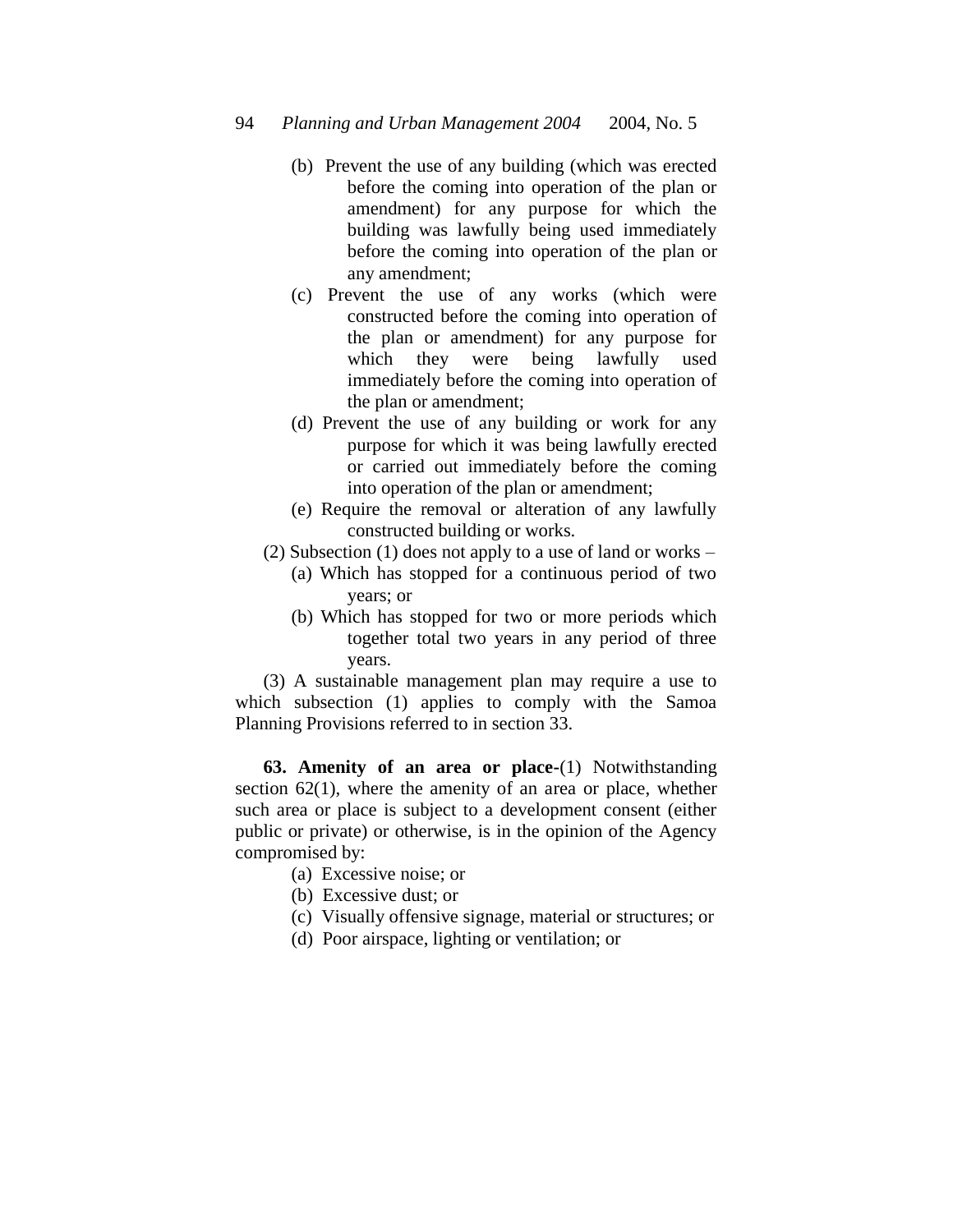- (e) Excessive traffic generation; or
- (f) Smell, fumes, vapours; or
- (g) Waste materials, including bulk material, used goods and property; or
- (h) Waste water, sewage and drainage; or
- (i) Stray and domestic animals,

and in the view of the Agency the matters referred to in paragraphs  $a - i$  are inconsistent with the objectives of this Act or any standards made under this Act, the Agency may require the owner or occupier by Order under section 80, to undertake the work or activity specified by the Agency in the Order to remove or minimise the nuisance impacting on the amenity of the area or place.

- (2) Where:
	- (a) An owner or occupier of land who has been served with an Order under subsection (1) fails to comply with the Order within the time specified in the Order; or
	- (b) The Agency considers on reasonable grounds that action must be taken as a matter of urgency to remove or minimize the negative effects of any matter referred to in subsection (1),

the Agency may take such action or cause such action to be taken as the Agency reasonably determines to remove or minimize such negative effects and the reasonable costs of the Agency in taking or causing such action shall be recoverable by the Agency against the said owner or occupier, or both, as the case may be, in any court of competent jurisdiction as a debt due to the Government.

- (3) Under subsection (2) the Agency may:
	- (a) Enter any land, building or works, if necessary by the use of reasonable force; and
	- (b) Require any member of the Police Service to assist the Agency or any person acting under the authority of the Agency under this section; and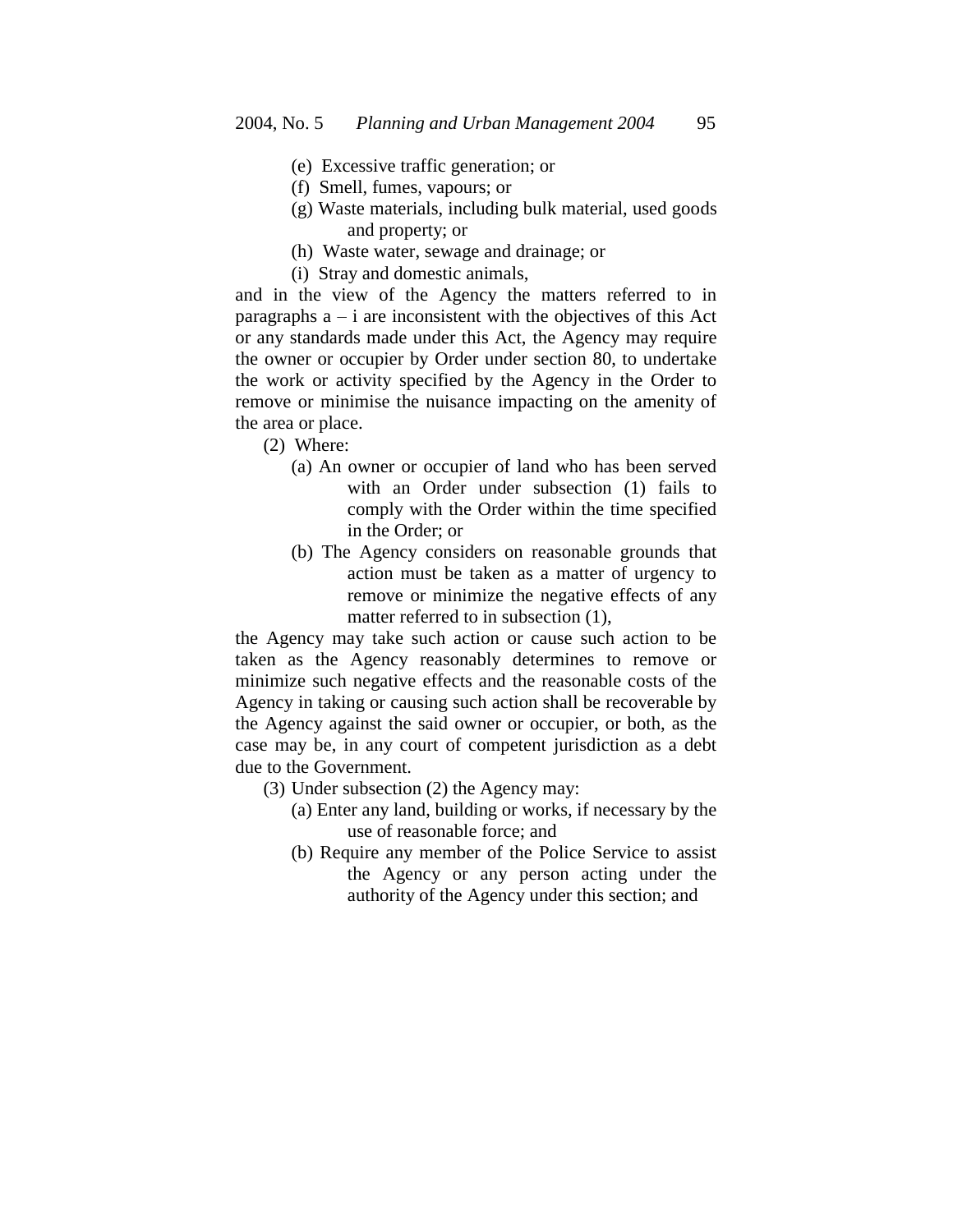(c) Remove any person who is obstructing or attempting to obstruct the Agency or any person acting under the authority of the Agency under this section, if necessary by the use of reasonable force.

# **PART VI COMPENSATION**

**64. Right to compensation**-(1) The owner or occupier of any land may claim compensation from the Government for financial loss suffered as the natural, direct and reasonable consequence of  $-$ 

- (a) The land being reserved for a public purpose under a sustainable management plan or in an amendment to a sustainable management plan; or
- (b) Access to the land being restricted by the closure of a road by a sustainable management plan; or
- (c) Refusal by the Agency to grant consent to use or develop the land on the ground that the land is or will be needed for a public purpose.

(2) A person does not have a claim for compensation in respect of any land if that person was not the owner or occupier of the land at the time the right to claim compensation arose.

**65. Taking of Land Act 1964 to apply -** Part III of the Taking of Land Act 1964, with any necessary adaptions and changes, applies to the determination of compensation under this Part as if the claim were a claim brought under that Act.

**66. Loss on sale–**(1) The owner of land may claim compensation under section 64 after the sale of land if –

> (a) The owner of the land sold it at a lower price than the owner might reasonably have expected to get if the land or part of the land had not been reserved or proposed to be reserved for a public purpose; and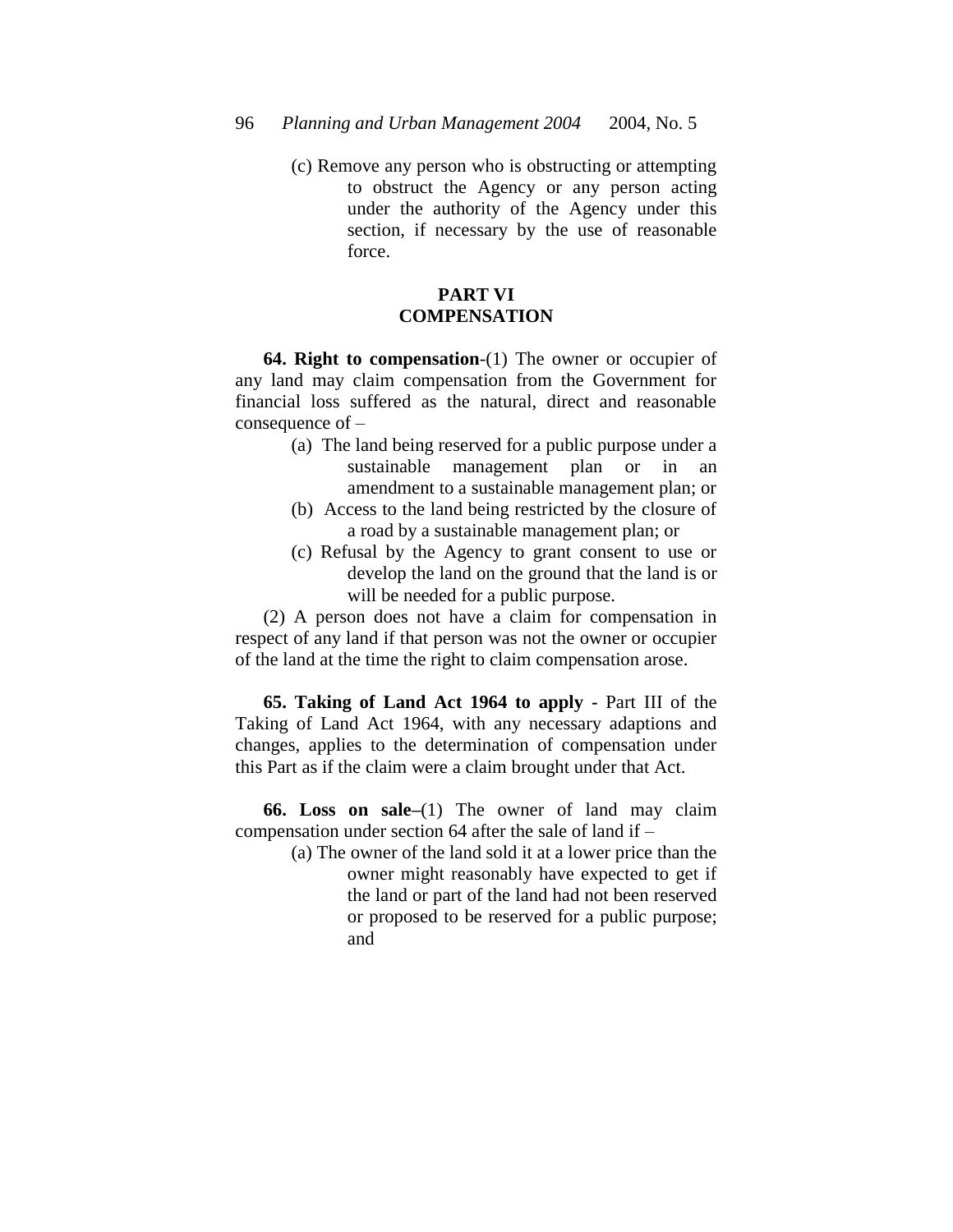(b) Before selling the land, the owner gave the Board not less than 60 days notice in writing of the owner's intention to sell the land.

(2) The owner is not required to give notice under subsection (1)(b) if  $-$ 

- (a) The owner and the Board have agreed that the owner does not have to give notice; or
- (b) Before or after the sale, Cabinet exempts the owner from giving notice on the ground that the requirement to give notice would cause hardship to the owner.

(3) A person does not have a claim for compensation in respect of the sale of land which the person acquired after –

- (a) Notice is published in Samoan and English in the Savali and one other newspaper circulating in Samoa of a proposed sustainable management plan or amendment to a sustainable management plan which shows the land as being reserved for a public purpose; or
- (b) The approval of a sustainable management plan or amendment reserving the land for public purposes unless a subsequent amendment to the plan provides or proposes more stringent planning controls over the use or development of the land.

# **PART VII PLANNING TRIBUNAL**

**67. The Tribunal** - There shall be a Planning Tribunal which shall consist of:

- (a) A Judge nominated from time to time by the Chief Justice of the Supreme Court who shall be the Chairperson; and
- (b) Two persons appointed by, and holding office at the pleasure of, the Head of State, acting on the advice of Cabinet.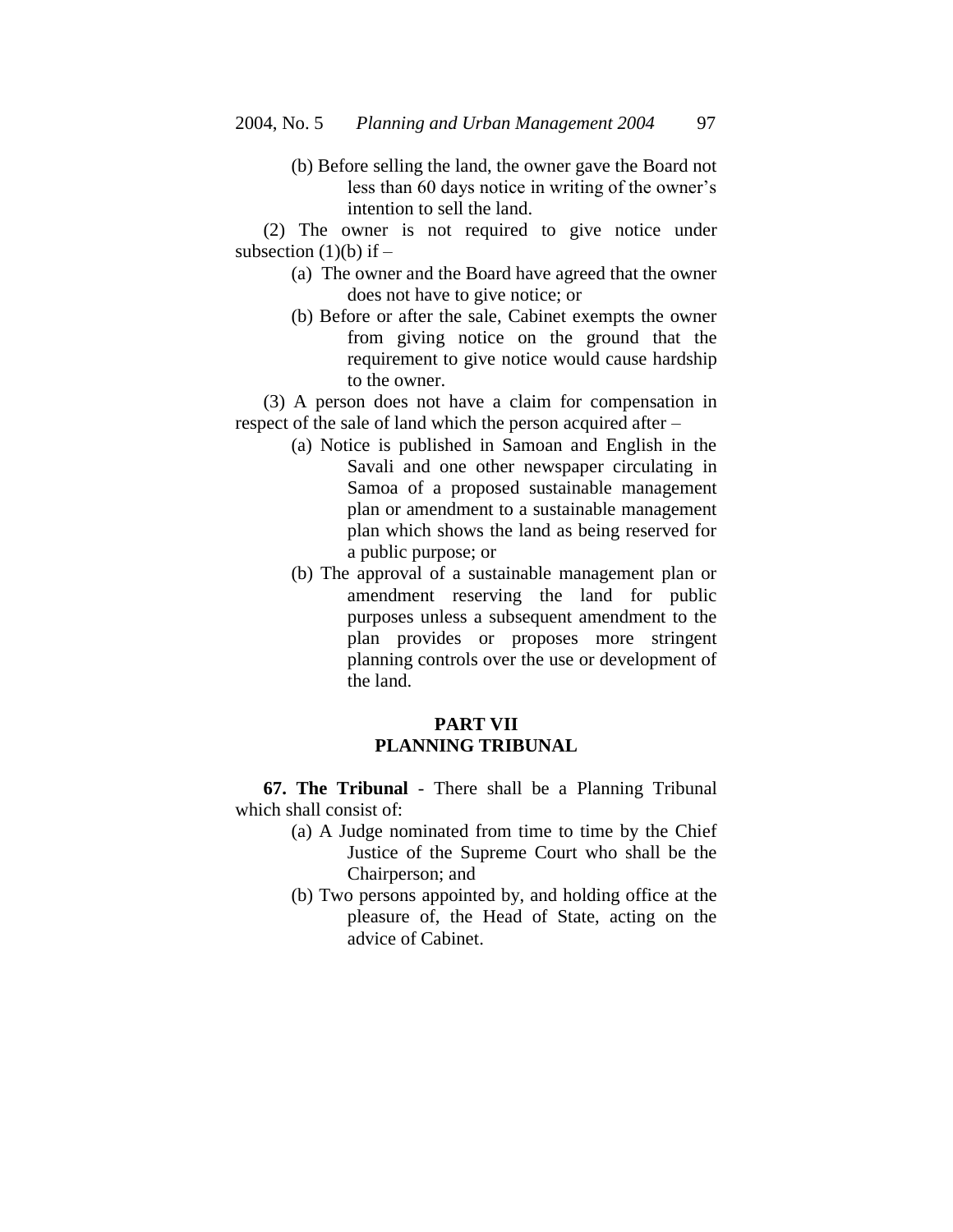**68. Deputies -** Cabinet shall from time to time as occasion may arise appoint a fit and proper person to be the deputy of any member of the Tribunal appointed under paragraph (b) of section 67.

**69. Assessors–**(1) The Tribunal may, where it requires assistance with matters of a professional, technical or specialised nature, appoint any person or persons who in its opinion has or have expert knowledge of those matters to be an assessor for the purposes of the appeal.

(2) Any assessor appointed under subsection (1) shall sit with the Tribunal and in all respects act as an extra member thereof for the hearing and determination of the appeal, except that the assessor shall have no vote in the determination of the appeal.

**70. Jurisdiction -** The Tribunal shall have the jurisdiction and powers conferred on it by this Act.

**71. Evidence -** On the hearing of any proceedings, the Tribunal may summon witnesses, examine witnesses on oath or otherwise, receive such evidence as it thinks fit, and receive any statement, document, information, or matter which in the opinion of the Tribunal may assist it to deal with the matters before it, whether or not the same would be admissible in a court of law.

**72. Onus of proof -** In any proceedings the onus of proof shall rest upon the party bringing the proceedings.

**73. Hearing-**(1) At the hearing of any proceedings any party may be represented by counsel or, with leave of the Tribunal, any other advocate.

(2) At the hearing of any proceedings, the person bringing the proceedings shall be entitled to be present.

(3) Appeals affecting more than one appellant shall not be heard together, unless the Tribunal so directs.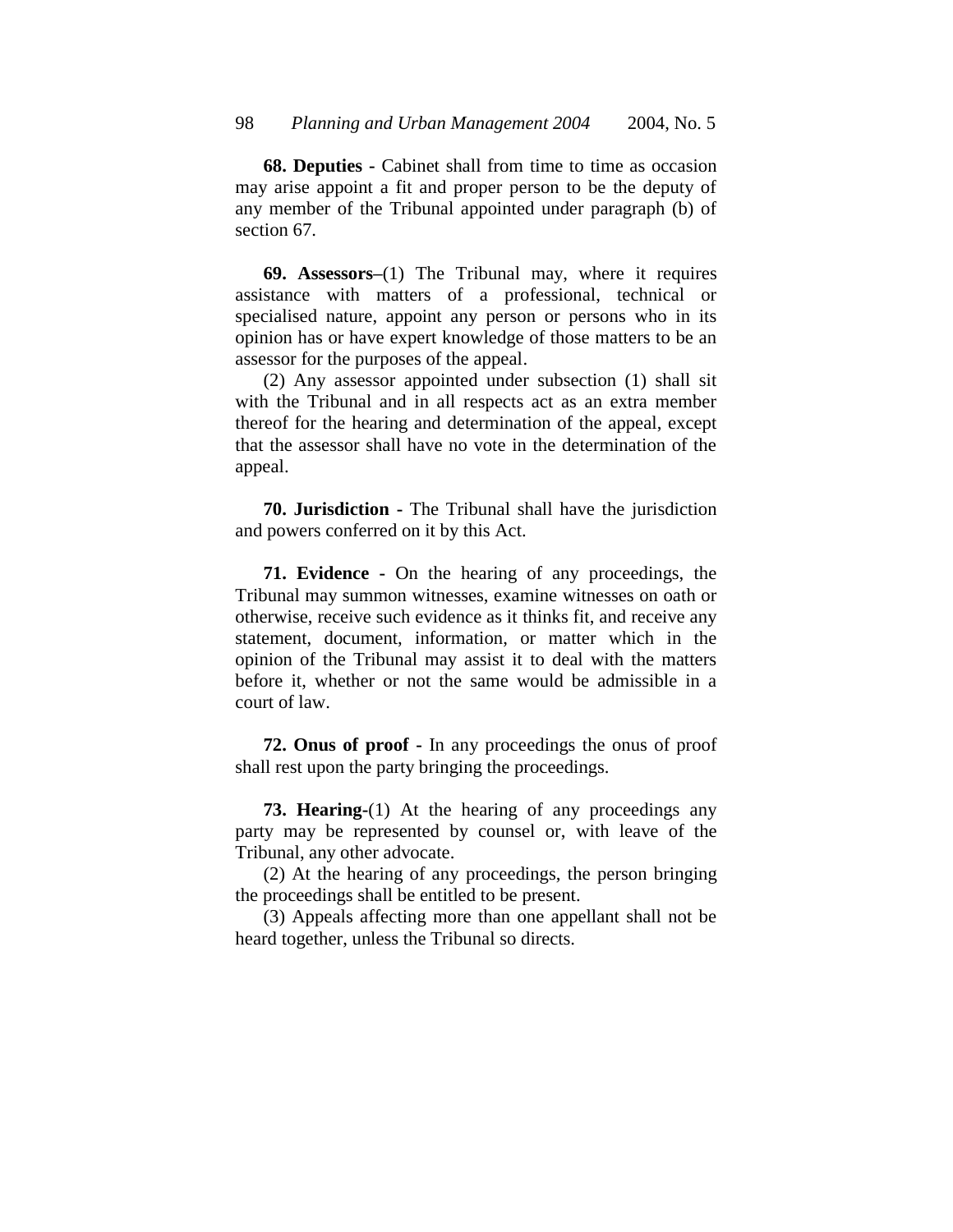(4) In matters not expressly provided for in this Act or in any regulations made thereunder, the procedure of the Tribunal shall be such as the Tribunal may determine.

(5) Proceedings before the Tribunal shall not be held bad for want of form.

(6) The Tribunal shall within the scope of its jurisdiction be deemed to be a Commission of Inquiry under the Commissions of Inquiry Act 1964, and, subject to the provisions of this Act, all the provisions of that Act shall apply accordingly.

**74. Decision**-(1) The Tribunal shall decide any proceedings on the merits of the case.

(2) In regard to an appeal, the Tribunal has the same power, duty, and discretion in respect of a decision appealed against, as the Agency or Board (as the case may be) against whose decision the appeal is brought.

(3) The Tribunal may confirm, amend, or cancel a decision to which an appeal relates.

(4) A decision of a majority of the members shall be the decision of the Tribunal.

(5) Nothing in this section affects any specific power or duty the Tribunal has under this Act or regulations.

**75. Referral of questions of law to Supreme Court-**(1) The Tribunal may, in any proceedings before it, state a case for the opinion of the Supreme Court on any point of law that arises in those proceedings and for that purpose may either conclude the proceedings subject to that opinion, or adjourn them until after that opinion has been given.

(2) The statement of a case to the Supreme Court shall be settled and signed by the Chairperson of the Tribunal and sent to the Registrar of the Supreme Court.

(3) The settling and signing of a case stated by the Chairperson is deemed to be the statement of the case by the Tribunal.

**76. Costs**-(1) On the hearing of any proceedings, the Tribunal may make such order as to costs as it thinks proper.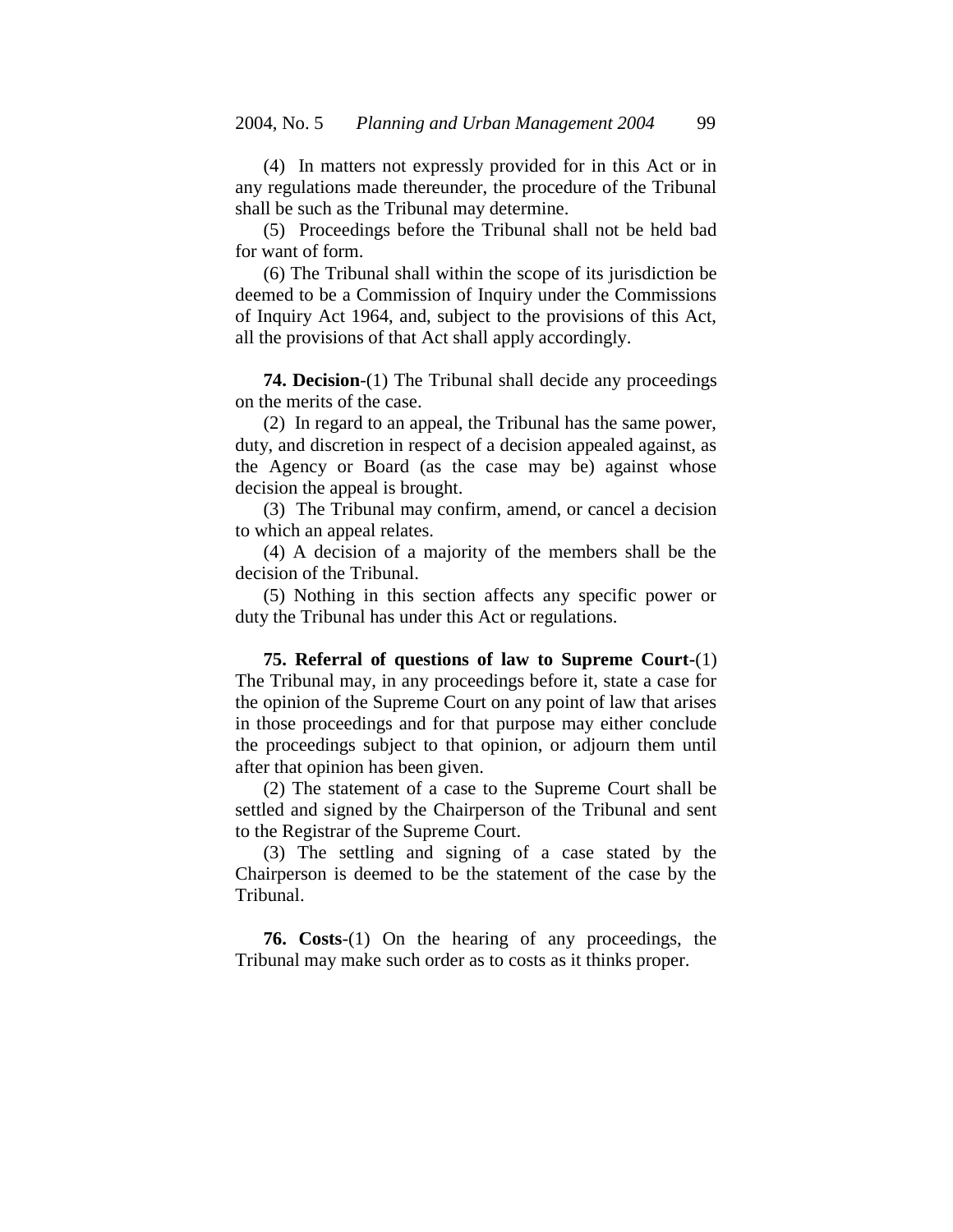(2) Where in the opinion of the Tribunal any proceedings are frivolous or vexatious, or should not have been brought, the person bringing the proceedings shall not be entitled to an order for costs under subsection (1) and may be ordered by the Tribunal to pay the cost of the proceedings in whole or in part.

**77. Finality of Tribunal's decision -** The decision of the Tribunal shall be final, except where that decision may be appealed to the Supreme Court on a matter of law.

**78. Offence to attempt to influence Tribunal -** Any person who in any way attempts to improperly influence the Tribunal or any member of the Tribunal commits an offence, and shall be liable on conviction to a term of imprisonment not exceeding two years or to a fine not exceeding 50 penalty units, or both.

**79. Remuneration of Tribunal members**-(1) Each member of the Tribunal, including any assessor appointed under section 69**,** shall be paid remuneration at such rates as may be determined by the Head of State, acting on the advice of Cabinet, by Order, together with any travelling and other expenses reasonably incurred in respect of their attendance at meetings or hearings of the Tribunal.

(2) All payments pursuant to this section shall be paid out of money appropriated by the Legislative Assembly for the purpose.

# **PART VIII ENFORCEMENT AND LEGAL PROCEEDINGS**

**80. Orders by the Agency**-(1)The Agency may issue an Order and cause the same to be served on any person specified in subsection (3) to do or refrain from doing a thing specified in the Order within a specified time, if a use or development of land contravenes or has contravened, or, unless prevented by the order, will contravene this Act, a sustainable management plan, a condition of a development consent**,** or an agreement under Part IX.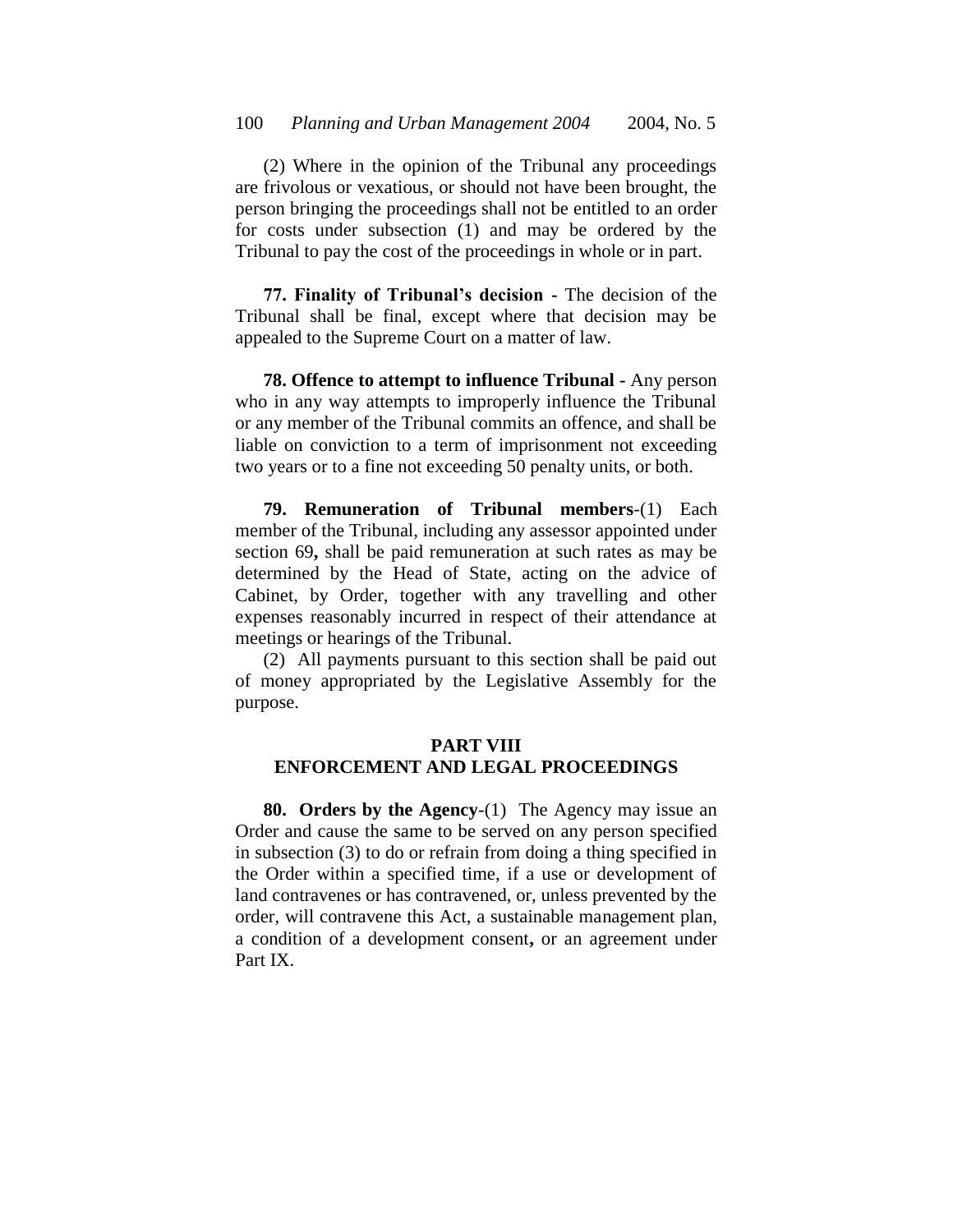(2) The regulations may prescribe things which may be the subject of an Order under subsection (1).

(3) An Order under subsection (1) may be issued to one or more of the following persons -

- (a) The owner of the land;
- (b) The occupier of the land;
- (c) Any other person who has an interest in the land;
- (d) Any other person by whom or on whose behalf the use or development was, is being, or is to be carried out.

**81. Enforcement measures-**(1) Where a person fails to comply with the terms of an Order issued under section 80, the Agency may do all such things as are necessary or convenient to give effect to the terms of the order, including the carrying out of any work required by the order.

(2) The Agency may recover the costs of carrying out any work required by the Order from the person in default under the Order in any court of competent jurisdiction as a debt due to the Government.

**82. Powers of entry etc-**(1) Any authorised officer of the Agency or any other person authorised by the Chief Executive Officer may enter any land, dwelling, building or premises at any reasonable time to carry out and enforce this Act, the regulations, a sustainable management plan, a condition of development consent, an order under section 80 or an agreement under Part IX or, if the said authorised officer or other person has a reasonable suspicion, to find out whether any of the matters referred to in this section has been or is being contravened.

(2) In exercising any power under section 81 and this section, the Agency, Chief Executive Officer and any authorised officer of the Agency may exercise the powers detailed in section 63(3).

**83. Enforcement of Act in Supreme Court**-(1) In this section: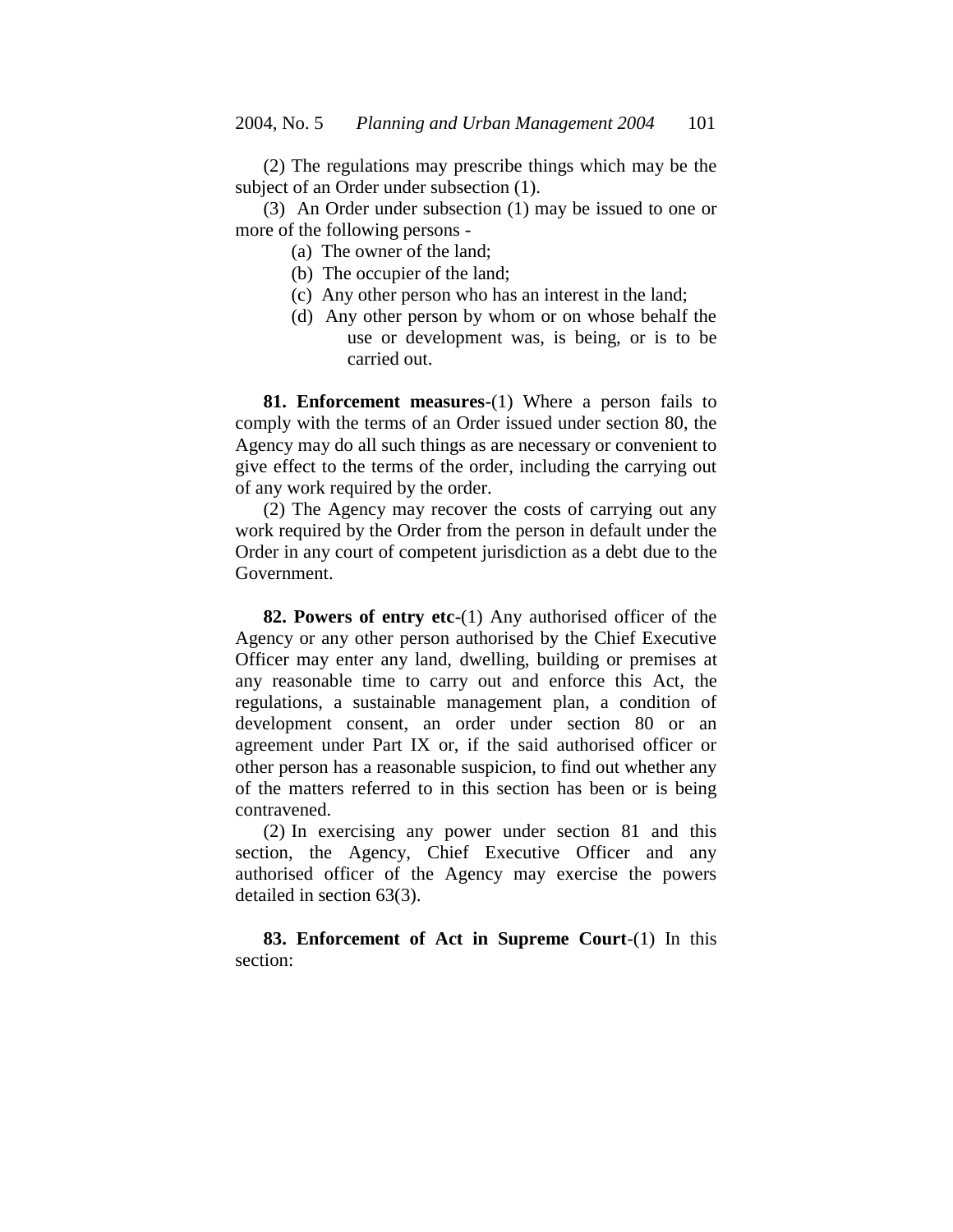(a) A reference to a breach of this Act is a reference to:

(i) a contravention of or failure to comply with this Act, and

(ii) a threatened or an apprehended contravention of or a threatened or apprehended failure to comply with this Act; and

(b) A reference to this Act includes a reference to the following:

(i) the regulations;

(ii) a sustainable management plan;

(iii) a development consent granted under this Act, including a condition subject to which such consent is granted.

(2) The Agency or any interested person may bring proceedings in the Supreme Court for an order to remedy or restrain a breach of this Act.

(3) Proceedings under this section may be brought by an interested person on their own behalf or on their own behalf and other persons (with their consent) or a body corporate or unincorporated body (with the consent of its committee or other controlling or governing body), having like or common interests in those proceedings.

(4) Where the Supreme Court is satisfied that a breach of this Act has been committed or that a breach of this Act will, unless restrained by order of the Supreme Court, be committed, it may make such order as it thinks fit to remedy or restrain the breach.

(5) Without limiting the powers of the Supreme Court under subsection (4), an order made under that subsection may:

- (a) Where the breach of this Act comprises a use of any building, work or land, restrain that use;
- (b) Where the breach of this Act comprises the erection of a building or the carrying out of a work, require the demolition or removal of that building or work; or
- (c) Where the breach of this Act has the effect of altering the condition or state of any building, work or land, require the reinstatement, so far as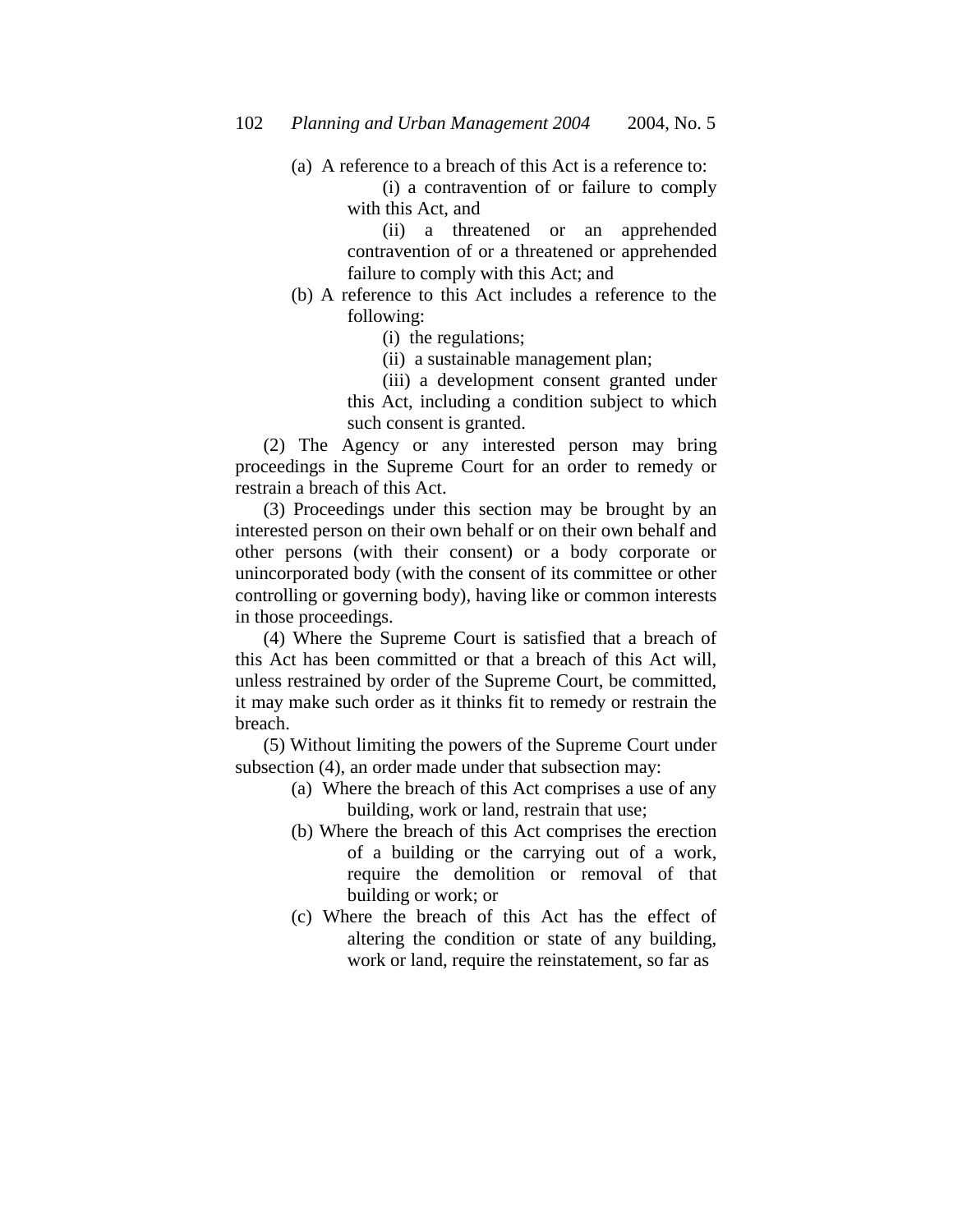is practicable, of that building, work or land, as the case may be, to the condition or state the building, work or land was in immediately before the breach was committed.

(6) Where a breach of this Act would not have been committed but for the failure to obtain a development consent, the Supreme Court, upon application being made by the defendant, may:

- (a) Adjourn the proceeding to enable a development application to be made to obtain that consent; and
- (b) In its discretion, by interlocutory order, restrain the continuance of the commission of the breach while the proceedings are so adjourned.

(7) The functions and powers of the Supreme Court under this section are in addition to and not in derogation from any other functions and powers of the Supreme Court.

- **84. Offences –** Any person who
	- (a) Carries out development needing development consent without obtaining such consent, or who uses or develops land in contravention of or fails to comply with a sustainable management plan, or a development consent, or an agreement under Part IX; or
	- (b) Contravenes any provision of this Act,

is guilty of an offence and is liable to a fine not exceeding 50 penalty units and, in the case of continuing offences to a further fine not exceeding 1 penalty unit for every day or part of a day during which such offence continues.

**85. Offences by corporations**-(1) Where a person charged with an offence against this Act or the regulations is a body corporate, any person who is concerned or takes part in the management of that body corporate at the time the offence is committed may be charged with the same offence.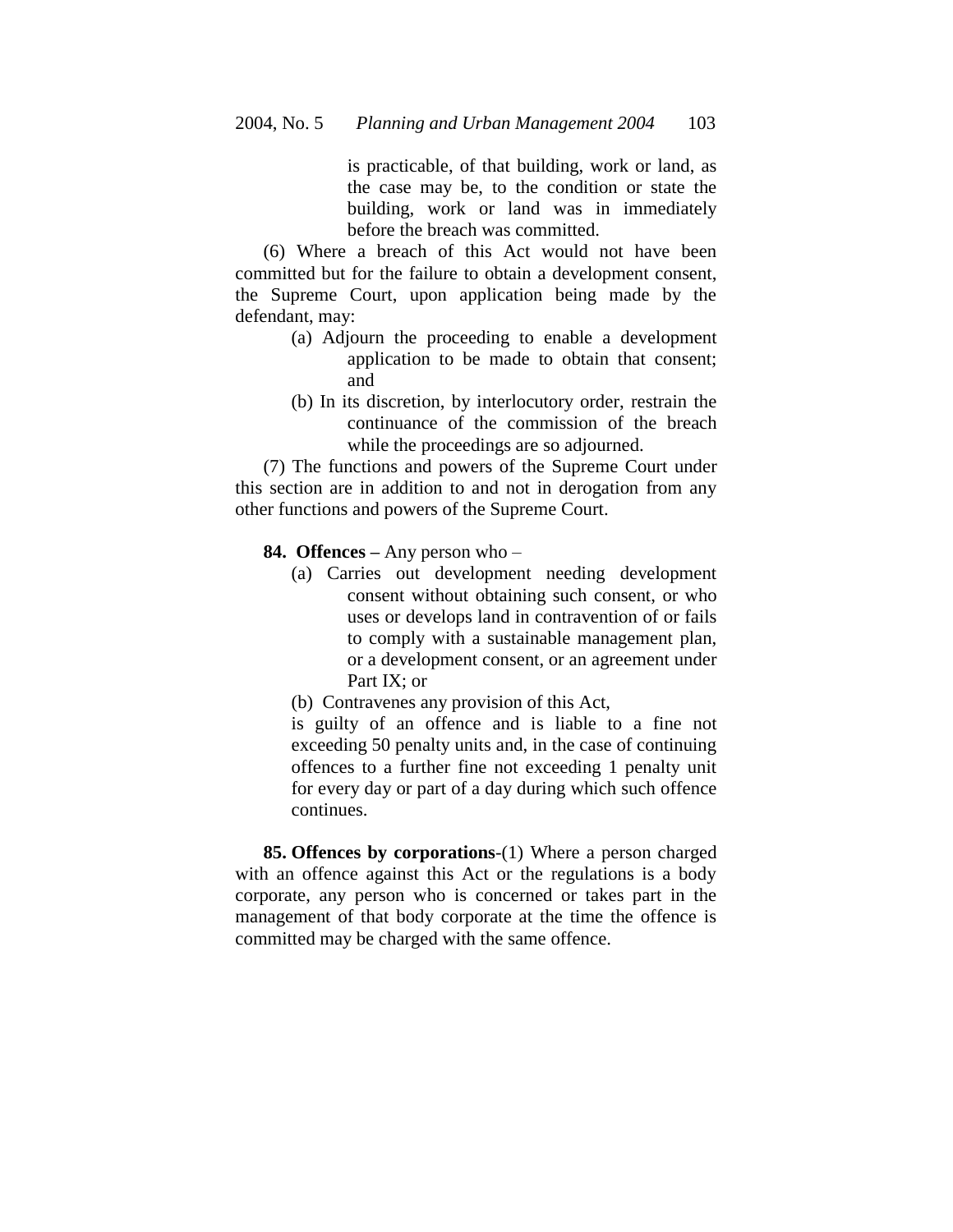(2) Where a body corporate is convicted of an offence against this Act, a person charged under this section with the same offence may also be convicted of the offence and is liable to the penalty for that offence unless that person proves that the act or omission constituting the offence took place without that person's knowledge or consent.

**86. Obstruction of authorised persons -** Every person commits an offence against this Act and is liable to a fine not exceeding 5 penalty units who obstructs, hinders, impedes, resists, or opposes an authorised person in the exercise of any powers conferred on the authorised person by or pursuant to this Act.

# **PART IX AGREEMENTS**

**87. Board may enter into agreements–**(1) The Board may enter into an agreement with any owner of land.

(2) The Board may enter into an agreement under subsection (1) with a person in anticipation of that person becoming the owner of the land.

(3) An agreement entered into with a purchaser in anticipation of the purchaser becoming owner does not bind the vendor unless the vendor assumes the purchaser's rights and obligations under the agreement.

**88. Form and contents of agreement**-(1) An agreement under this Part shall be under seal and must bind the owner of the land to the covenants specified in the agreement.

(2) An agreement may provide for any one or more of the following matters –

- (a) The prohibition, restriction or regulation of the use or development of the land;
- (b) The conditions subject to which the land may be used or developed for specified purposes;
- (c) Any matter intended to achieve or advance –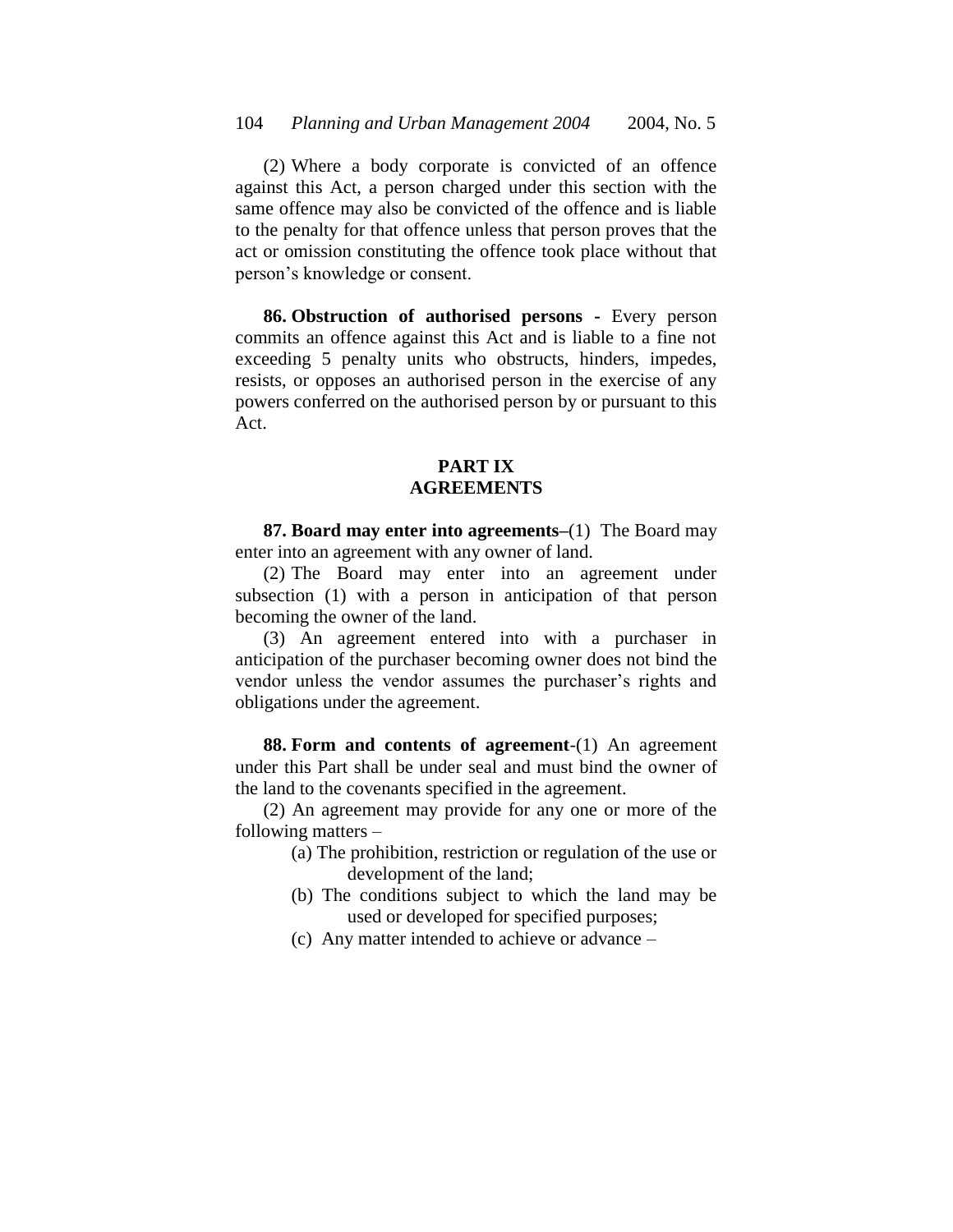(i) the objectives of planning in Samoa; or

(ii) the objectives of a sustainable management plan or any amendment to the plan of which notice has been given in accordance with this Act;

(d) Any matter incidental to any one or more of the matters referred to in this subsection.

**89. Agreement may not breach plan -** An agreement shall not require or allow anything to be done which would breach a sustainable management plan or a development consent.

**90. Amendment of agreements –** Subject to section 91, an agreement may be amended or cancelled by agreement between the Board and the other parties to the agreement.

**91. Application to Planning Tribunal-**(1) An owner of land may apply to the Planning Tribunal for an amendment to a proposed agreement where -

- (a) Under a sustainable management plan or a development consent the use or development of land for specified purposes is conditional upon an agreement being entered into under this Part**;** and
- (b) The owner of the land objects to any provisions of the proposed agreement.

(2) The Planning Tribunal may approve the proposed agreement with or without amendments.

(3) A purchaser of land who is a party to an agreement under this Part or an owner of land affected by an agreement may apply to the Planning Tribunal for an amendment to the agreement to remove the land from the application of the agreement, if the parties to the agreement cannot agree that the agreement should be amended.

(4) The Planning Tribunal may approve an amendment under this section where –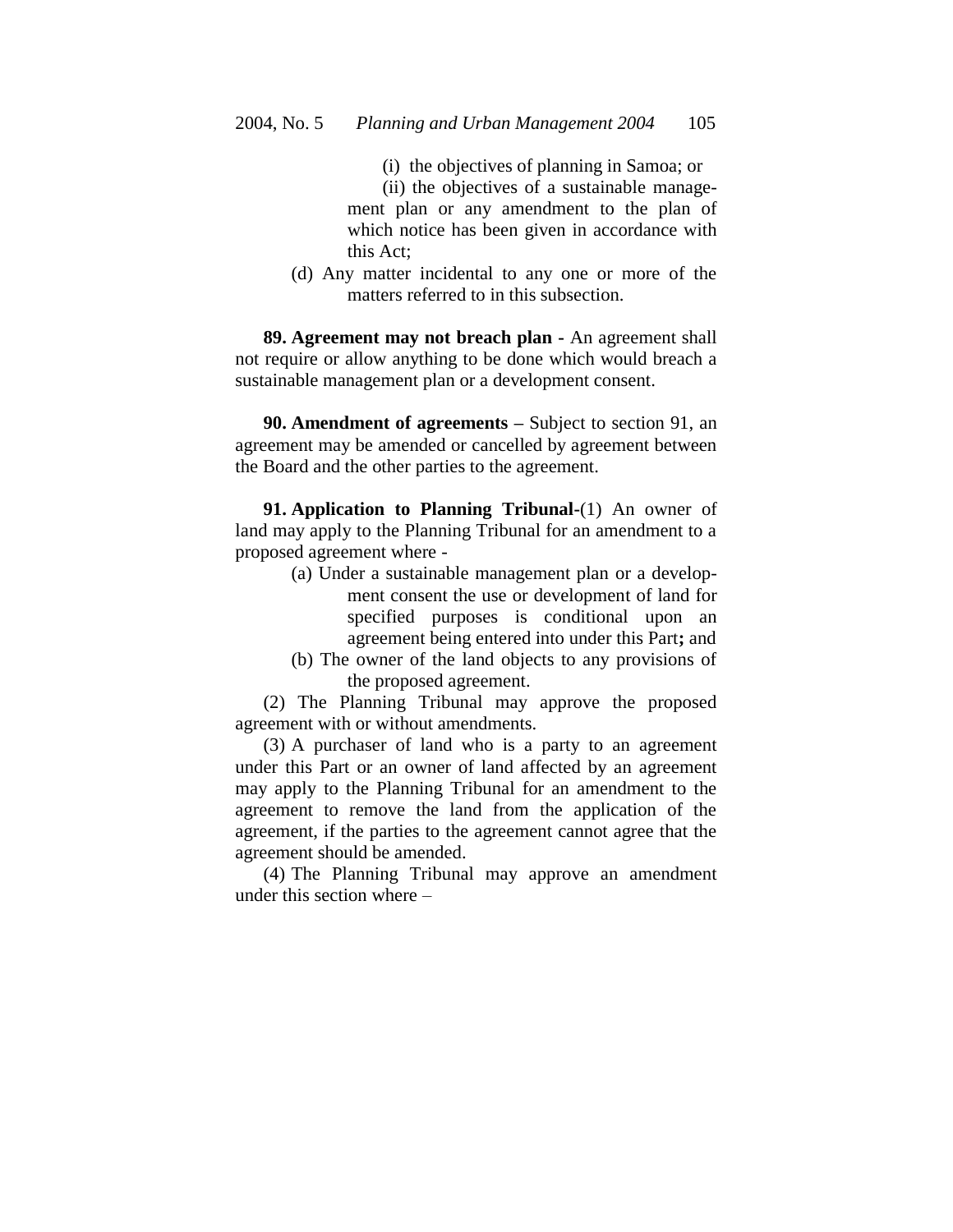- (a) It considers that the land owner is not subject to any further liability under the agreement; or
- (b) It considers it inappropriate that the agreement should continue to apply to the land and the purchaser of the land or the owner of the land, or both, as the case may be.

# **PART X CHARGES AND FEES**

**92. Right to charges and fees -** For the purposes of this Act, the Agency may demand, levy and recover the prescribed charges and fees in accordance with this Part.

**93. Charges and fees fixed by regulation-**(1)Where under the provisions of any Act, regulation or plan the Agency or Board:

- (a) Supplies any service, product, commodity or publication;
- (b) Makes any registration;
- (c) Gives any consent;
- (d) Furnishes any information;
- (e) Receives any application for its approval;
- (f) Issues any certificate, requirement or direction;
- (g) Allows admission to any building,

the charge or fee shall be as prescribed by regulation or as determined in accordance with the regulations, including as determined by a person specified in the regulations.

(2) In any such regulation, provision may be made requiring a deposit or prepayment (whether refundable or otherwise) in respect of any such charge or fee.

(3) Nothing in this section authorises any charge or fee contrary to the provisions of any Act, regulation or plan.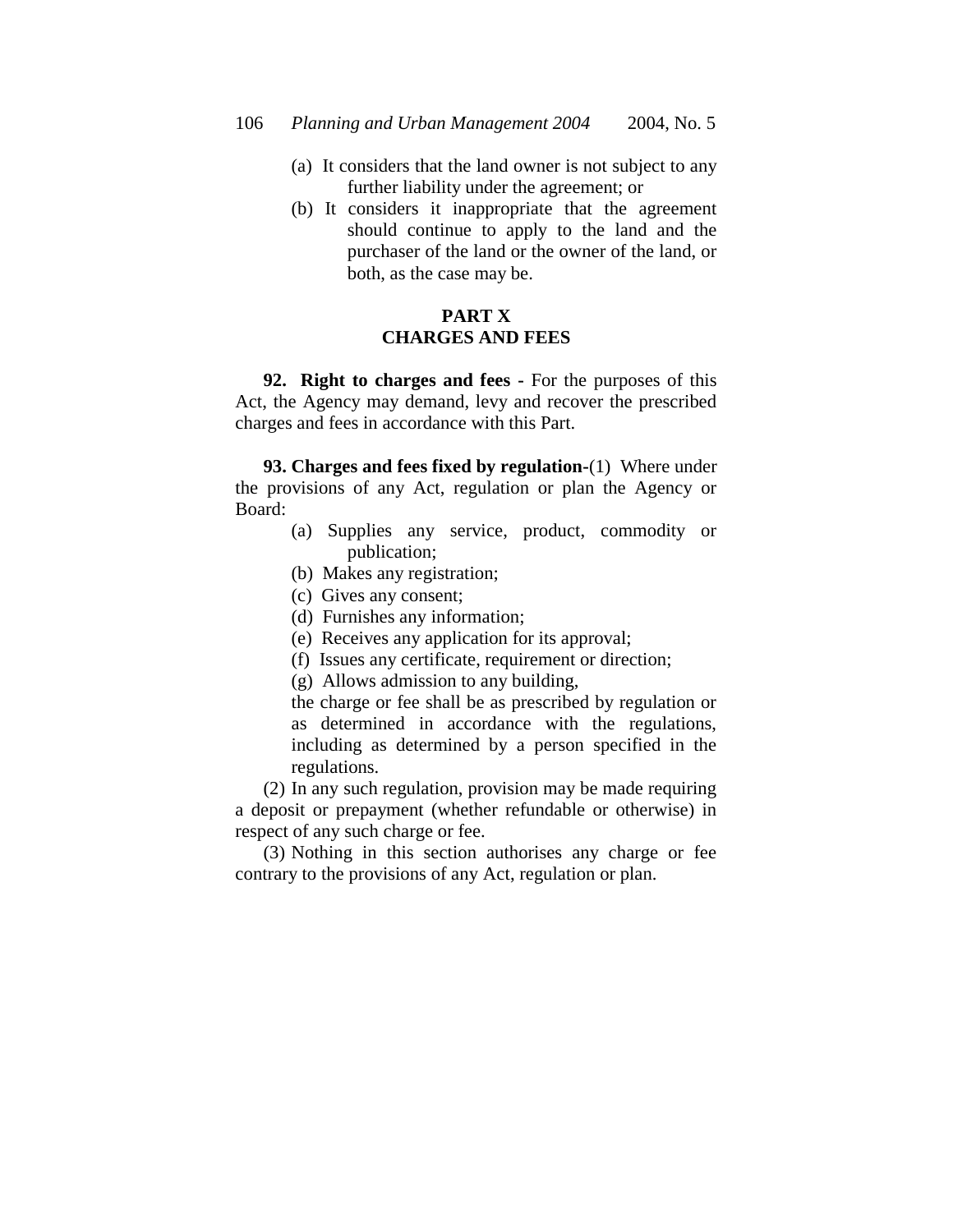**94. Liability for charge or fee -** Any charge or fee under this Act shall be paid to the Agency by the person to whom or at whose request the service, consent or information is supplied, given or furnished, or at whose request the registration is made or from whom the application is received, as the case may be.

**95. Recovery of fees etc -** Any charge, fee or money due to the Agency or Board under the provisions of this Act may be recovered as a debt due to the Government in a court of competent jurisdiction.

# **PART XI CERTIFICATES OF COMPLIANCE**

**96. Application for certificate-**(1) Any interested person may apply to the Agency for the issue of a certificate stating that:

- (a) An existing use or development of land complies with the requirements of an applicable sustainable management plan at the date of the certificate; or
- (b) A proposed use or development (or part of a use or development) of land would comply with the requirements of an applicable sustainable management plan at the date of the certificate.

(2) The application must state the interest which the applicant has in the use or development or proposed use or development and be accompanied by the prescribed fee.

**97. Certificate of compliance**-(1) The Agency shall consider an application under section 96 and shall –

- (a) Issue a certificate of compliance in accordance with section 96 $(1)$  $(a)$  or  $(b)$ ; or
- (b) Refuse to issue the certificate of compliance on a ground set out in subsection (4) or (5).

(2) A certificate of compliance shall contain an accurate description of the land and other prescribed information and be in the prescribed form.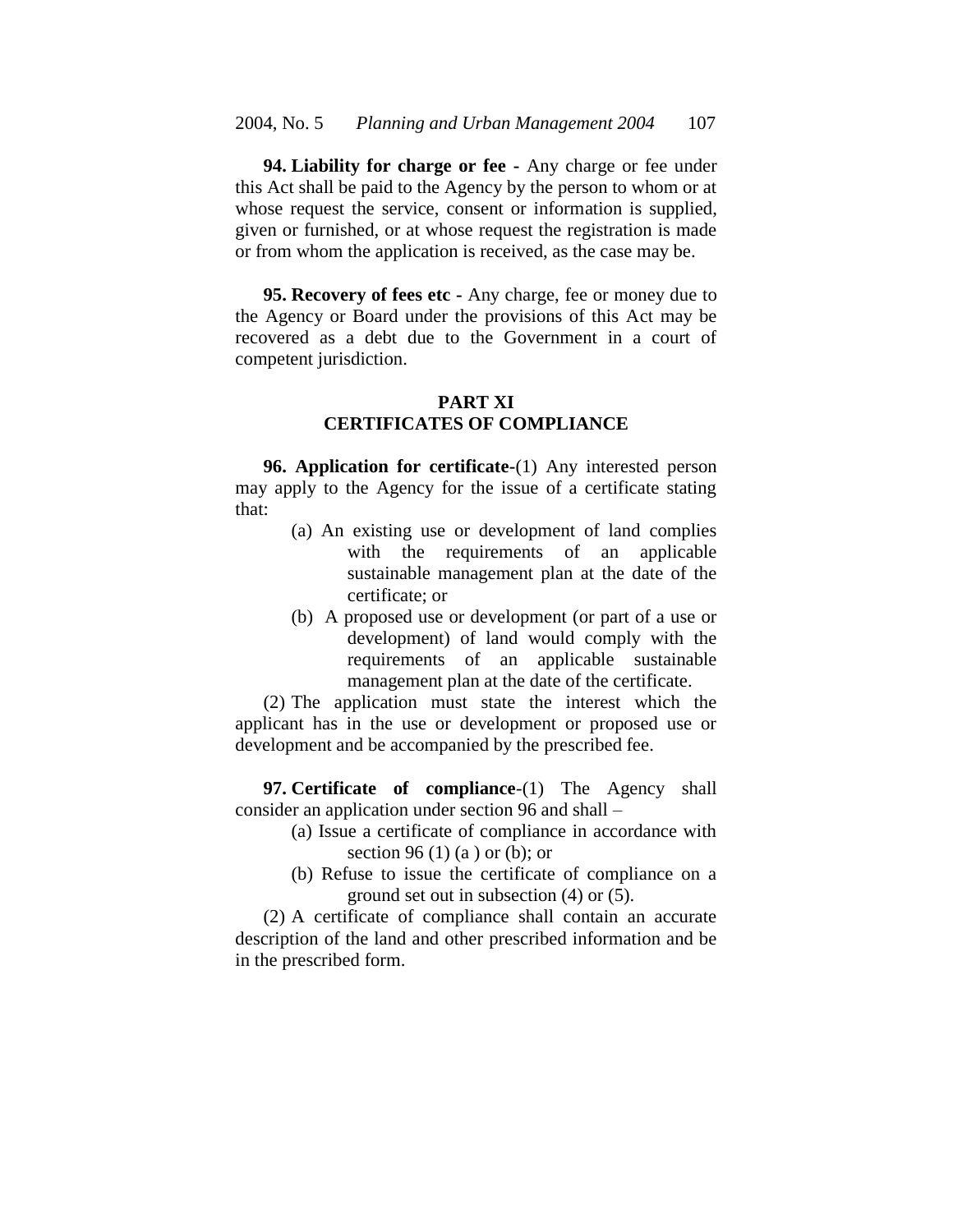(3) The Agency may specify in a certificate referred to in section 96(1)(b) any part of the use or development which would require a development consent or is prohibited under the sustainable management plan or draft sustainable management plan at the date of the certificate.

(4) The Agency shall refuse to issue a certificate applied for under section  $96(1)(a)$  if the use or development or any part of the use or development is prohibited under the sustainable management plan or draft sustainable management plan.

(5) The Agency shall refuse to issue a certificate applied for under section  $96(1)(b)$  if the whole of the use or development would require a development consent or is prohibited under the sustainable management plan or draft sustainable management plan.

**98. Appeal against refusal to issue certificate**-(1) The applicant for a certificate may appeal to the Planning Tribunal against the Agency's decision to refuse to issue a certificate of compliance.

(2) In determining the appeal, the Planning Tribunal may -

(a) Direct that a certificate must not be issued; or

(b) Direct the Agency to issue the certificate.

(3) The Agency shall comply with the directions of the Planning Tribunal under subsection (2).

**99. Cancellation or amendment of certificate-**(1) Any person may apply to the Planning Tribunal to cancel or amend a certificate of compliance if the person believes that the person or environment has been substantially disadvantaged by a material misrepresentation of fact in relation to the application for the certificate or a material mistake in relation to the issue of the certificate.

(2) The Planning Tribunal shall give the following persons the opportunity to be heard at the hearing of any application under this section –

(a) The Agency;

- (b) The owner and occupier of the land concerned;
- (c) The applicant.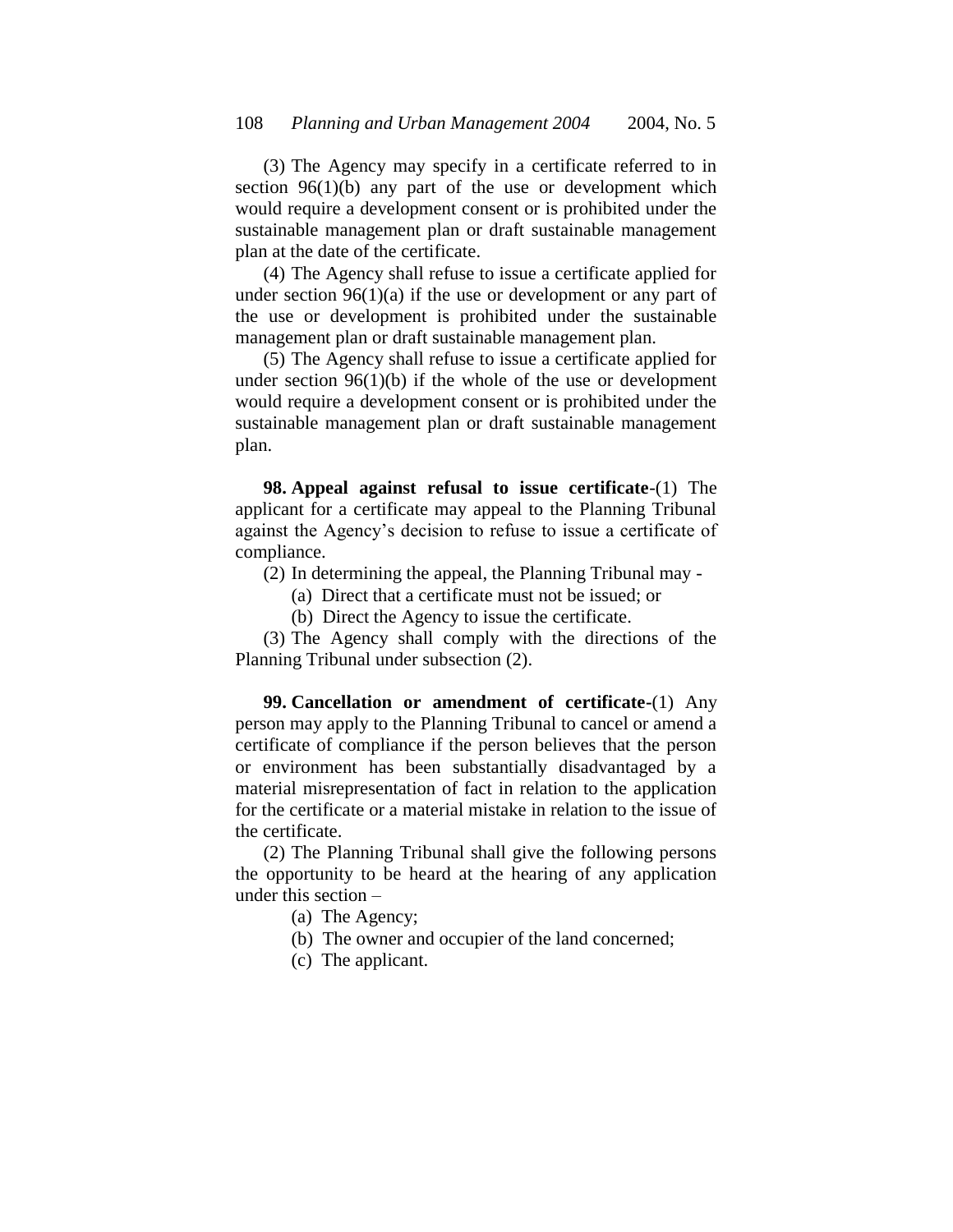(3) After hearing an application under this section, the Planning Tribunal may direct the Agency to cancel or amend the certificate and to take any action required in relation to the certificate, if it is satisfied that –

- (a) There has been a material misrepresentation of fact in relation to the application for the certificate or a material mistake in relation to the issue of the certificate; and
- (b) The applicant or the environment was substantially disadvantaged by the misrepresentation or mistake; and
- (c) It would be just and fair in the circumstances to do so.

(4) The Agency shall comply with the directions of the Planning Tribunal under subsection (3).

# **PART XII MISCELLANEOUS**

**100. Act to bind public authorities -** This Act is binding on all public authorities but otherwise does not bind the Government.

**101. Register of applications**-(1) The Agency shall keep a register in the prescribed form of -

- (a) All applications for development consent;
- (b) All decisions and determinations relating to development consent;
- (c) All applications for certificates under Part XI and this Part; and
- (d) All decisions and determinations relating to those certificates.

(2) The register and a copy of every development consent issued by the Agency are to be available for public inspection at the office of the Agency during ordinary office hours.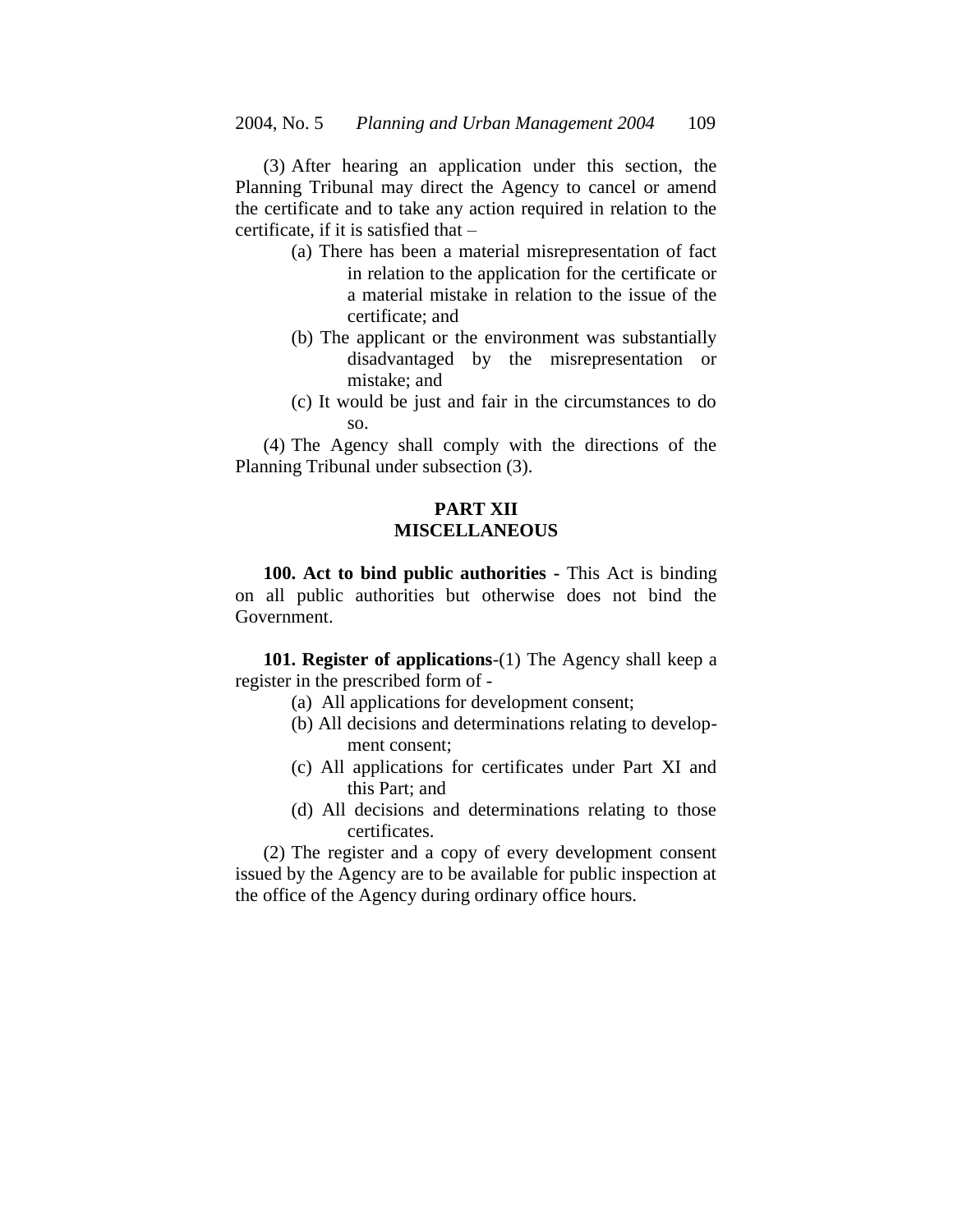**102. Planning Certificate**-(1) Any person may apply to the Agency for a planning certificate in respect of land.

(2) The application shall be in a prescribed form and accompanied by the prescribed fee.

(3) Where the Agency receives a completed application in accordance with subsections (1) and (2) the Agency shall give or send the applicant without delay a planning certificate which–

- (a) Sets out an accurate description of the land and the prescribed information about the effect of the relevant sustainable management plan on the land, if any, at the date of the certificate, and any other prescribed information; and
- (b) Is in the prescribed form; and
- (c) Indicates that it is produced by authority of an authorised officer of the Agency.

(4) A planning certificate which appears to be produced by authority of an officer of the Agency is, in the absence of evidence to the contrary, proof that at the date specified in the certificate the facts set out in it were true and correct.

**103. Government not liable -** The Government is not liable for any damage or loss resulting from any act, omission or default by the Minister or the Chief Executive Officer or the Board or the Agency or any member or any employee or agent of the Board or Agency, in their exercise of any function or power under this Act.

**104. Chief Executive Officer etc. not civilly liable -** Neither the Chief Executive Officer, nor any officer or employee of the Agency, nor any member of the Board is personally liable in any civil proceedings for any damage or loss resulting from any act, omission or default by the Chief Executive Officer, officer or employee or agent of the Agency, or member of the Board in their exercise of any function or power under this Act, unless that act, omission or default arose from the wilful misconduct of the person who is sought to be made liable.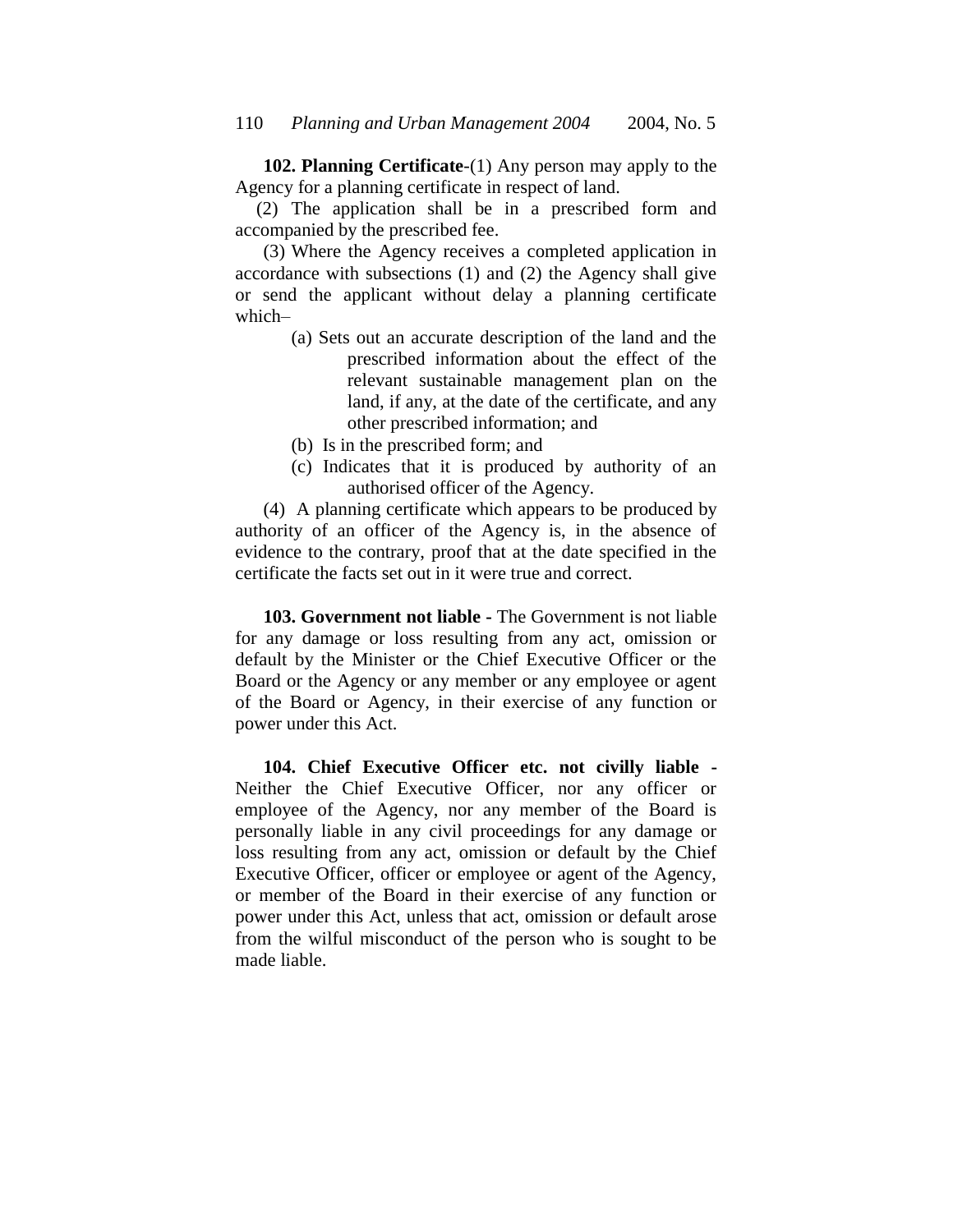**105. Regulations**-(1) The Head of State, acting by and with the advice of Cabinet, may from time to time make all such regulations as may be necessary or expedient for giving full effect to the provisions of this Act and for the due administration thereof.

(2) Without limiting the generality of subsection (1), regulations may prescribe or provide for:

- (a) Any matter that is necessary or convenient to be done before making a development application;
- (b) The persons who may make development applications;
- (c) The making, consideration and determination of development applications that are made by or on behalf of public authorities and persons prescribed by the regulations;
- (d) The form of development applications;
- (e) The documents and information required to accompany development applications, including documents that will assist the Agency in assessing the environmental effects of development;
- (f) The fees for development applications;
- (g) The notification and advertising of development applications and any proposed development;
- (h) The form and contents of notices of development applications, the manner of giving notices and the persons to whom notices are to be given;
- (i) The requirement for consultation with, or obtaining the concurrence of, the Agency, public authorities and other persons concerning proposed development;
- (j) The form of statements of environmental effects and environmental impact assessments;
- (k) The documents and information required to accompany statements of environmental effects and environmental impact assessments;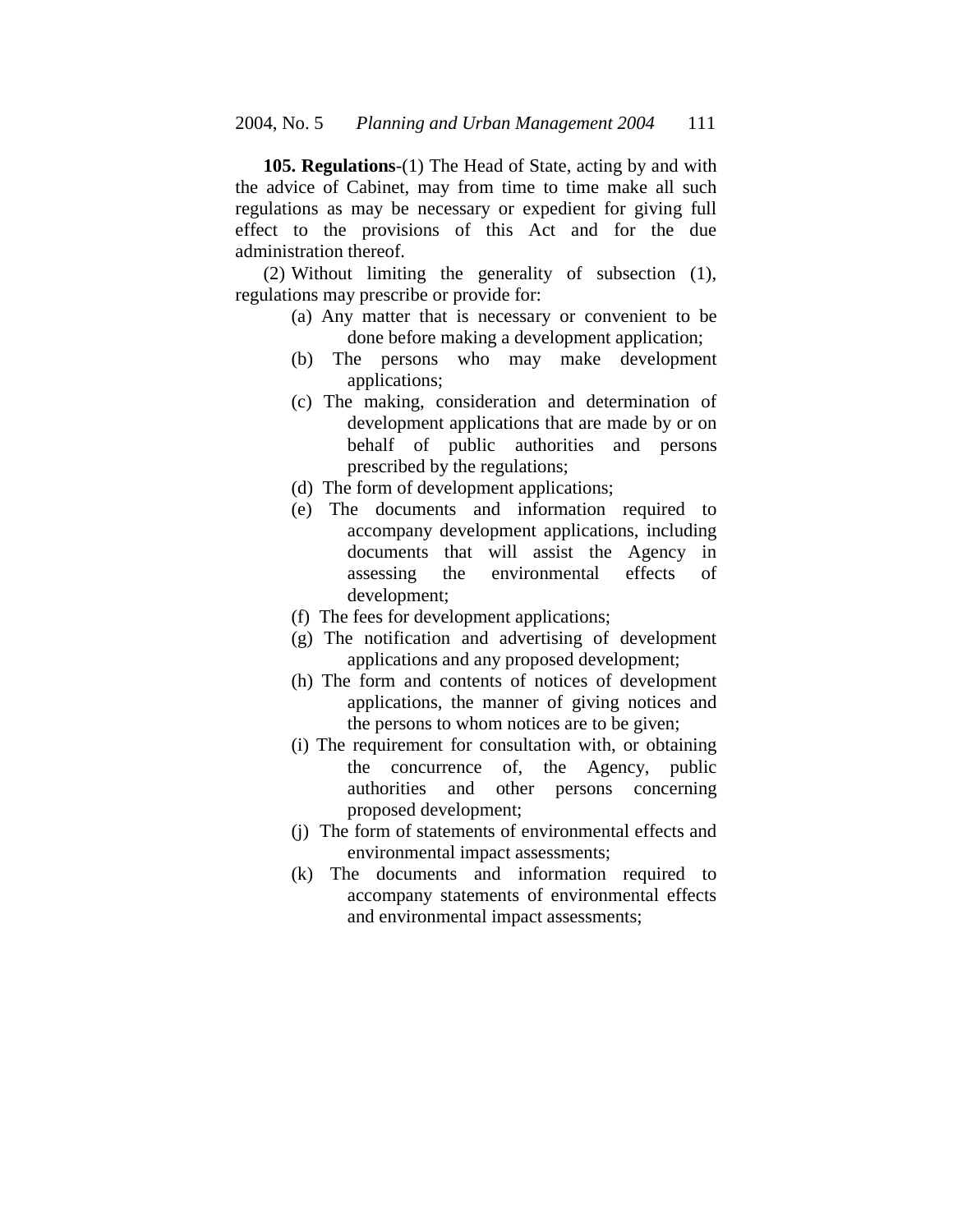- (l) The making of submissions, by way of objection or otherwise, with respect to proposed development and the consideration of submissions;
- (m) The holding of inquiries into proposed development;
- (n) The modification of development consents, including the fees for applications for modification;
- (o) The periods within which specified aspects of the planning process must be completed and the variation of those periods;
- (p) The effect of a failure to comply with any requirement of the regulations;
- (q) The notification of applicants and persons making submissions (including by way of objection) of the determination of development applications, reasons for the determinations and any rights of appeal;
- (r) The factors to be taken into account when consideration is being given to the likely impact of a development on the environment;
- (s) The preparation, contents, form and submission of environmental impact assessments;
- (t) The making of environmental impact assessments available for public comment;
- (u) The methods of examination of environmental impact assessments and representations made with respect to activities to which any such statements relate;
- (v) Any function conferred by this Act on any person;
- (w) The form, time, manner and mode of giving notices under this Act;
- (x) The making of submissions in respect of draft sustainable management plans and the consideration of submissions;
- (y) The requirement for consultation with stakeholders in respect of draft sustainable management plans;
- (z) The notification and advertising of the intention to prepare draft sustainable management plans;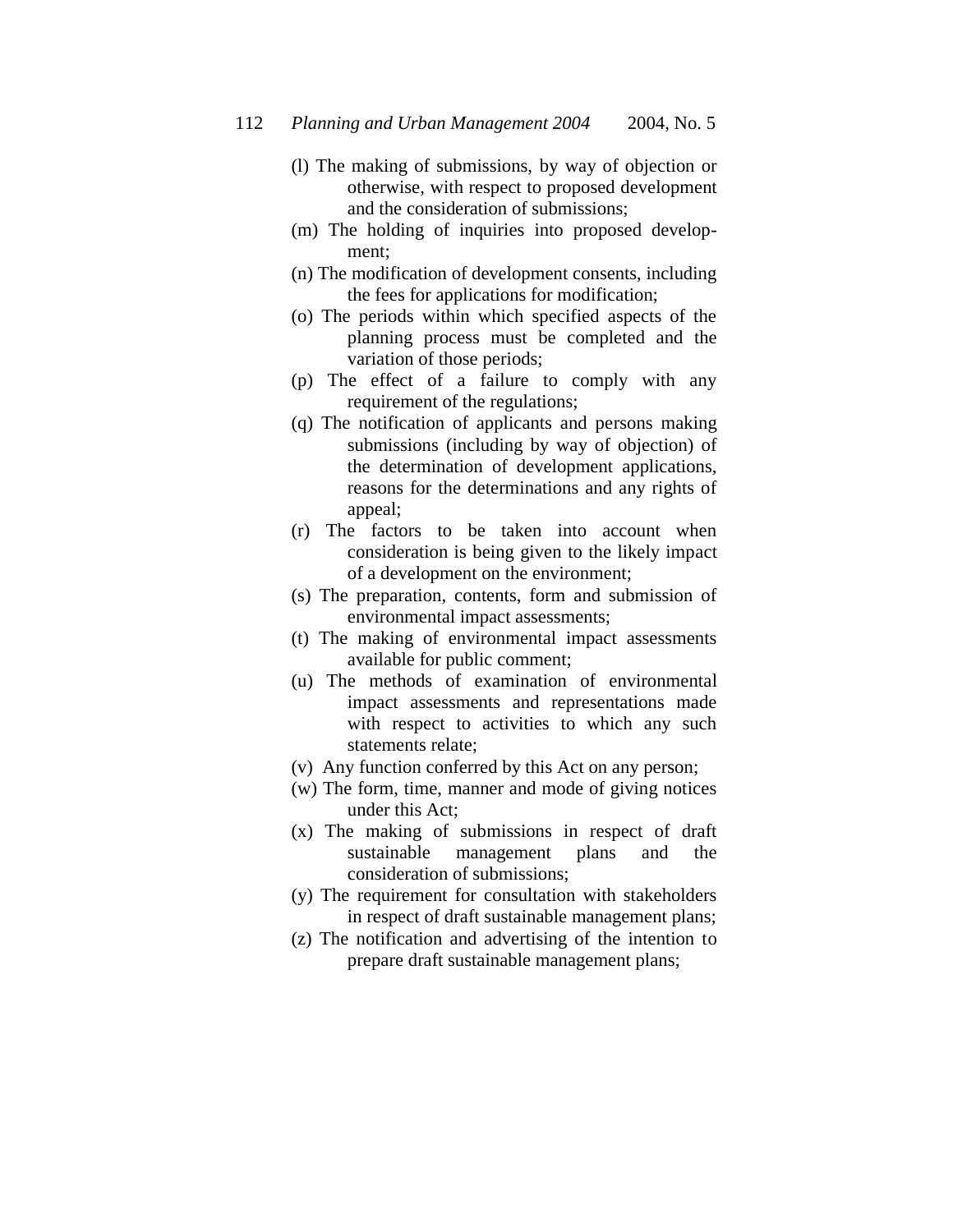- (aa) The notification and advertising of draft sustainable management plans;
- (bb) The form and contents of notices of draft sustainable management plans or notices of the intention to prepare draft sustainable management plans, the manner of giving notices and the persons to whom notices are to be given;
- (cc) The form, structure and contents of sustainable management plans;
- (dd) The form and contents of a certificate of compliance;
- (ee) The fee for a certificate of compliance and a planning certificate;
- (ff) The charges and fees for any service, permission, or information supplied, given or furnished under this Act.

**106. Amendments etc to other Acts–**(1) The Lands, Surveys and Environment Act 1989 is amended as follows –

> (a) Section 28 is amended by inserting subsection (4) as follows –

"(4) Any classification of land made under this section shall be consistent with any approved plan under the Planning and Urban Management Act 2004.".

(b) Section 29 is amended by inserting the following proviso –

**"PROVIDED THAT** when disposing of any Government land under this Act, the Board shall ensure that regard is had to the provisions of any relevant plan approved under the Planning and Urban Management Act 2004 applying to the land, and that such requirements are reflected in the terms of the sale or lease of the land."

(c) Section 49(2) is amended by inserting the following proviso –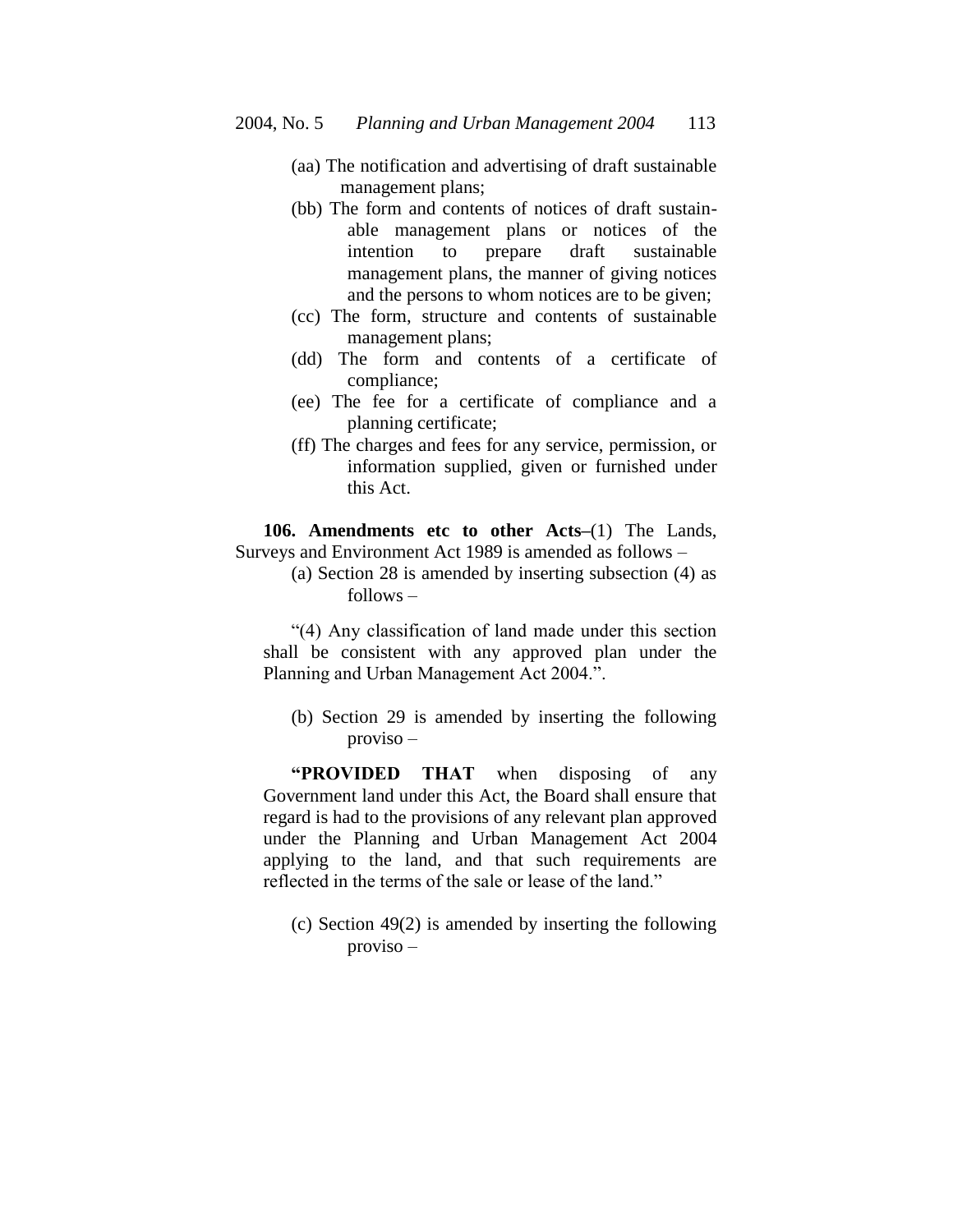"**PROVIDED THAT** all covenants and conditions applying to leases issued or renewed under this section shall be in accordance with any relevant plan approved under the Planning and Urban Management Act 2004 applying to the leased land."

- (d) Section 104 is amended by inserting the following after paragraph (k) -
- "(*l*) Establish frameworks for planning the use, development, management and protection of land in Samoa."
- (e) Section 116 is amended by inserting subsection (1A) as follows –

"(1A) When preparing a plan under this section the Chief Executive Officer shall consult with the Planning and Urban Management Agency, and action shall be taken to ensure that no conflict arises between any plan or proposed plan applying to the area."

(2) The Ministry of Works Act 2002 is amended by deleting section 53 and substituting the following –

"**53. Planning and Urban Management Schemes**-(1) The Head of State, acting on the advice of Cabinet, may make Regulations providing for the Ministry to support and assist any Government Ministry or Agency responsible for planning and urban management.

(2) Without limiting the generality of the power conferred by subsection (1), the Regulations may provide for the integration of the Building Code and Regulations with any planning or urban management scheme.".

- (3) The Survey Ordinance 1961 is amended
	- (a) By deleting section 5(1) and substituting the following: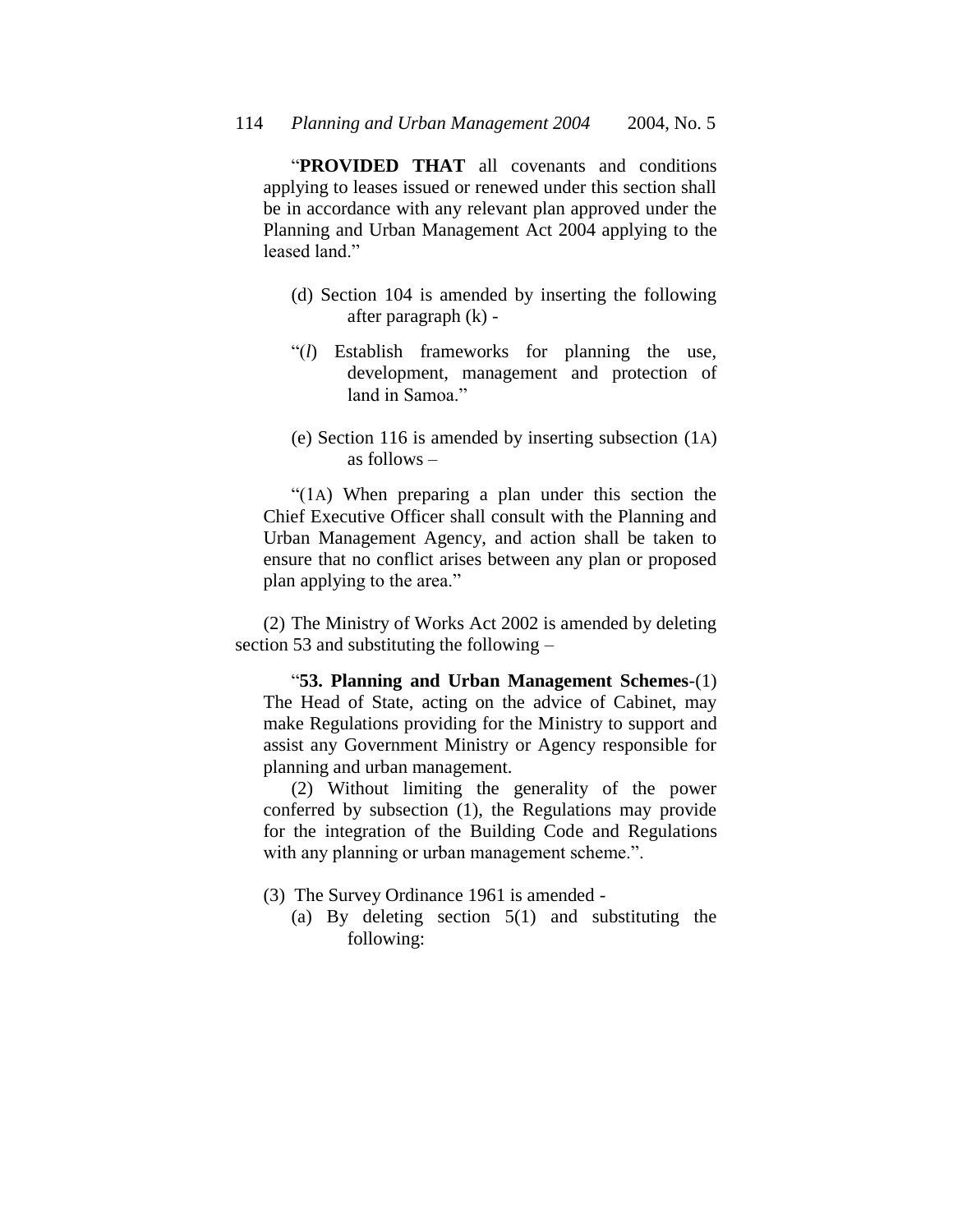**"5. Responsibility for this Part and submission of scheme plans of subdivisions–**(1) Notwithstanding any provision of this Ordinance and any other Act, the Planning and Urban Management Agency shall be responsible for the consideration of plans submitted under this Part and for making recommendations to the Minister in relation to the approval of such plans.

(1A) Where this Ordinance and the Planning and Urban Management Act 2004 make no or insufficient provision to give effect to subsection (1), the Minister, the Chief Executive Officer of the Ministry of Natural Resources and Environment (formerly the Director of the Department of Lands, Surveys and Environment), the Ministry of Natural Resources and Environment (formerly the Department of Lands, Surveys and Environment) and the Planning and Urban Management Agency may make such adaptations and modifications to the provisions of this Ordinance and take such action as they consider necessary to ensure that subsection (1) has full force and effect.

(1B) Where any land is subdivided into allotments for the purposes of any disposition of land, a scheme plan showing the proposed subdivision shall conform to the requirements of section 41 of the Planning and Urban Management Act 2004 and shall be submitted to the Minister for the Minister's approval:

**PROVIDED THAT** nothing in this subsection shall apply to any alienation of customary land by way of lease under the provisions of section 12 of the Samoan Lands and Titles Protection Ordinance 1934."

(4) The Building Alignment Ordinance 1932 is amended by deleting section 3 and substituting the following:

"**3. Application and administration of Ordinance**–(1) Notwithstanding the provisions of this Ordinance and any other Act, the Planning and Urban Management Agency shall be responsible for the administration and enforcement of this Ordinance.